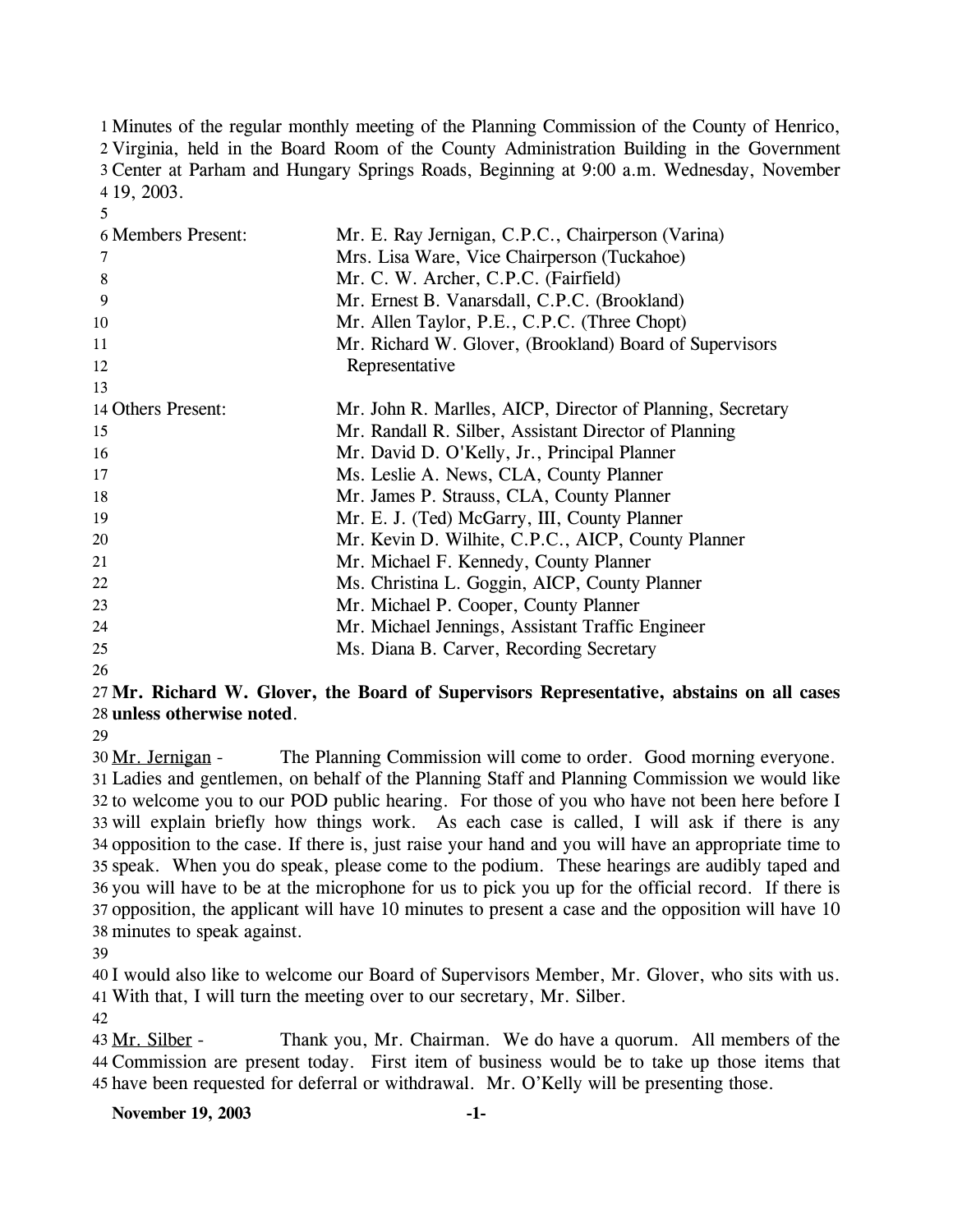Good morning, Mr. Chairman, ladies and gentlemen. This morning we have actually four requests for deferrals. The first one is on page 8, POD-69-03, Long John 47 48 Silvers/A&W Restaurant. 46 Mr. O'Kelly -

49

# 50 **PLAN OF DEVELOPMENT**

51

| <b>Brands, Inc.:</b> Request for approval of a plan of development, |
|---------------------------------------------------------------------|
| as required by Chapter 24, Section 24-106 of the Henrico            |
| County Code, to construct a one-story, 2,860 square foot            |
| restaurant with drive-thru. The 1.927-acre site is located along    |
| the south line of Williamsburg Road (U.S. Route 60)                 |
| approximately 200 feet west of Laburnum Avenue at 4615              |
| Williamsburg Road on parcel 816-713-0978. The zoning is B-          |
| 3, Business District and M-1, Light Industrial District. County     |
|                                                                     |
|                                                                     |

52

53 Mr. O'Kelly - The applicant is requesting a deferral until December 17, 2003.

54

Is there any opposition to the deferral of POD-69-03, Long John 56 Silvers/A&W Restaurant? There is no opposition. With that, I will move for deferral of 57 POD-69-03, Long John Silvers/A&W Restaurant, to the December 17, 2003, meeting by 58 request of the applicant. 55 Mr. Jernigan -

59

60 Mr. Vanarsdall - Second.

61

The motion was made by Mr. Jernigan and seconded by Mr. Vanarsdall. All in favor say aye…all opposed say nay. The ayes have it. The motion is passed. 63 62 Mr. Jernigan -

64

65 At the applicant's request, the Planning Commission deferred POD-69-03, Long John 66 Silvers/A&W Restaurant – 4615 Williamsburg Road, to its December 17, 2003, meeting.

#### 67 68 **SUBDIVISION**

69

Camp Hill (October 2003 Plan) **Foster & Miller, P.C. for Danny R. and C. J. Paxton, A. B. Harrelson and Atack Properties, Inc.:** The 576-acre site proposed for a subdivision of 308 single-family homes is located generally along the north line of the intersection of New Market Road (State Route 5) and Long Bridge Road between Turner Road and Yahley Mill Road on parcels 833-686-7681 and 833-682-5297. The zoning is A-1, Agricultural District. Individual well and septic tank/drainfield. **(Varina) 308 Lots** 

70 71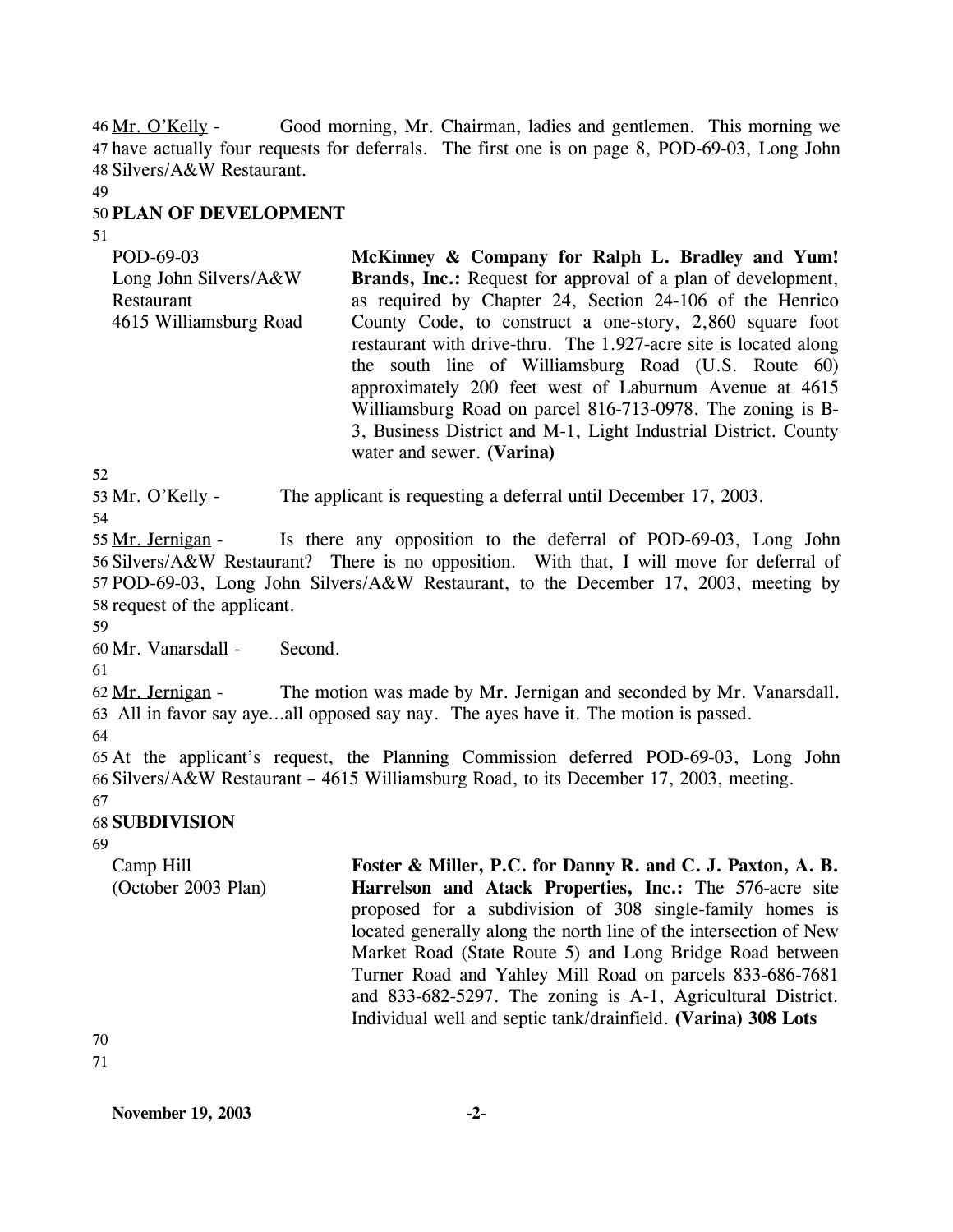The next request, ladies and gentlemen, is on Page 26. The applicant is 72 preparing a revised plan for staff review and they have requested a deferral until the December 17, 2003 meeting. 73 71 Mr. O'Kelly -

74

Is there any opposition to the deferral of Subdivision Camp Hill? All 76 right. There is no opposition, but before I do that, I have a few things to say. I have a lot to 77 say. This case, in case those of you that do not know, is right next to Camp Holly, which is a 78 spring where Diamond Springs Water comes from in Varina. This case has been around and 79 there have been different cases on property that adjoins this. There have been cases on this 80 property and everything so far has been denied. Now, the initial property, the Harrelson 81 property, two years ago I asked the owner if we could drill on that property, if Mr. Dowdy 82 could drill on that property, to find out exactly the depths of the aquifers, and he was OK with 83 it, but his lawyer denied it, so now two years later we are still in the same situation. 75 Mr. Jernigan -84

 Now, I've met with all of the attorneys and everybody agrees that part of this property is buildable, but we don't know exactly where it is, where the parting line is. Now, I spoke to Lewis Walker, who is the representative, who is the representative from the Health Department, and I've asked for help there, but they don't really have a geologist. I want an unbiased, a non-partisan person to read the reports from both sides and see if they can give me a decision as to where it is safe to build. I don't feel we can hold 469 acres hostage for the rest of time, but we do want to protect the water. We do have to protect that. So I am going to make two motions today. The first is going to be a deferral for the Camp Hill property and the second is going to be a motion for the Planning Commission to receive help in reading the geologists report from another state agency.

95

96 So, the first motion is that I will move for deferral of the Camp Hill Subdivision to December 97 17, 2003, at the applicant's request.

98

99 Mrs. Ware - Second.

100

We have a motion by Mr. Jernigan and a second by Mrs. Ware. All in 102 favor say aye. All opposed say no. The ayes have it. The motion is passed. 101 Mr. Jernigan -

103

104 At the applicant's request, the Planning Commission deferred Camp Hill Subdivision (October 105 2003 Plan), to its meeting on December 17, 2003.

106

I make a motion that the Health Department seek help for the Planning 108 Commission to decide where the building, safe building property on Camp Hill is. I would 109 suggest that through phone calls that I have made that we have three departments that have 110 geologists, one is the Department of Mines, Minerals and Energy in Charlottesville. The 111 department of DEQ and the State Water Control Board. I would make a motion that we 112 receive help from one of those agencies to contact the Planning Commission and give us some 113 help on these readings. 107 Mr. Jernigan -

114

115 Mr. Glover - Mr. Chairman, could I ask you a question?

**November 19, 2003 -3-**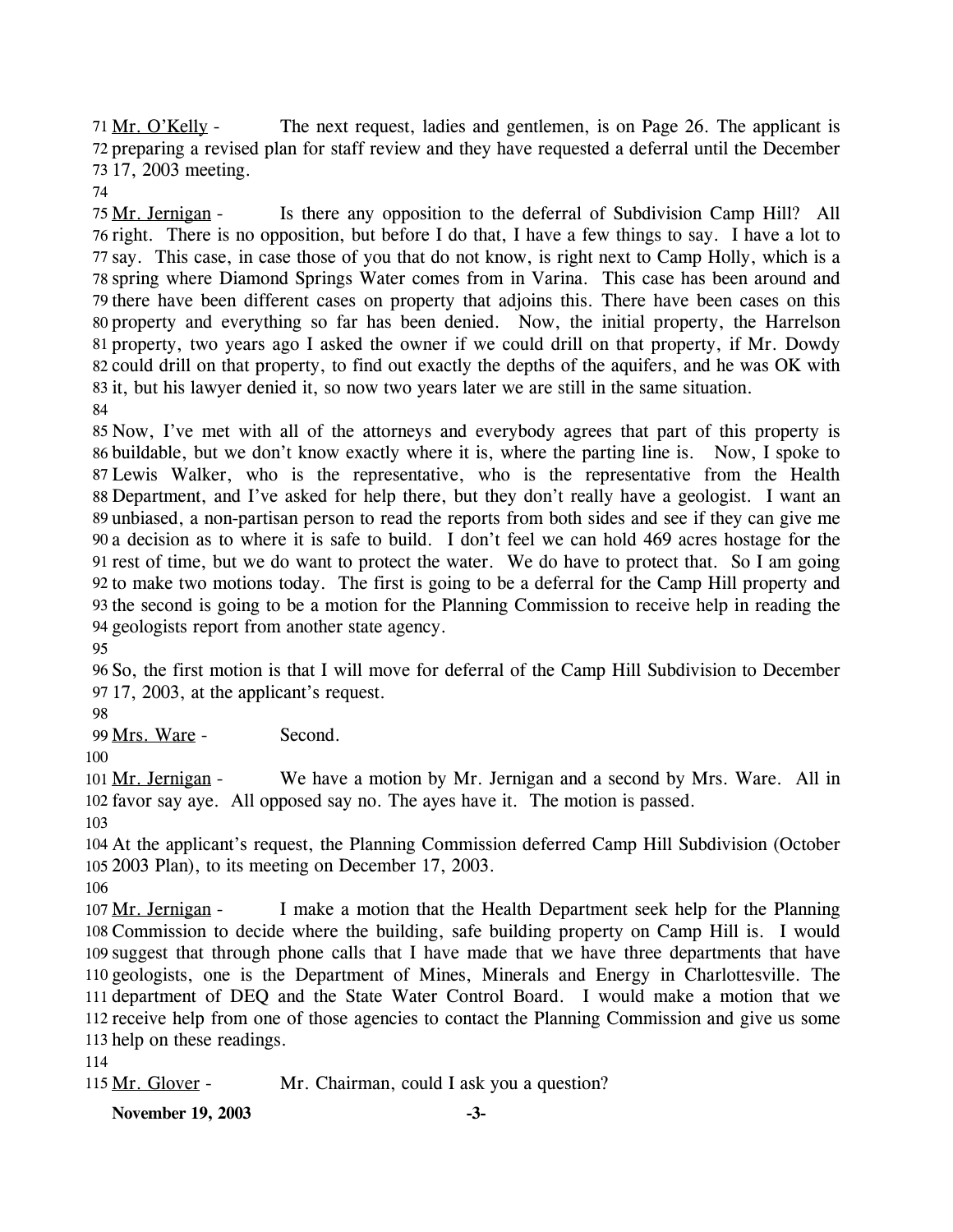| 116 Mr. Jernigan - | Yes, sir.                                               |
|--------------------|---------------------------------------------------------|
| 117                |                                                         |
|                    |                                                         |
| 118 Mr. Glover -   | Have it been consulted with our County Attorney?        |
| 119                |                                                         |
| 120 Mr. Jernigan - | Yes, sir. I spoke to Mr. Rapisarda yesterday afternoon. |
| 121                |                                                         |
| 122 Mr. Glover -   | And did he notify us as to his feelings on it?          |
| 123                |                                                         |
|                    |                                                         |
| 124 Mr. Jernigan - | Did he notify the Board of Supervisors?                 |
| 125                |                                                         |
| 126 Mr. Glover -   | Anybody?                                                |
| 127                |                                                         |
| 128 Mr. Jernigan - | Mr. O'Kelly and Mr. Silber are aware of it.             |
| 129                |                                                         |
| 130 Mr. Glover -   | OK, and it is acceptable?                               |
| 131                |                                                         |
|                    |                                                         |
| 132 Mr. Jernigan - | Yes, sir.                                               |
| 133                |                                                         |

It is a little unusual. I think I've been on it 20 years and I've never 135 heard of it. The Board of Supervisors would normally decide whether we need outside help or 136 not, not the Planning Commission, and if you would, I believe we are a little bit out of order 137 even, unless the County Attorney comes out and says we have the authority to do it as a 138 Planning Commission. I have no problem doing these things, but when you bring outside help 139 in for Land Use, we are, in my opinion, putting the legislative body, which is very little 140 legislative activity by a Board of Supervisors, I think we are putting that in somebody's else's 141 hands. I think the Board of Supervisors should be the one to bring about outside help. Now, 142 it may very well be that he has done that, Mr. Rapisarda, but he hasn't notified the Board of 143 Supervisors of any of this. Has he notified any of the other Planning Commissioners?  $134$  Mr. Glover -144

| 145 Mr. Jernigan - | The Planning Commissioners are well aware of it, yes, sir. |
|--------------------|------------------------------------------------------------|
| 146                |                                                            |
| 147 Mr. Glover -   | No. Did Mr. Rapisarda notify?                              |
| 148                |                                                            |
| 149 Mr. Jernigan - | Did he notify them? No, sir, I did.                        |
| 150                |                                                            |

Did the County Manager know? That is why I feel like probably any 152 outside contractual help you may want to recommend it to the Board of Supervisors, but I 153 don't believe you have the authority to go outside and hire someone or have someone come in, 154 and I understand why you want to do this, Mr. Chairman, but I think you are going beyond the 155 Board of Supervisor's authority that has been conveyed to the Planning Commission. So, with 156 that I am going to abstain with the right to bring my vote back at some point in time, or if I 157 have to vote with it, so that I can bring it back at some point in time, I will do that. Now, do 158 you have a legal position on that? 151 Mr. Glover -

159

160 Mr. Jernigan - Well, let me explain to you, and I am sure you know why I did this.

**November 19, 2003 -4-**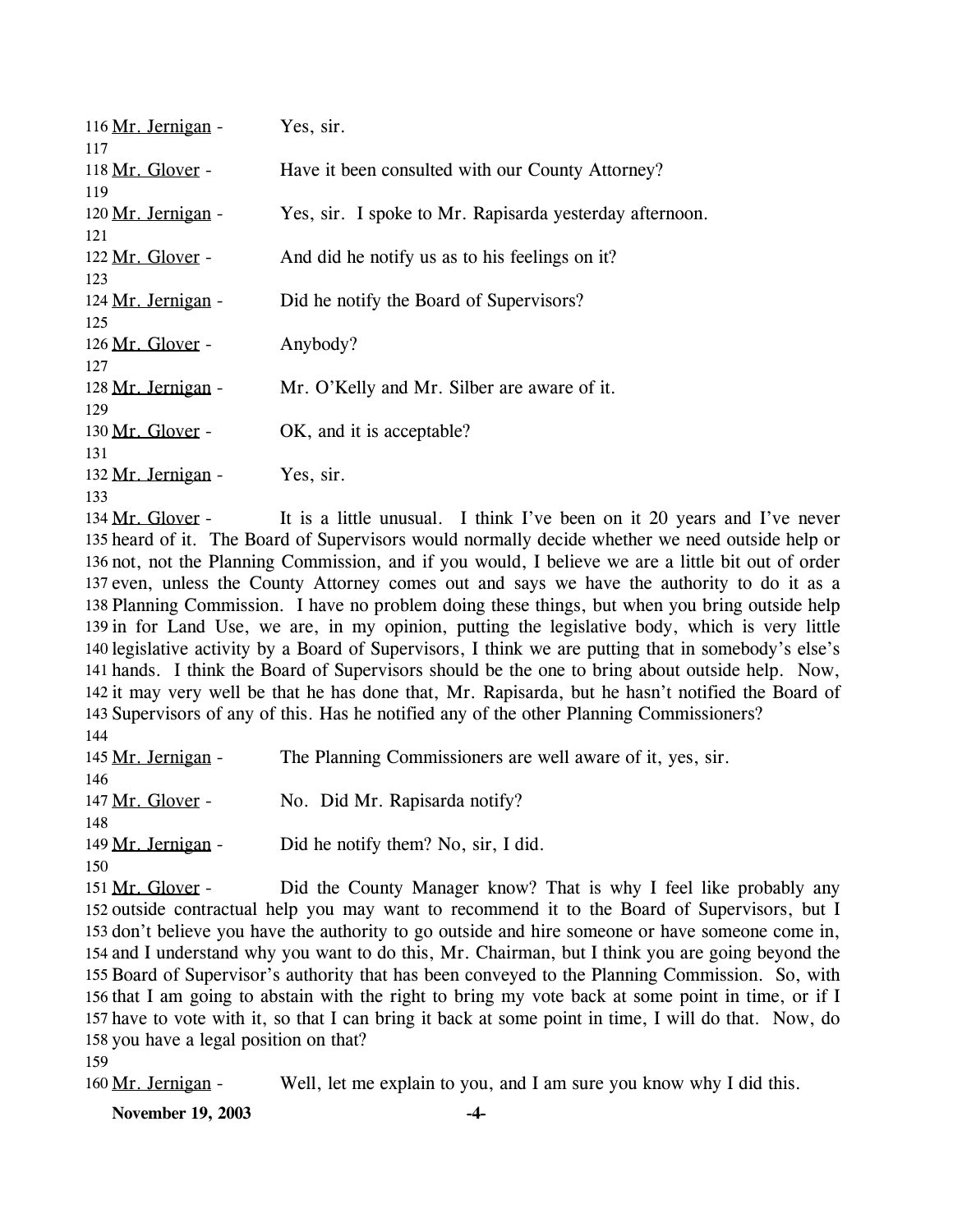I understand exactly. Mr. Chairman, you don't need to explain it, but I 162 don't think you have the right to go outside of the Board of Supervisors to obtain help for Land 163 Use in Henrico County, because you are taking some of that away from the Board. Now 164 maybe that is not correct. But I haven't been informed nor has the Planning Commission been 165 advised by the legal department other than your discussions with him, and it is up to the rest of 166 the Commission as to how they want to vote. But I want to protest it unless we get a word 167 from the Board of Supervisors. 161 Mr. Glover -

168

Correct me if I am wrong. The Health Department is an agency of the 170 State. 169 Mr. Jernigan -

171

It is a State agency and the Board of Supervisors reserves the right, I 173 believe, to bring outside help in on a land use issue. 172 Mr. Glover -

174

Mr. O'Kelly, can we have Mr. Rapisarda? Would you see if he is in the 176 office? 175 Mr. Jernigan -

177

I think you could recommend that the Board bring someone in. Is that 179 correct, Mr. Secretary? 178 Mr. Glover -

180

Well, I think, Mr. Glover, we are treading on some new territory here as 182 you've indicated. I think what Mr. Jernigan is attempting to do is, he is put in a position, as is 183 the Planning Commission, to make a decision on a subdivision, and there are disagreements as 184 to the impact on this ground water system, and I think Mr. Jernigan is trying to find some 185 additional assistance to guide the Planning Commission. I understand where you are coming 186 from, and I share some of the same concerns because this is not a typical request to be made to 187 bring the State in to evaluate these type of situations. We can do a number of things at this 188 point. We could simply not request the State to become involved at this point, Mr. Jernigan, 189 and continue to have dialogue with our County Attorney and our County Manager's office to 190 determine how to move forward with this. I certainly think that by involving the State we may 191 or may not have things any clearer than they are right now. Or, we could.... 181 Mr. Silber -192

Well, I also believe that the State Water Control Board could make a 194 recommendation, but the Board of Supervisors has the final say so until the General Assembly 195 takes that say so away from them, and I agree with Mr. Jernigan, with what he wants to do. I 196 just think that we are going to a point that we've never been before, and I think once you start 197 acquiescing to the State of Virginia for land use, I believe we are asking for the State of 198 Virginia to intrude into the business of Henrico County. Where we ask the State every year not 199 to do this, we are here as a Planning Commissioner asking them to do it. I think it is a signal 200 that is not good. I would ask that we recommend to the Board that they go outside, but not 201 recommend that we go outside. If the Board wants to go outside and ask for help outside, I 202 think it is OK. I think the Planning Commission is appointed to make decisions, not to 203 acquiesce those decisions to another body. Once you make your recommendation, then the 204 recommendation then can be challenged or it can stand, one of the two, but I don't believe that 205 the Commission has the authority to go outside and I would question, I'm not a lawyer, but I 193 Mr. Glover -

**November 19, 2003 -5-**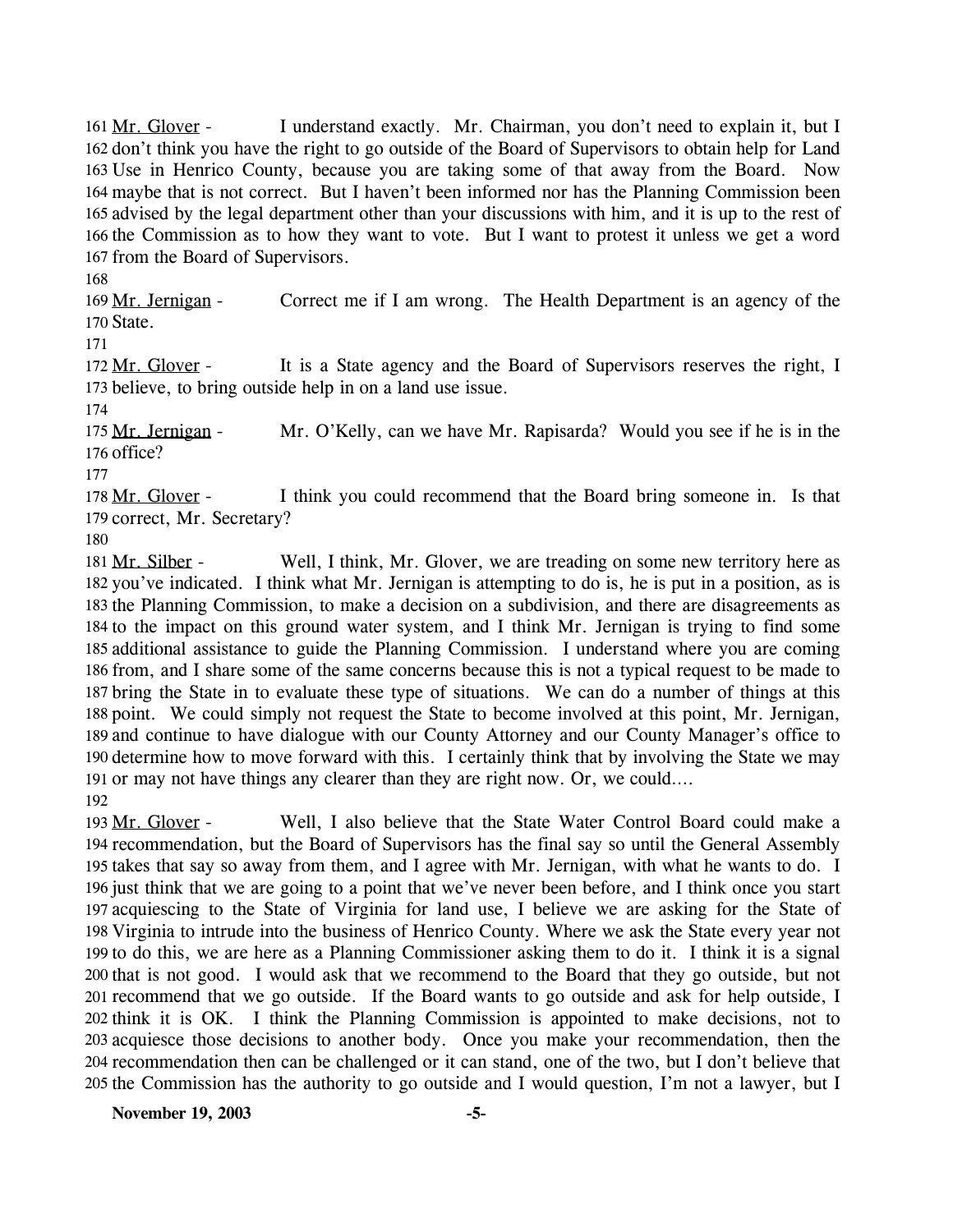206 would question why we would want to do that. So, if the Commission, Mr. Chairman, if you 207 would consider it, I would like for you to make a recommendation that the Board consider this, 208 because I believe there is a law suit involved coming here. I am not sure. And I think once 209 the Planning Commission interjects this part of the decision, I think we ought to just ask the 210 Board to do this.

211

Mr. Glover, that is one reason that I requested it, because it is a law suit 213 looking either way we vote and there is a possibility that it is going to come. 212 Mr. Jernigan -

214

But I think that the Planning Commission doesn't go to court. It is the 216 Board of Supervisors that goes to court. And, therefore, if the Board of Supervisors is going 217 to be the one to be sued, because of a land use decision, then the Planning Commission 218 shouldn't step in and ask for some outside help. The Board should do that through their 219 County Attorney by decision that would be proposed by the County Manager, since he manages this County. I just think we are out of order asking for help outside to come in and 220 221 make your decision. That is your job. 215 Mr. Glover -

222

And I will say this, another reason I did this is Mr. Walker, who is our 224 representative from the Health Department, said that he needed official notification in order to 225 do this. But I understand where you are coming from. 223 Mr. Jernigan -

226

And that comes from the Board of Supervisors, not from the Planning 228 Commission in my opinion. 227 Mr. Glover -

229

230 Mr. Jernigan - OK, all right. Then I will change my motion.

231

Mr. Jernigan, we could go ahead and defer the case as requested 233 and that can be looked at later. 232 Mr. Vanarsdall -

234

235 Mr. Jernigan - Well, we have deferred the case. OK.

236

What we are saying is that should be enough because from here the staff 238 could take it and work it, and all we need to do is defer it. 237 Mr. Taylor -

239

 $240$  Mr. Jernigan - All right.

241 242 Mrs. Ware - Didn't we already vote on it?

243

244 Mr. Silber - There was a motion and a second. Was there action taken?

245

Before we do that, might I just add that given all that we have just heard, 247 do you think a deferral to December 17, 2003 is long enough to consider that, or would we 248 have any more information between now and then to be able to make a decision? 246 Mr. Archer -249

250 Mr. Jernigan - Well, in our last meeting with Mr. Theobald, I requested 60 days and he

**November 19, 2003 -6-**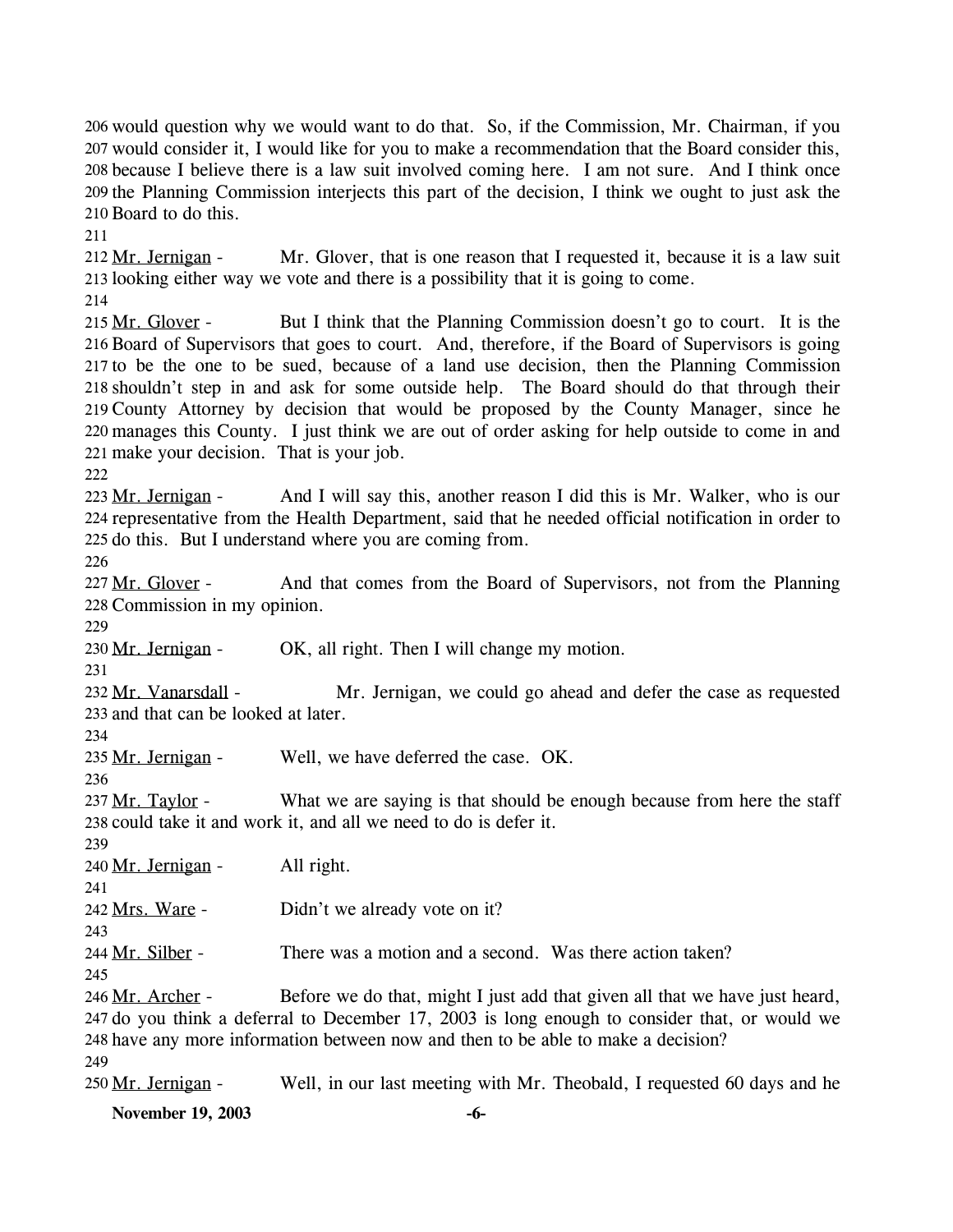251 said we'd do 30, so we wanted to see what we could get done in that 30 days. 252 I was just curious as to whether or not by December 17 we would have 254 enough information. 253 Mr. Archer -255 The other option would be to go ahead and do 30 days as he 257 wanted and then on the  $17<sup>th</sup>$  of December defer it again. You have the right then to do it 256 Mr. Vanarsdall -258 yourself. 259 All right. Why don't we do this? We voted on the deferral of Camp 261 Hill. It is in the record that we requested this and what I will do is get with our County Attorney again and we just won't take anymore action today. But… 262 260 Mr. Jernigan -263 I think you need to withdraw it or vote on it, one of the two. Now I 265 think you should withdraw it, because you have deferred the case to give them an opportunity 266 to work this out and let the legal department do it and not the Planning Commission. 264 Mr. Glover-267 268 Mr. Jernigan - I withdraw my motion. 269 So there is a motion to defer this to December 17, 2003. There was a 271 second. Was there a vote on that? 270 Mr. Silber -272 I think we did, but we will vote on it again. All in favor of deferral say 274 aye. All opposed say no. The ayes have it. The motion is passed. 273 Mr. Jernigan -275 276 At the applicant's request, the Planning Commission deferred Subdivision Camp Hill (October 277 2003 Plan) to its meeting on December 17, 2003. 278 279 Mr. Jernigan - I withdraw my second motion. 280 281 **SUBDIVISION (Deferred from the October 22, 2003, Meeting)**  282 283 King's Reach (October 2003 Plan) **Foster & Miller for Quarry Hill Estates, L.C. and Atack Properties, Inc.:** The 101.744-acre site proposed for a subdivision of 80 single family homes is located approximately 800 feet south of Quarry Hill Lane at 5600 Pouncey Tract Road (State Route 271) on part of parcels 733-775-7627 and 733-777-4209. The zoning is A-1, Agricultural District. County water and septic tank/drainfield. **(Three Chopt) 80 Lots**  The next request for deferral is on page 24. It's the King's Reach 285 subdivision. The applicant requests a deferral until the Commission's January 28, 2004, 286 meeting. 284 Mr. O'Kelly -

287 Mr. Jernigan - Is there any opposition to subdivision King' Reach (October 2003 Plan)

**November 19, 2003** -7-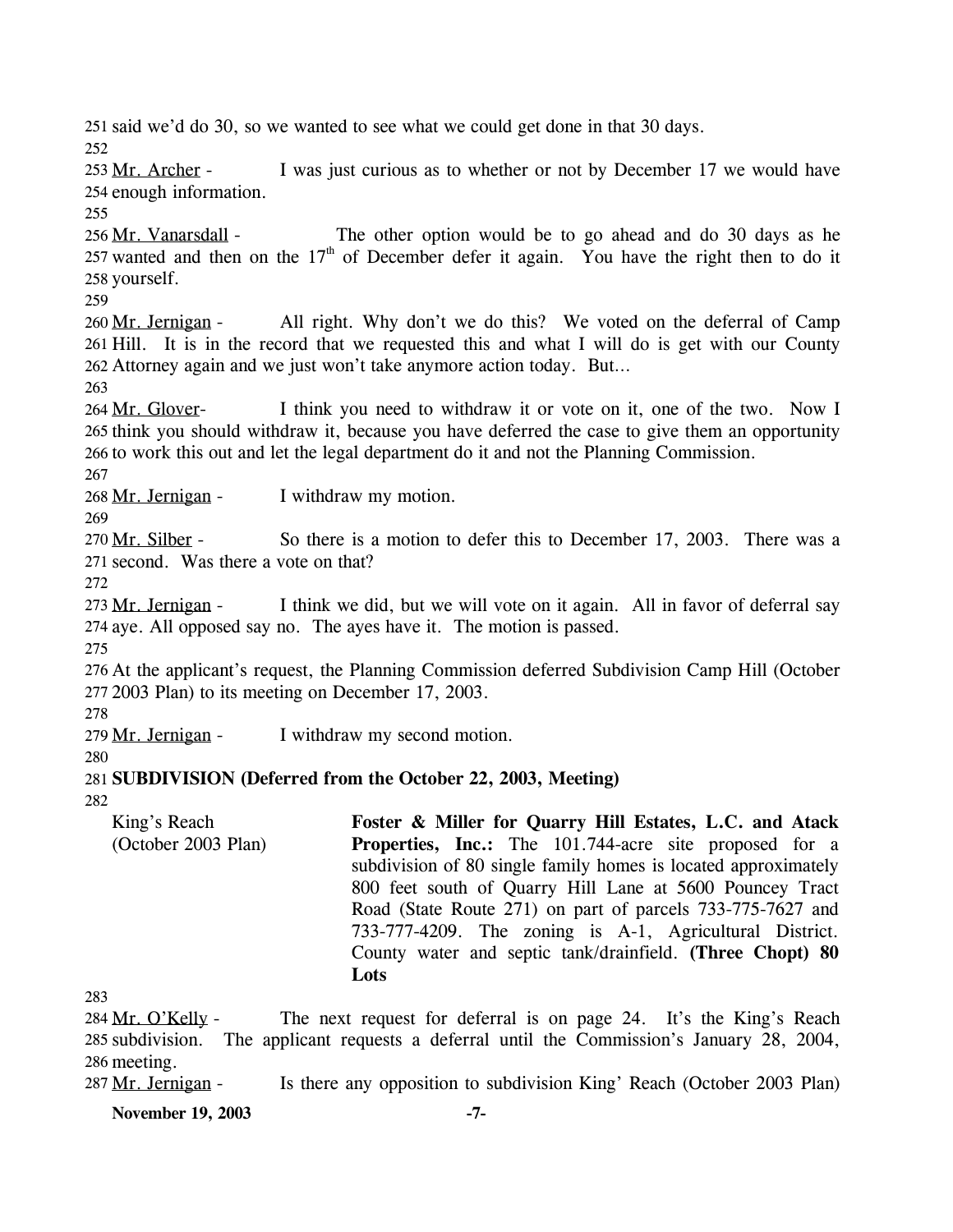288 being deferred to the January 28, 2004, meeting? No opposition. 289 There being no opposition, Mr. Chairman, I'll move to defer King's Reach (October 2003 Plan) to January 28, 2004, by request of the applicant. 291 290 Mr. Taylor -292 293 Mr. Vanarsdall - Second. 294 The motion was made by Mr. Taylor and seconded by Mr. Vanarsdall. All in favor say aye…all opposed say nay. The ayes have it. The motion is passed. 296 295 Mr. Jernigan -297 Next on the agenda would be items considered for the Expedited 299 Agenda. 298 Mr. Silber -300 Excuse me, Mr. Secretary, we have another request for deferral that we 302 just learned about this morning. It's on page 23 of the agenda, Brookland Gardens.... I'm 303 sorry Purcell Manor. 301 Mr. O'Kelly -304 305 **SUBDIVISION**  306 307 Purcell Manor 10200 Purcell Road (October 2003 Plan) **Koontz-Bryant, P.C. for Landin-Cole Construction Development, LLC:** The 1.733-acre site proposed for a subdivision of three, single-family homes is located on the west side of Purcell Road approximately 50 feet south of Chariot Street on parcel 770-763-7835. The zoning is R-3, One-Family Residence District. County water and sewer. **(Brookland) 3 Lots**  The applicant is requesting a deferral until the Planning Commission's 309 December 17, 2003, meeting. 308 Mr. O'Kelly -310 Is there any opposition to the deferral of subdivision Purcell Manor (October 2003 Plan)? There is no opposition. 312 311 Mr. Jernigan -313 Mr. O'Kelly, did something go wrong because staff was recommending 315 it for approval. 314 Mr. Vanarsdall -316 There is a dispute between the applicant and the Department of Public Works. They are requiring improvements to Purcell Road and they want some additional time 318 319 to look into that. 317 Mr. O'Kelly -320 All right. I move that Purcell Manor be deferred for 30 days at the 322 applicant's request. 321 Mr. Vanarsdall -323 324 Mr. Taylor - Second. 325 Mr. Jernigan - We have a motion by Mr. Vanarsdall and a second by Mr. Taylor. All

**November 19, 2003 -8-**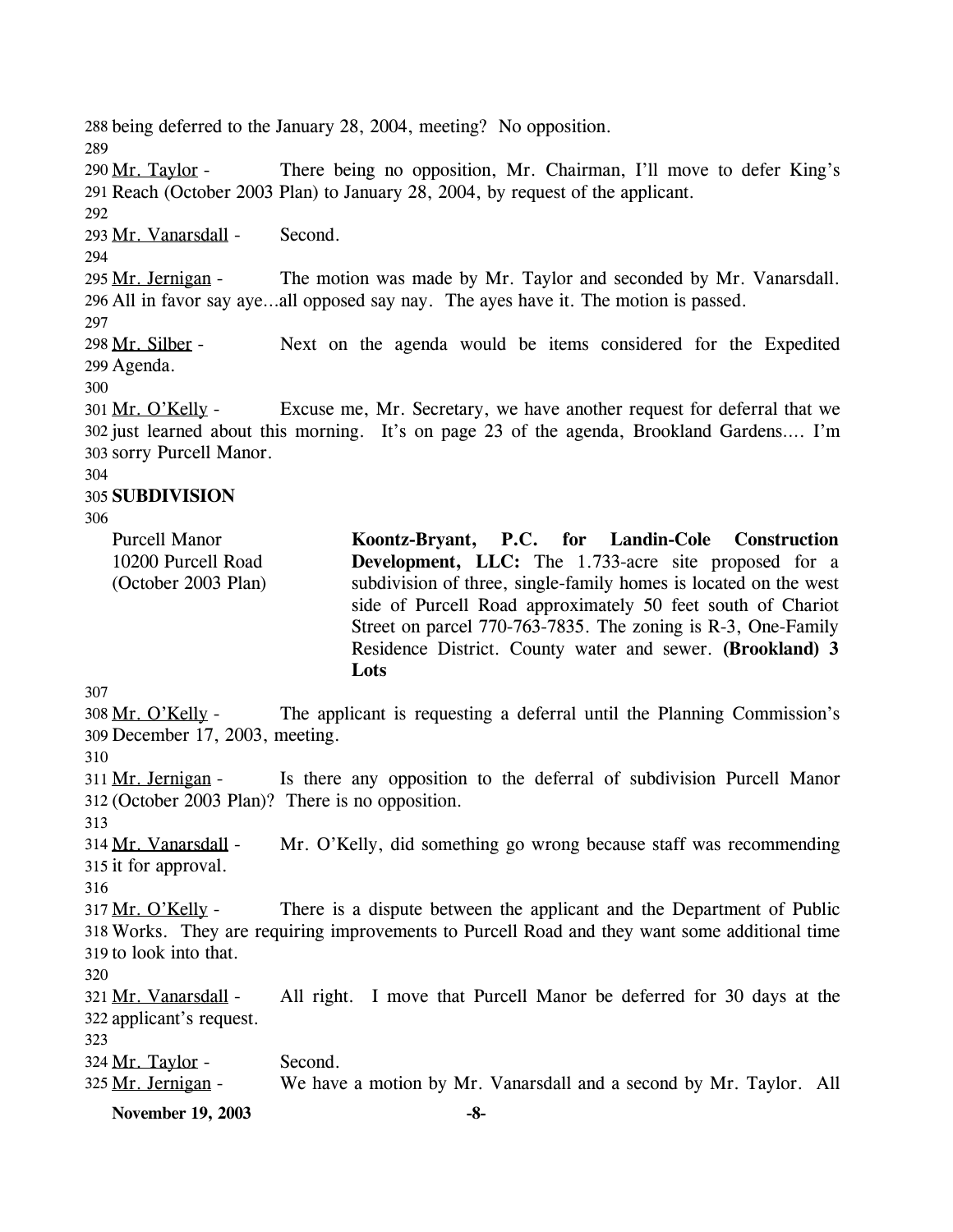326 in favor say aye…all opposed say nay.

327 Mr. O'Kelly, could you tell me if this concern with Public Works.... 329 Did Public Works attend the staff/development meeting? Did they send a decision maker there 330 or did they just send someone to take a message? 328 Mr. Glover -331 To the best of my knowledge, Mr. Glover, they had a representative at 333 the meeting. Whether they were a decision maker or not, I can't answer that question. 332 Mr. O'Kelly -334 335 Mr. Glover - All right. Three lots is awfully hard aren't they? 336 Would you have that information in the file, Dave, who was at the 338 meeting? 337 Mr. Silber -339 Were the plans marked up by Public Works when they reviewed the plans? Were there remarks put on the plans when Public Works reviewed it? 341 340 Mr. Glover -342 We had written comments from the Department of Public Works, Mr. Glover, and the staff did make those annotations on the subdivision plan. 344 343 Mr. O'Kelly -345 So, the developer must have disagreed with it and that's why you have 347 come to the Planning Commission with a deferral. Is that correct? 346 Mr. Glover -348 349 Mr. O'Kelly - That's correct. 350 351 Mr. Glover - Okay. That's all I have. 352 Let me ask you a question. I don't like being caught off guard like this 354 after going over it with the staff. Is the applicant here? And the only reason is a disagreement 355 between Public Works and the applicant. 353 Mr. Vanarsdall -356 Excuse me. I'm the planner on the case and I apologize for stepping up 358 front. But, yes, there is a disagreement over whether certain improvements are required and 359 the applicant does not wish.... 357 Ms. Goggin -360 361 Mr. Vanarsdall - He's talking about the curb and gutter. 362 363 Ms. Goggin - Yes, sir. The applicant does not wish to install those but... 364 See, I thought that had been resolved since staff recommended 366 conditional approval subject to the annotations on the plan. 365 Mr. Vanarsdall -367 Did you give them an opportunity to escrow the funds for curb and 369 gutter? If not, one piece of land beyond Terry Drive is curb and gutter. 368 Mr. Glover -370 Mr. Vanarsdall - That's right.

**November 19, 2003** -9-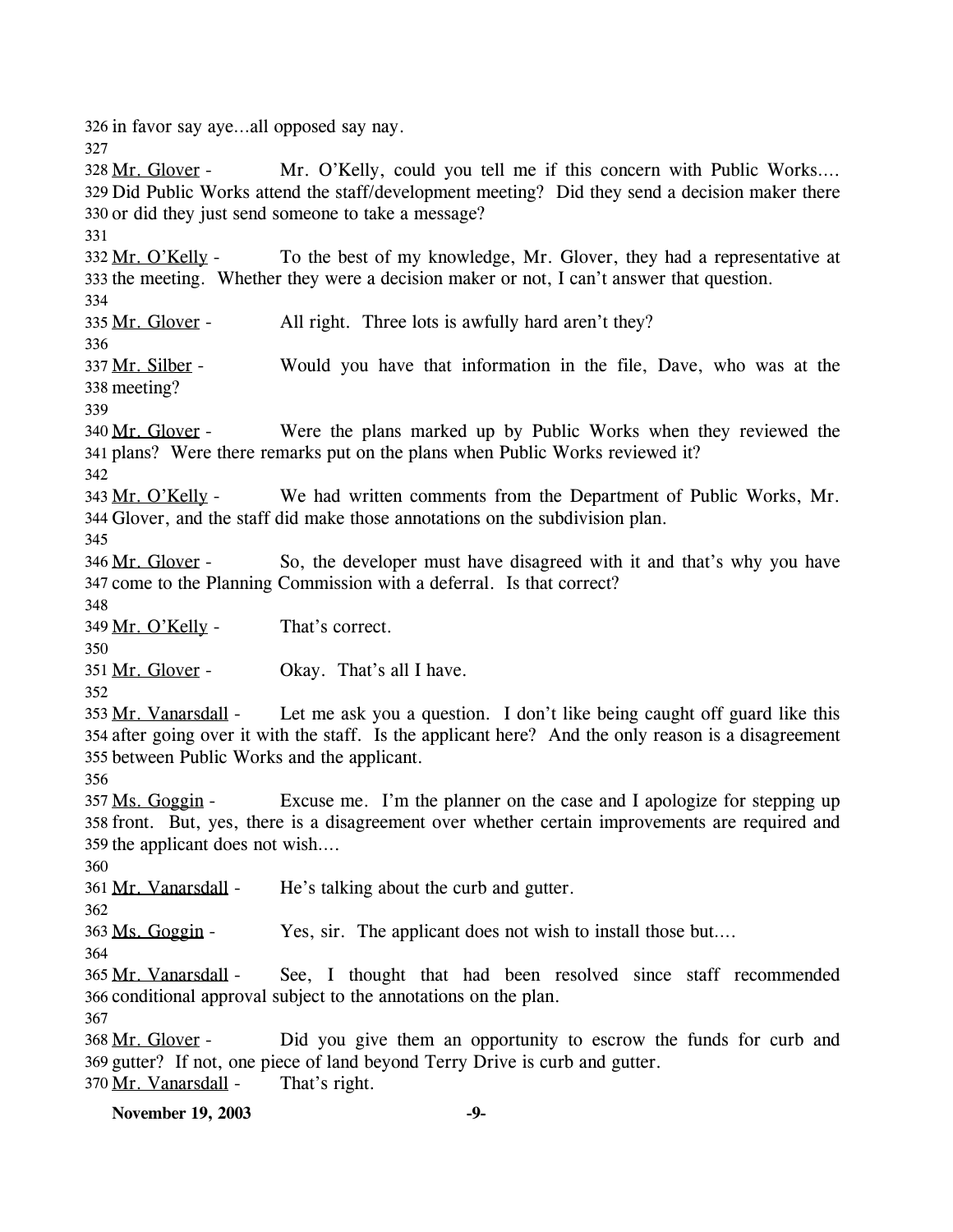371

| 21 L                                |                                                                                                   |  |
|-------------------------------------|---------------------------------------------------------------------------------------------------|--|
| 372 Ms. Goggin -                    | I would like to defer this to Michael Jennings with Public Works. His                             |  |
|                                     | 373 department is the one that received the request.                                              |  |
| 374                                 |                                                                                                   |  |
| 375 Mr. Glover -                    | Whose speaking, you didn't give your name?                                                        |  |
| 376                                 |                                                                                                   |  |
| 377 Ms. Goggin -                    | I'm sorry. I'm Christina Goggin, the planner on the case.                                         |  |
| 378                                 |                                                                                                   |  |
| 379 Mr. Glover -                    | Okay. That's for the minutes.                                                                     |  |
| 380                                 |                                                                                                   |  |
| 381 Mr. Vanarsdall -                | You are right. There's nothing in the whole stretch of the road.                                  |  |
| 382                                 |                                                                                                   |  |
| 383 Mr. O'Kelly -                   | Mr. Glover, we could pass this case by and try to get a representative                            |  |
|                                     | 384 from Public Works here to answer your concerns.                                               |  |
| 385                                 |                                                                                                   |  |
| 386 Mr. Vanarsdall -                | That would suit me, Mr. O'Kelly.                                                                  |  |
| 387                                 |                                                                                                   |  |
| 388 Mr. Glover -                    | When did the dispute come about? The case was filed when, in time?                                |  |
| 389                                 |                                                                                                   |  |
| 390 Mr. O'Kelly -                   | I'll have to look in the file, Mr. Glover.                                                        |  |
| 391                                 |                                                                                                   |  |
|                                     | 392 Mr. Vanarsdall - Mr. Glover, it's been a week a two. The first time I talked to Ms.           |  |
|                                     | 393 Goggin, on the preliminary agenda, it was a problem then. They didn't want to do anything.    |  |
| 394                                 |                                                                                                   |  |
| 395 Mr. Glover -                    | Okay. Go ahead and get Public Works to come down. Can we pass this                                |  |
| 396 by? Is that okay, Mr. Chairman? |                                                                                                   |  |
| 397                                 |                                                                                                   |  |
| 398 Mr. Jernigan -                  | Yes, sir.                                                                                         |  |
| 399                                 |                                                                                                   |  |
|                                     | 400 THIS CASE WAS PASSED BY AND HEARD LATER DURING THE MEETING (SEE                               |  |
|                                     | 401 PAGE 40 OF THESE MINUTES FOR THE REMAINDER OF THIS CASE)                                      |  |
| 402                                 |                                                                                                   |  |
| 403 Mr. Jernigan -                  | Okay, let's move on with the agenda, Mr. Silber                                                   |  |
| 404                                 |                                                                                                   |  |
| 405 Mr. Silber -                    | Mr. O'Kelly, are there any more requests for deferrals and withdrawals?                           |  |
| 406                                 |                                                                                                   |  |
| 407 Mr. O'Kelly -                   | Not that staff is aware of.                                                                       |  |
| 408                                 |                                                                                                   |  |
| 409 Mr. Silber -                    | Okay.<br>Next on the agenda would be items considered under the                                   |  |
|                                     | 410 Expedited Agenda. These are items that are some of our smaller request. These are items that  |  |
|                                     | 411 have no outstanding issues. Staff is recommending approval of these requests and the Planning |  |
|                                     | 412 Commission member from that district has no issues associated with it and the applicant is in |  |
|                                     | 413 agreement with all of the conditions and expectations. There are a number of items on the     |  |
|                                     | 414 Expedited Agenda and will be taken up more quickly. Mr. O'Kelly, if you could review those    |  |
| 415 for us.                         |                                                                                                   |  |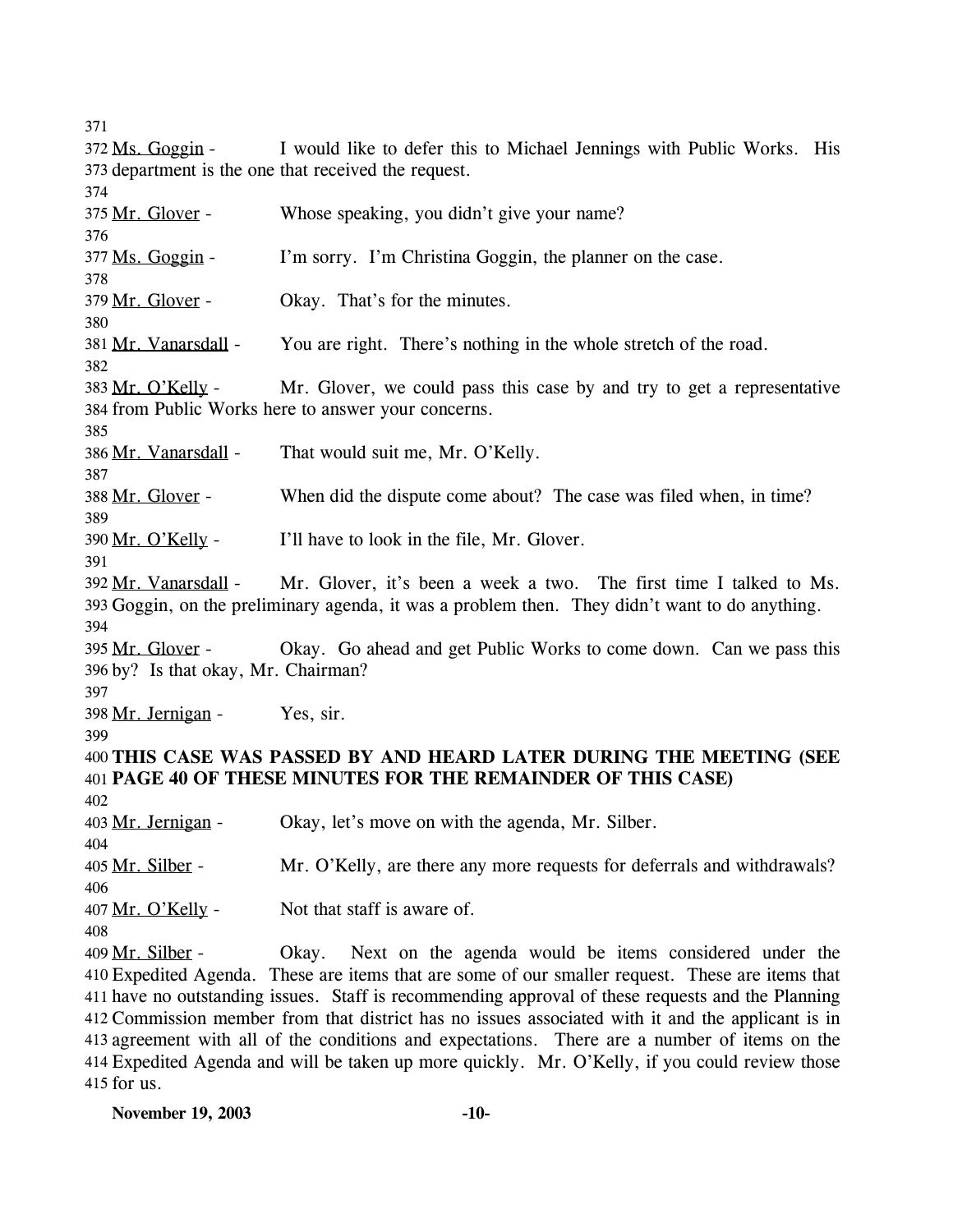416

The first request, Mr. Chairman, is on page 2 of your agenda. It is a 418 request for a transfer of approval. 417 Mr. O'Kelly -

419

# 420 **TRANSFER OF APPROVAL**

421

POD-122-74 Union Bank & Trust Company - 1773 N. Parham Road **John C. Neal for Union Bank & Trust Company:** Request for approval of a transfer of approval, as required by Chapter 24, Section 24-106 of the Henrico County Code from Muhleman Associates Parham to Union Bank & Trust Company. The 0.97-acre site is located at the southeast corner of Parham and Three Chopt Roads on parcel 754-747-2519. The zoning is 0-2, Office District. County water and sewer. **(Three Chopt)** 

422

Is there any opposition to transfer of approval POD-122-74, Union Bank & Trust Company? No opposition. 424 423 Mr. Jernigan -

425

Mr. Chairman, there being no opposition, I'll move approval of a 427 transfer of approval for POD-122-74, Union Bank & Trust Company at 1773 N. Parham 428 Road, subject to the annotations on the plan, the standard conditions and condition No. 1 on 429 the agenda. 426 Mr. Taylor -

430

431 Mr. Vanarsdall - Second.

432

We have a motion by Mr. Taylor and a second by Mr. Vanarsdall. All 434 in favor say aye...all opposed say nay. The ayes have it. The motion is passed. 433 Mr. Jernigan -

435

 The Planning Commission approved the transfer of approval request for POD-122-74, Union Bank & Trust Company – 1773 N. Parham Road, subject to the new owners accepting and agreeing to be responsible for continued compliance with the conditions for the original approval, and the following additional condition:

440

441 442 1. The site deficiencies, as identified in the inspection report, dated **September 2, 2003**, shall be corrected by **May 1, 2004**.

443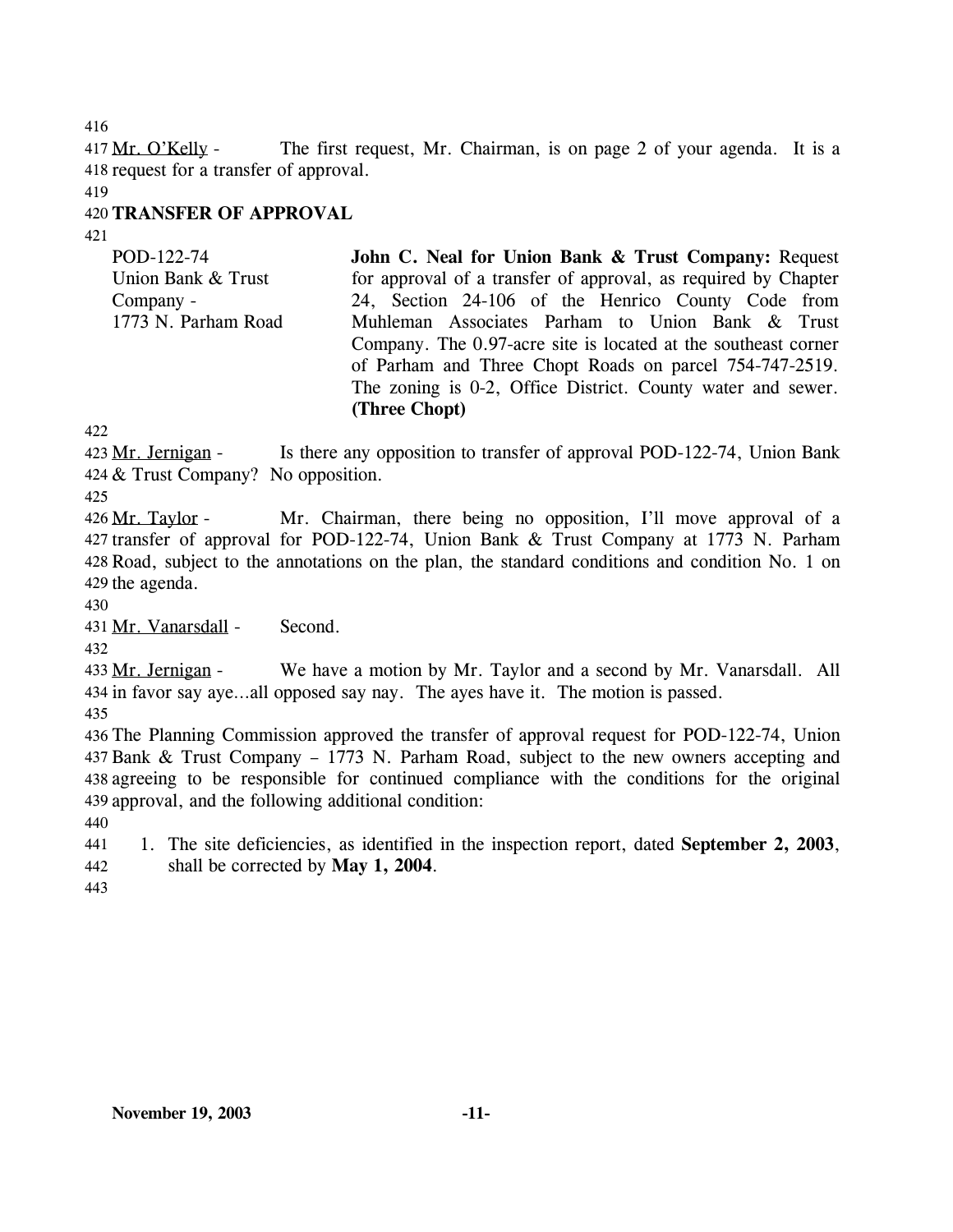#### 443 **TRANSFER OF APPROVAL**

444

| POD-75-78                  | VA Non Profit Housing Coalition for Bayard Oaks                |
|----------------------------|----------------------------------------------------------------|
| Country Place /Bayard Oaks | <b>Richmond, LLC:</b> Request for approval of a transfer of    |
| - E. Cedar Fork Road       | approval, as required by Chapter 24, Section 24-106 of the     |
|                            | Henrico County Code from Bayard Oaks Ltd. Housing to           |
|                            | Bayard Oaks Richmond LLC. The 11.27-acre site is located       |
|                            | on the east side of E. Cedar Fork Road, approximately 250 feet |
|                            | south of Cedar Fork Terrace on parcel 813-726-7018. The        |
|                            | zoning is R-5, General Residence District. County water and    |
|                            | sewer. (Fairfield)                                             |

445

Is there any opposition to transfer of approval POD-75-78, Country Place/Bayard Oaks? No opposition. 447 446 Mr. Jernigan -

448

Mr. Chairman, I move approval of this transfer of approval request, 450 subject to continued compliance and condition No. 1, POD-75-78, Country Place/Bayard 451 Oaks. 449 Mr. Archer -

452

453 Mr. Vanarsdall - Second.

454

We have a motion by Mr. Archer and a second by Mr. Vanarsdall. All 456 in favor say aye...all opposed say nay. The ayes have it. The motion is passed. 455 Mr. Jernigan -

 The Planning Commission approved the transfer of approval request for POD-75-78, Country Place/Bayard Oaks – E. Cedar Fork Road, subject to the new owners accepting and agreeing to be responsible for continued compliance with the conditions for the original approval, and the following additional condition:

461

462 463 464 1. The site improvements as identified in the letter to the Director of Planning dated **April 2, 2002**, shall be completed upon final approval of the landscape and lighting and site improvements plan.

465

466 **LANDSCAPE & LIGHTING PLAN** 

467

LP/POD-73-99 Strange's Florist **Ship & Wilson for Strange's Florist Inc.:** Request for approval of a landscape and lighting plan, as required by Chapter 24, Sections 24-106 and 24-106.2 of the Henrico County Code. The 10.76-acre site is located on the southwest corner of W. Broad Street (U.S. Route 250) and Gayton Road on parcel 733-764-4118. The zoning is B-3C, Business District (Conditional) and WBSO (West Broad Street Overlay) District. **(Three Chopt)** 

468

Is there anyone in the audience in opposition to the landscape and 470 lighting plan for LP/POD-73-99, Strange's Florist? There is no opposition. 469 Mr. Jernigan -

**November 19, 2003 -12-**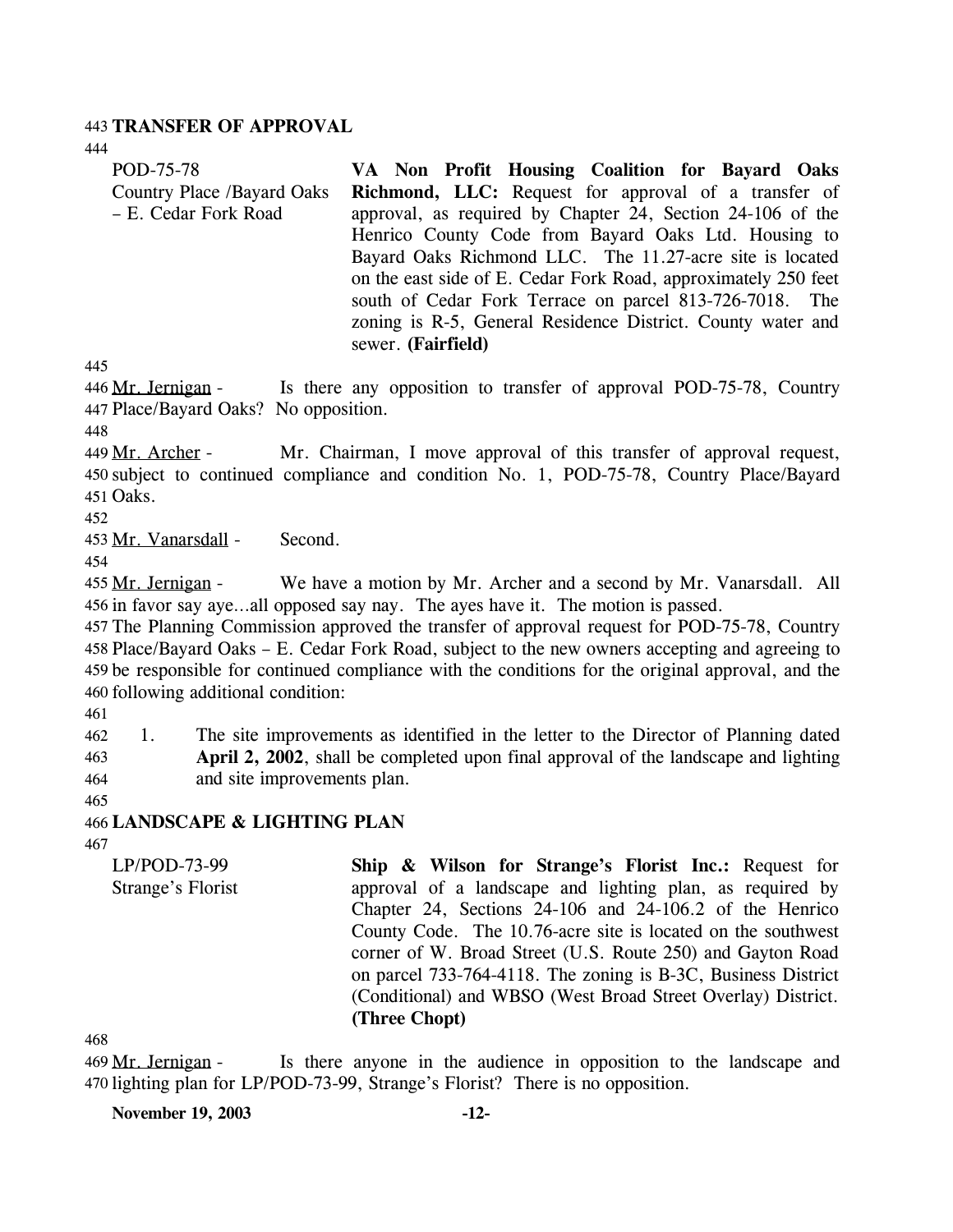There being no opposition, Mr. Chairman, I move approval of LP/POD-73-99, Strange's Florist, subject to the annotations on the plans and the standard conditions for 472 473 landscape and lighting plans. 471 Mr. Taylor -

474

475 Mr. Vanarsdall - Second.

476

The motion was made by Mr. Taylor and seconded by Mr. Vanarsdall. 478 All in favor say aye...all opposed say nay. The ayes have it. The motion is passed. 477 Mr. Jernigan -

479

480 The Planning Commission approved the landscape and lighting plan for LP/POD-73-99, 481 Strange's Florist, subject to the annotations on the plan and the standard conditions for 482 landscape and lighting plans.

483

Mr. Chairman, staff learned of an additional request this morning and 485 it's on page 19 of your agenda. It's in the Brookland District, Brookland Garden Subdivision. 484 Mr. O'Kelly -486

## 487 **SUBDIVISION**

488

| <b>Brookland Gardens</b>    | E. D. Lewis & Associates, P.C. for Hazel and Robert O.                |
|-----------------------------|-----------------------------------------------------------------------|
| <b>Additions</b>            | <b>Puryear, Jr.:</b> The 3.09-acre site proposed for a subdivision of |
| (Resubdivision of Block 17, | 5 single-family homes is located at the southwest corner of           |
| Lots 10-13 and 24, 25)      | Eden Street and Cherrystone Avenue on parcels 774-755-8465,           |
| (November 2003 Plan)        | 9533, 9031, 9067 and 775-755-0634. The zoning is R-3, One-            |
|                             | Family Residence District. County water and sewer.                    |
|                             | (Brookland) 5 Lots                                                    |

489

When did the request come in for this to go on the Expedited Agenda 491 and by whom? 490 Mr. Glover -492

Mr. Glover, the request was made by the applicant last Friday but we 494 hadn't had an opportunity to discuss it with the Brookland Planning Commissioner until 495 yesterday, I believe. 493 Mr. O'Kelly -

496

No, until this morning when I walked through the door. I rather not take 498 this on the Expedited Agenda. Let's take it in the order of the agenda. 497 Mr. Vanarsdall -

499

500 Mr. O'Kelly - That's fine.

501

502 Mr. Vanarsdall - I learned about it when I walked through the double doors.

504 Mr. Glover - Why didn't you get in touch with them between Friday and Wednesday?

505

503

Mr. Wilhite said he couldn't get in touch with me. He couldn't get me 507 on the phone. 506 Mr. Vanarsdall -

508

**November 19, 2003 -13-**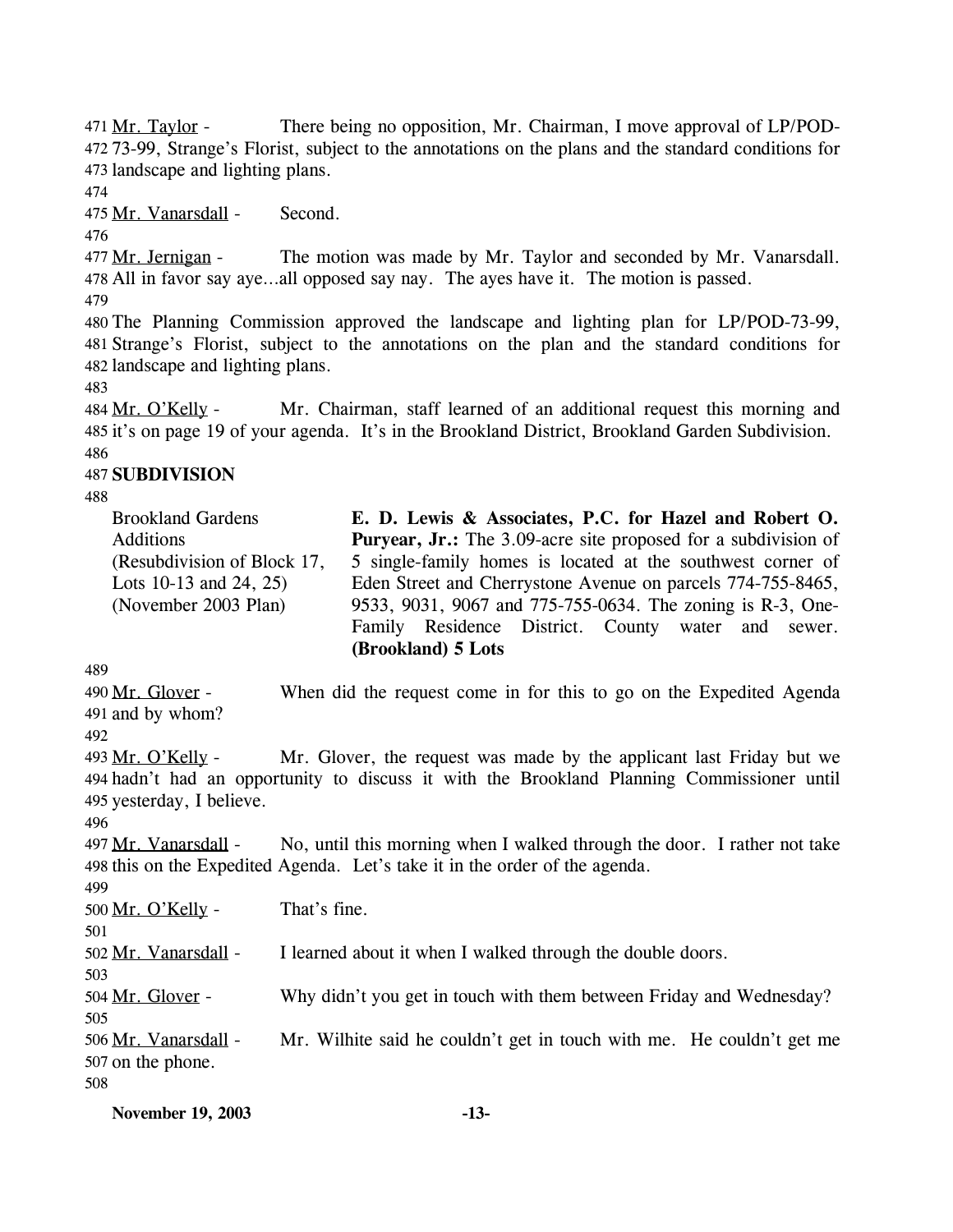509 Mr. Glover - They couldn't. Hum. I'll get you a phone.

511 Mr. Jernigan - Thank you, Mr. O'Kelly.

512

510

# 513 **THIS CASE WAS TAKEN OFF THE EXPEDITED AGENDA AND WAS HEARD**  514 **LATER DURING THE MEETING (SEE PAGE 30 OF THE MINUTES FOR THE**  515 **REMAINDER OF THIS CASE)**

516

517 Mr. Jernigan - All right, Mr. Silber, what do we have next?

518

Next on the agenda we have the subdivision extension of approvals. 520 There are two requests for extension of conditional subdivision approval. Neither of these 521 requires Planning Commission action. They are for informational purposes only. 519 Mr. Silber -

522

# 523 **SUBDIVISION EXTENSIONS OF CONDITIONAL APPROVAL**

524

525 FOR INFORMATIONAL PURPOSES ONLY

526

| <b>Subdivision</b>                         | <b>Magisterial</b><br><b>District</b> | Original No. Remaining<br>of Lots | Lots | <b>Previous</b><br><b>Extensions</b> | Year(s)<br><b>Extended</b> |
|--------------------------------------------|---------------------------------------|-----------------------------------|------|--------------------------------------|----------------------------|
| <b>Thomas Mill</b><br>(July 2002 Plan)     | Varina                                | 46                                | 46   | 0                                    | 1 Year<br>11/17/04         |
| <b>Willow Bend</b><br>(November 2002 Plan) | <b>Three</b><br><b>Chopt</b>          | 88                                | 88   | 0                                    | 1 Year<br>11/17/04         |

527

## 528 **Mr. Glover exits during this time.**

529

530 Mr. Jernigan - All right. There will be no action taken on these. Let's move on. 531

Next on the agenda would be the Church/Pump Road future land use 533 plan. As you recall, at the last Planning Commission meeting, or the Planning Commission 534 meeting on November 5, lengthy discussion took place at a public hearing on this matter. This 535 was deferred to this meeting this morning and it was up for decision only. 532 Mr. Silber -

536

# 537 **TUCKAHOE/THREE CHOPT:**

538 *Deferred from the November 5, 2003 Meeting:*

 **Church Road/Pump Road Future Land Use Plan:** The Planning Commission will consider amendments to the 2010 Land Use Plan in the form of a new Land Use Plan for the Church Road/Pump Road Study Area. The study area is generally comprised of the area surrounding the existing intersection of Church Road and Pump Road. **(For Decision Only)** 543

At this time, due to concerns of the surrounding residents and the 545 property owner regarding the southeast corner of Pump and Church, I would like to make a 546 motion to defer this case to the December 17, 2003, meeting. 544 Mrs. Ware -

**November 19, 2003 -14-**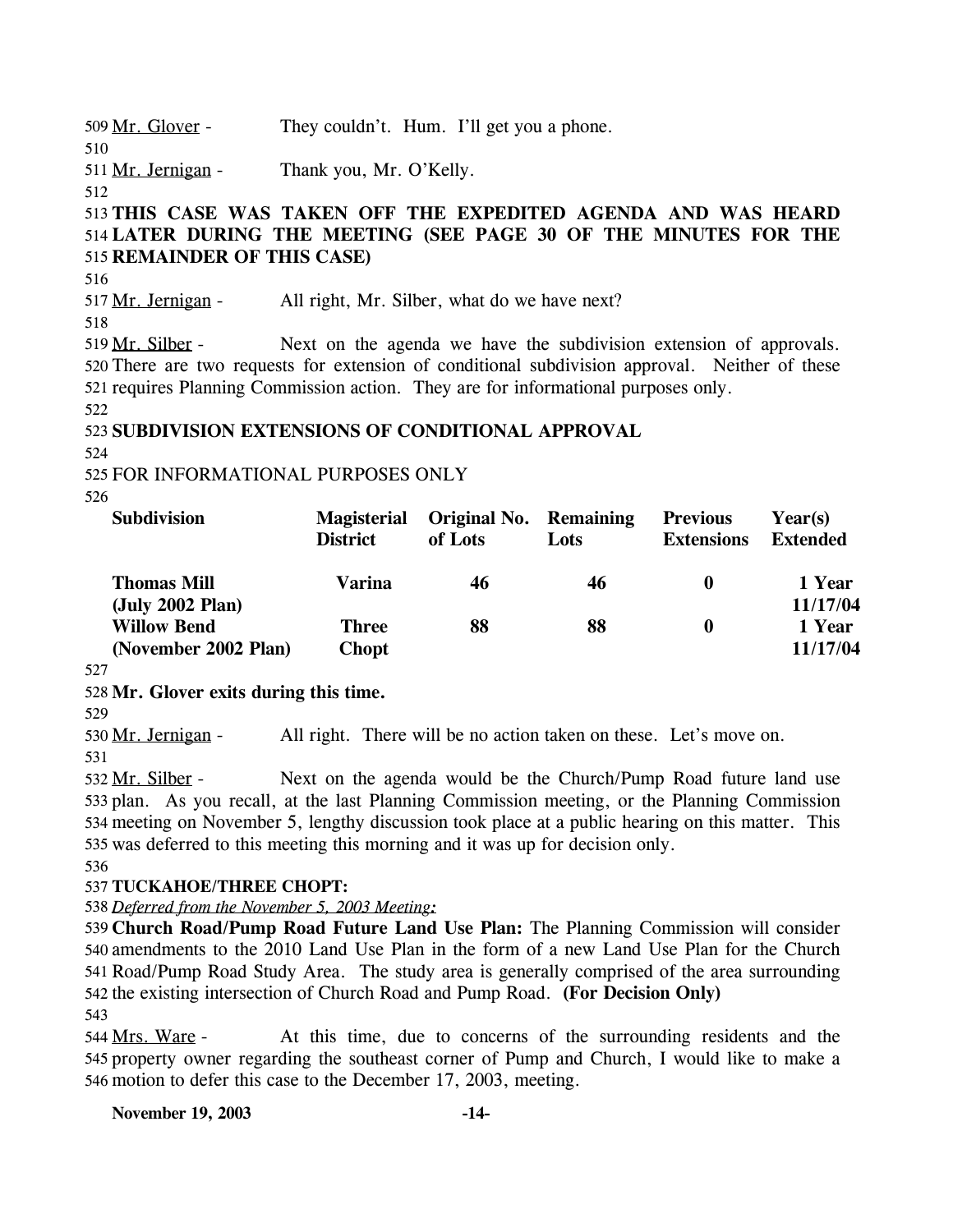547 Mr. Vanarsdall - Second.

548 And this will be for decision only. Will this be a public hearing or for 550 decision only? 549 Mr. Jernigan -

551

I guess we can leave it the way it is, decision only. There are going to 553 be some meetings with the residents to try to work through the issues. I don't know if there 554 will need to be any discussion at the meeting on the  $17<sup>th</sup>$  but I would like to leave it open if 552 Mrs. Ware -555 there is a need for that.

556

557 Mr. Jernigan - Okay, we will leave it open, then.

558

I think the way we left off where everything had been said and we just 560 had one item that we needed to take care of it, so. 559 Mr. Vanarsdall -

561

562 Mrs. Ware - Right.

563

I think perhaps what we can do is leave it as decision only, but because 565 there is going to be a community meeting held, there are going to perhaps be some additional 566 positions taken by the County. We may want to offer for a very, short, limited period of time, 567 each side an opportunity to speak. I don't think it would be necessary to go all the way back 568 through the entire Public Hearing process. 564 Mr. Silber -

569

570 Mrs. Ware - The general 10 minutes per side would be good.

571

572 Mr. Silber - Yes, that might be appropriate.

573

574 Mr. Vanarsdall - I second it.

575

We have a motion by Mrs. Ware and a second by Mr. Vanarsdall. All 577 in favor say aye...all opposed say nay. The ayes have it. The motion is pass. 576 Mr. Jernigan -

578

579 The Planning Commission deferred the Church Road/Pump Road Future Land Use Plan to its 580 December 17, 2003, meeting. Mr. Glover was absent.

581

Mr. Chairman, before we go any further, on a lighter side of the news to 583 show you the talent we have here. This pass Saturday in the SunTrust Marathon, we had three 584 members, with two members of the Commission and one member of the staff run it. Mrs. 585 Ware ran it in the five-mile run, Mr. Taylor ran it in the five-mile run and Mike Cooper ran it 586 in the 26-mile run and they all made it. 582 Mr. Vanarsdall -

587

# 588 **THERE WAS A ROUND OF APPLAUDES FROM THE AUDIENCE**.

589

Mrs. Ware has been practicing running because she will be the 591 Chairperson next year. 590 Mr. Jernigan -

**November 19, 2003 -15-**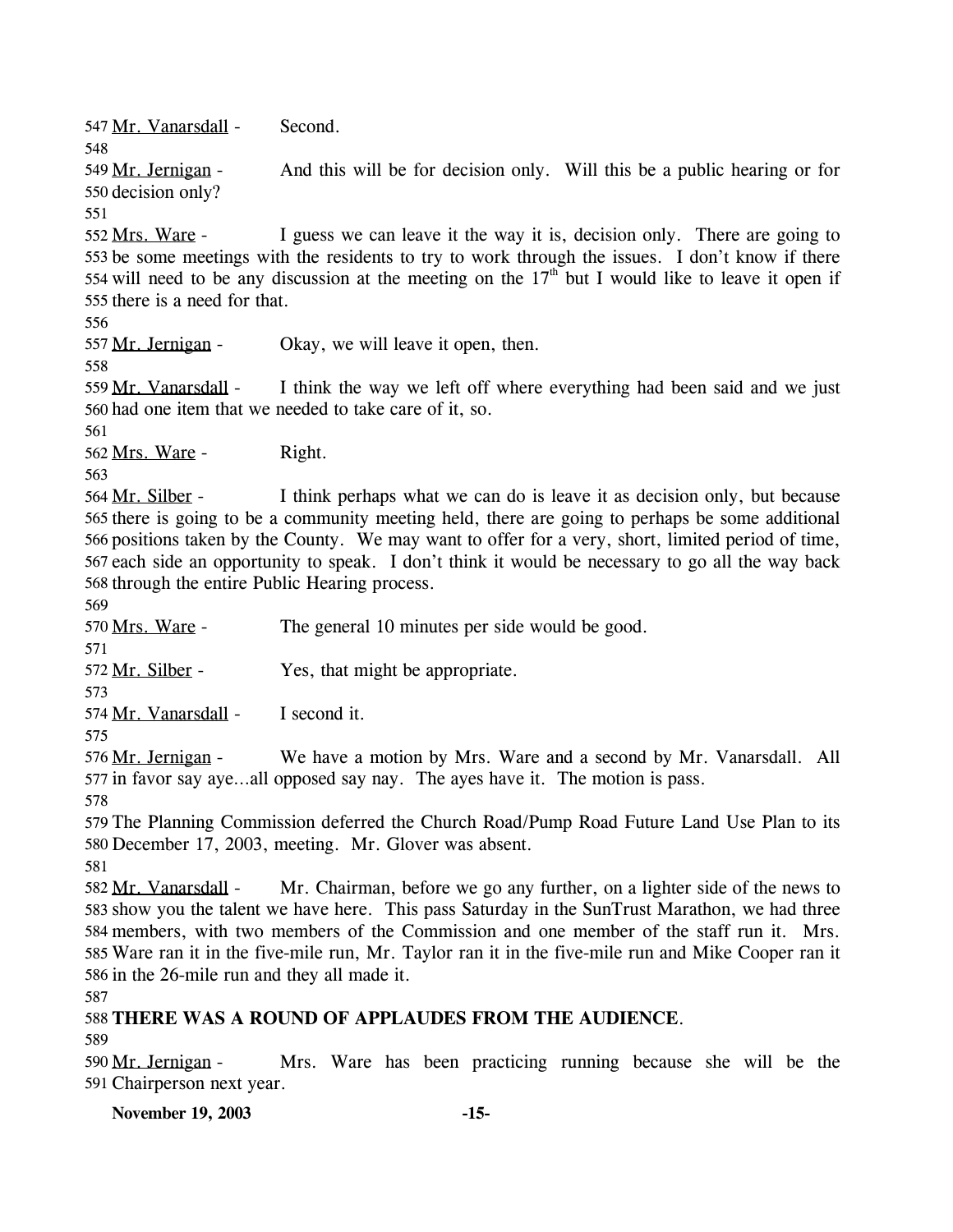Mr. Vanarsdall, it might be interesting to realize the fact that the winner 593 ran that whole 26 miles in 2 hours and 15 minutes at an average speed of almost 13 miles an 594 hour. 592 Mr. Taylor -595 596 Mr. Vanarsdall - I was wondering what kind of sneakers he was wearing. 597 598 Mr. Taylor - I would say, Mr. Vanarsdall, real good ones. 599 Could you imagine if a sneaker ever blew out on him. He would be in a 601 ditch and everything, wouldn't he. Has that ever happened to you, Mrs. Ware. 600 Mr. Vanarsdall -602 603 Mrs. Ware - No. I've never ran that fast. 604 605 Mr. Jernigan - They would have to call Geico, if he fell in the ditch. 606 607 Mr. Silber - Okay. Are we ready to move on with the agenda? 608 609 Mr. Jernigan - Oh, yes, we are ready, Mr. Silber. Let's move on. 610 611 Mr. Silber - This would start our regular agenda. The next item is on page 4. 612 613 **PLAN OF DEVELOPMENT** 

614

POD-56-03 First Mennonite Church - E. Parham Road & St. Charles Road (POD-35-99 Expired) **C. E. Duncan & Associates for First Mennonite Church:**  Request for approval of a plan of development, as required by Chapter 24, Section 24-106 of the Henrico County Code, to construct a one-story, 11,200 square foot church and a parking lot. The 5.912-acre site is located at the southeast corner of the intersection of E. Parham Road and St. Charles Road on parcel 788-758-9933. The zoning is R-2C, One-Family Residence District (Conditional). County water and sewer. **(Fairfield)** 

615

Is there anyone in the audience in opposition to POD-56-03, First 617 Mennonite Church? No opposition. Mr. O'Kelly. 616 Mr. Jernigan -

618

Mr. Chairman, this plan of development is for the construction of a new 620 church and associated site improvements, including required parking. The exterior building materials for the 11,200 square foot church includes brick, hardiplank siding and E.I.F.S. The 621 50-foot natural buffer is to be provided along the southern property boundary. All of these 622 623 components are in accordance with the proffers of the rezoning case for the property, which 624 was case C-22C-03. Last month the applicant received several variances from the Board of 625 Zoning Appeals. The first was to allow for a 15-foot reduction in the minimum lot width 626 requirement for a church in this zoning district. The second was to permit the required 627 parking in the front yard. 619 Mr. O'Kelly -

628 The plan before you today also reflects a revised method of satisfying Public Works

**November 19, 2003 -16-**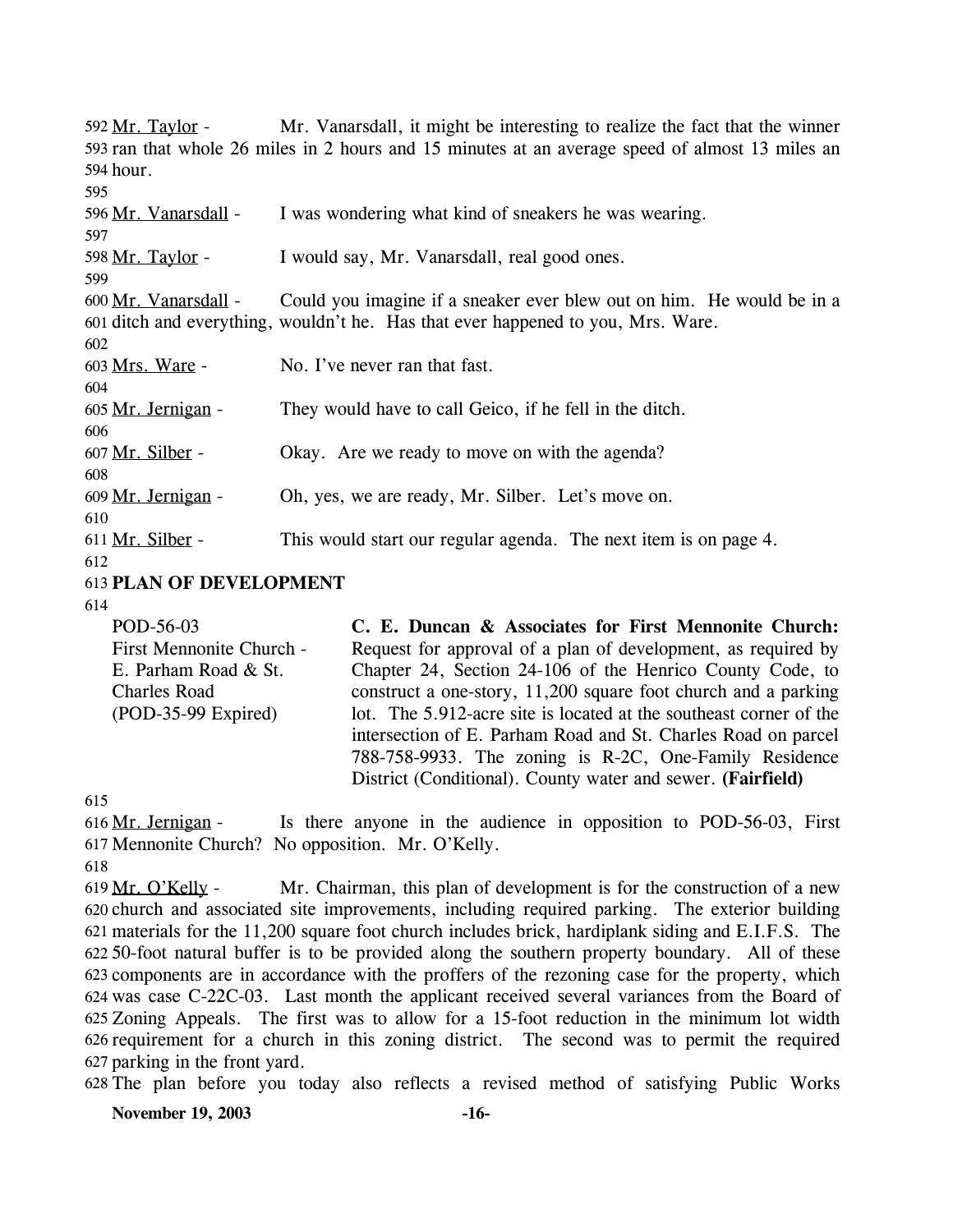629 stormwater detention requirements. The applicant originally intended to use a BMP for those 630 purposes, however, that facility was going to be located to close to the Parham Road right-ofway. The new plan calls for underground facilities to handle that requirement. In general, the 631 632 plan satisfies all of the staff concerns and comments at this time and the staff can recommend 633 approval of the plan. Mr. Duncan is here to represent the church, if you have any questions, 634 Mr. Chairman.

635

Are there any questions of Mr. O'Kelly by the Commission? Thank 637 you, Mr. O'Kelly. Mr. Archer, would you like to hear from the applicant? 636 Mr. Jernigan -638 639 Mr. Archer - Just briefly, Mr. Chairman, if I may. 640

Okay. Good morning. Would you state your name for the record, 642 please? 641 Mr. Jernigan -643

644 Mr. Duncan - Yes. It's Carl Duncan, C. E. Duncan & Associates.

646 Mr. Jernigan - Thank you.

648 Mr. Archer - Good morning, Mr. Duncan, how are you?

650 Mr. Duncan - Good morning, how are you?

651

645

647

649

I just want to ask a couple of things of you. This apparently has been 653 quite troublesome, especially onto the fact that you had to go to the BZA already. And, there 654 are quite a few annotations on the plan and I just want to make sure you don't have any 655 problems with being able to carry through with what's annotated here. 652 Mr. Archer -

656

657 Mr. Duncan - We are in agreement with all of the staff's comments at this time. 658 659 Mr. Archer - That's all I have, unless somebody else has a question. 660 661 Mr. Jernigan - Thank you, Mr. Duncan. 662 663 Mr. Archer - Are you ready for a motion, Mr. Chairman? 664 665 Mr. Jernigan - Yes, sir, Mr. Archer. 666 Okay. Then I would move for approval of POD-56-03, First Mennonite 668 Church, subject to the standard conditions for developments of this type and the additional 669 conditions Nos. 23 though 31. 667 Mr. Archer -670 671 Mr. Vanarsdall - Second.

672

673 Mr. Jernigan - The motion was made by Mr. Archer and seconded by Mr. Vanarsdall.

**November 19, 2003 -17-**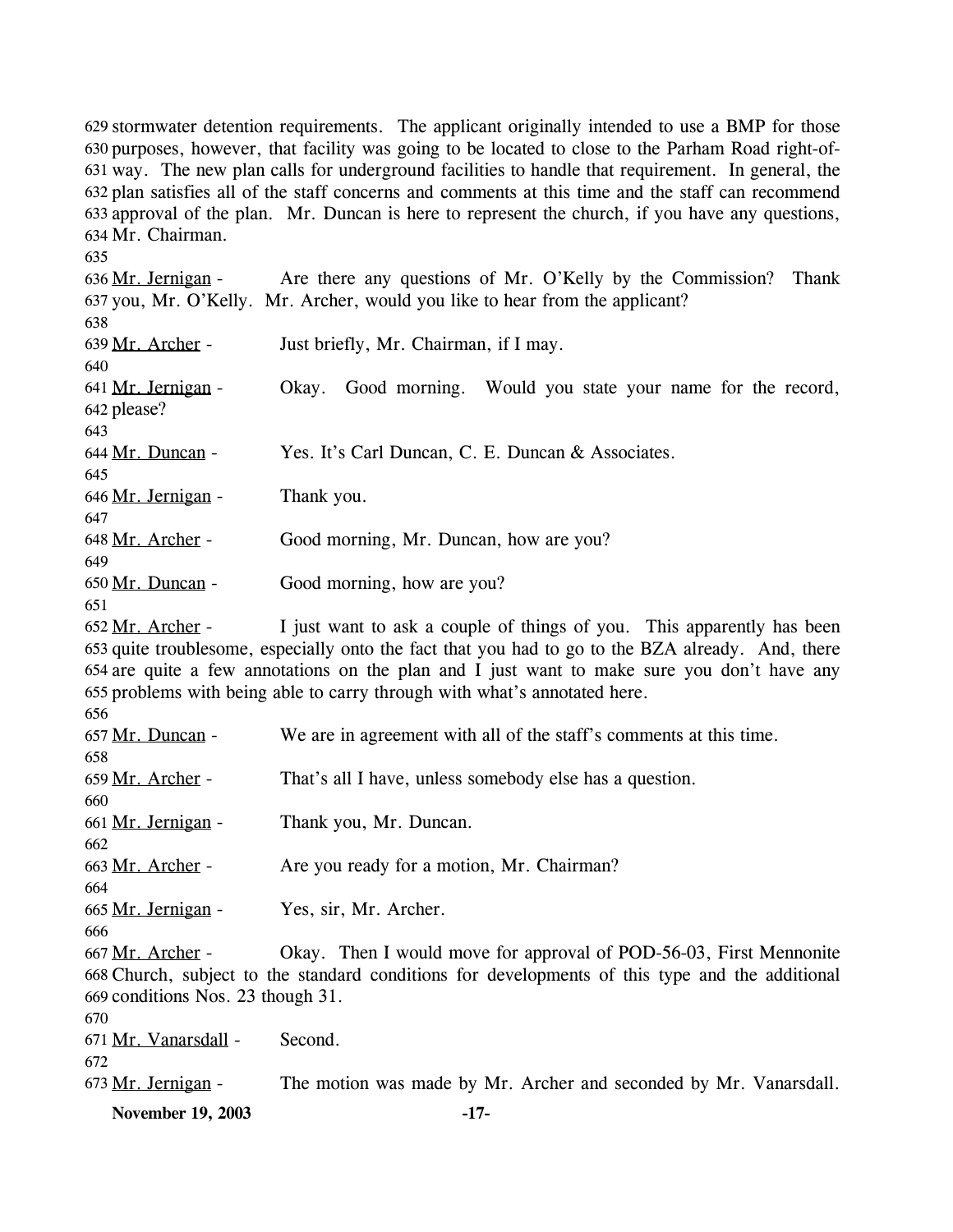674 All in favor say aye…all opposed say nay. The ayes have it. The motion is passed. 675

 The Planning Commission approved POD-56-03, First Mennonite Church – E. Parham Road and St. Charles Road (POD-35-99 Expired) subject to the standard conditions attached to these minutes for developments of this type, the annotations on the plans and the following additional conditions. Mr. Glover was absent.

680

681 23. 682 683 The easements for drainage and utilities as shown on approved plans shall be granted to the County in a form acceptable to the County Attorney prior to any occupancy permits being issued. The easement plats and any other required information shall be submitted

- 684 685 to the County Real Property Agent at least sixty (60) days prior to requesting occupancy permits.
- 686 24. 687 The developer shall provide fire hydrants as required by the Department of Public Utilities and Division of Fire.
- 688 25. 689 25. The proffers approved as a part of zoning case C-22C-03 shall be incorporated in this approval.
- 690 26. 691 692 26. Any necessary off-site drainage and/or water and sewer easements must be obtained in a form acceptable to the County Attorney prior to final approval of the construction plans.
- 693 27. 694 695 27. Deviations from County standards for pavement, curb or curb and gutter design shall be approved by the County Engineer prior to final approval of the construction plans by the Department of Public Works.
- 696 28. 697 28. Storm water retention, based on the 50-10 concept, shall be incorporated into the drainage plans.
- 698 29. 699 700 Insurance Services Office (ISO) calculations must be included with the plans and contracts and must be approved by the Department of Public Utilities prior to the issuance of a building permit.
- 701 30. 702 703 Approval of the construction plans by the Department of Public Works does not establish the curb and gutter elevations along the Henrico County maintained right-ofway. The elevations will be set by Henrico County.
- 704 31. 705 706 707 708 The location of all existing and proposed utility and mechanical equipment (including HVAC units, electric meters, junction and accessory boxes, transformers, and generators) shall be identified on the landscape plans. All equipment shall be screened by such measures as determined appropriate by the Director of Planning or the Planning Commission at the time of plan approval**.**
- 709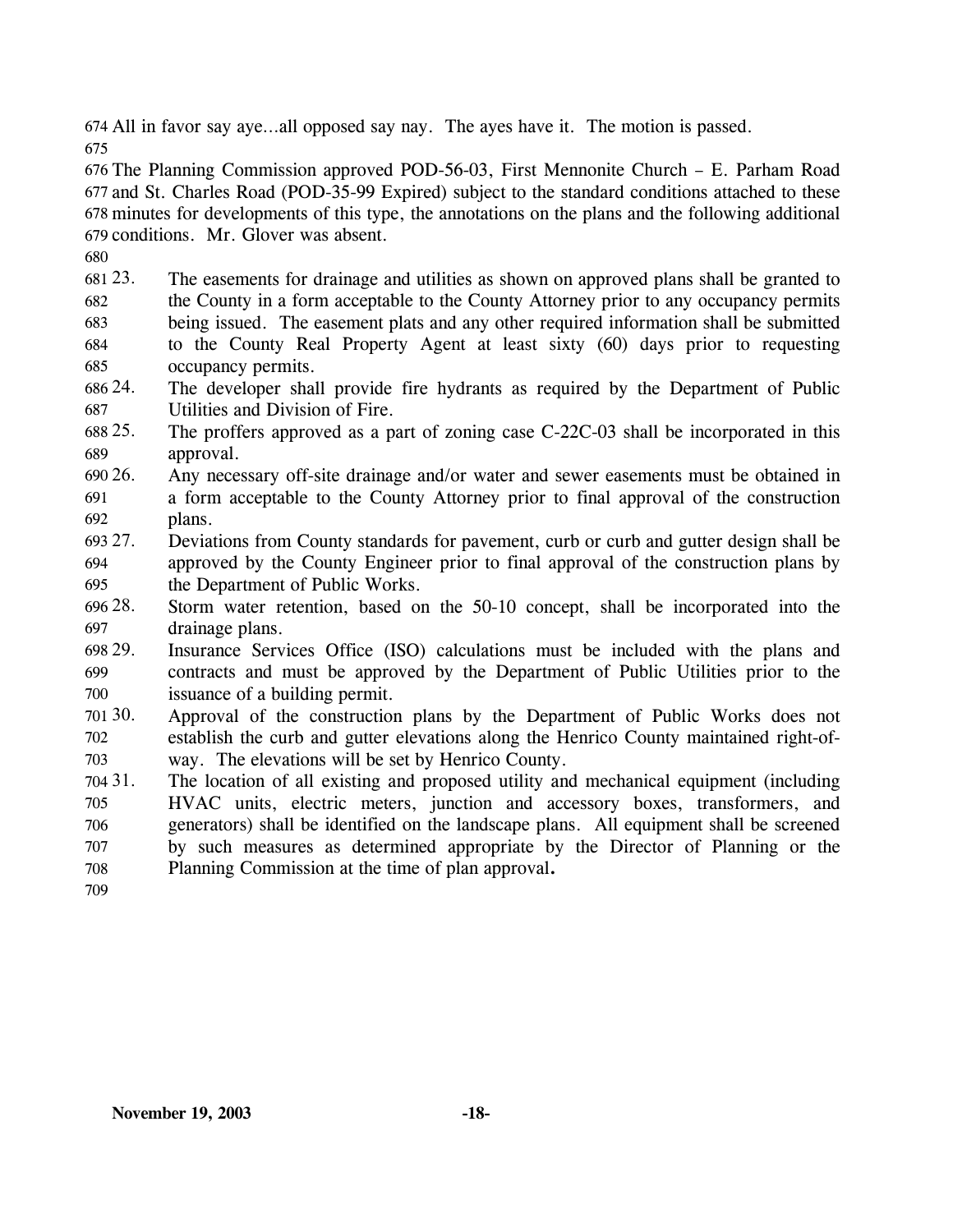#### 709 **PLAN OF DEVELOPMENT**

710

POD-66-03 Walgreens @ Virginia Center Station (POD-52-03 Revised) 9801 Brook Road **VHB – Scott Chapman for Mid-Atlantic Commercial Properties, LLC:** Request for approval of a revised plan of development, as required by Chapter 24, Section 24-106 of the Henrico County Code, to construct a one-story, 14,820 square foot retail pharmacy. The 1.92-acre site is located at the northeast corner of Brook Road (U. S. Route 1) and Virginia Center Parkway on parcel 783-767-9792. The zoning is M-1, Light Industrial District. County water and sewer. **(Fairfield)** 

711

|                                              | 712 Mr. Jernigan - Is there any opposition to POD-66-03, Walgreens $\omega$ Virginia Center |
|----------------------------------------------|---------------------------------------------------------------------------------------------|
|                                              | 713 Station? No opposition. Good morning, Mr. McGarry.                                      |
| 714                                          |                                                                                             |
| 715 Mr. McGarry -                            | Good morning, Mr. Chairman, members of the Commission.                                      |
| 716                                          |                                                                                             |
| 717 Mr. Jernigan -                           | You may proceed.                                                                            |
| 718                                          |                                                                                             |
| $710 \mathrm{Mg}$ $\mathrm{Mg}$ $\mathrm{C}$ | At the time of your agenda preparation, there were two outstanding                          |

At the time of your agenda preparation, there were two outstanding 720 issues. The first issue had to do with water quality. The Department of Public Works is 721 satisfied now that the water quality is met. The second issue, the traffic engineer wants the 722 southern entrance into this site to align with a shopping centers rear entrance. The applicant is 723 not in agreement and will make his case with you for approval without that alignment. To 724 solve the problem, staff has come up with three potential options. The first would be to 725 approve the plan as submitted without the traffic engineer's blessings. The second option 726 would be to shift the whole site 23 feet to the north. It would eliminate two bays of parking on 727 the pharmacy site but the parking spaces would still meet the parking requirement. The 728 Planning Department is satisfied although Walgreens may not be. The third option would be to 729 close this entrance that's closest to Virginia Center Parkway and let the applicant use his other 730 two entrances to the north and northeast. 719 Mr. McGarry -

731

 On your addendum you have two items and item No. 32 addresses the entrance and alignment issue so that whatever the Commission votes… that addendum item asks the applicant to relocate his entrance. If the Commission chooses something else, this condition would have to be changed. And with that, staff would recommend either the second or the third option subject to the standard conditions for developments of this type, additional conditions Nos. 23 through 30 and Nos. 31 and 32 on the addendum. I'll be happy to answer any questions.

738 739 Mr. Jernigan - Are there any questions from Mr. McGarry from the Commission? 740 Mr. McGarry, under option No. 2, how far did you say you would have  $742$  to shift the site? 741 Mr. Archer -743 744 Mr. McGarry - Twenty-three feet to the north. 745

**November 19, 2003 -19-**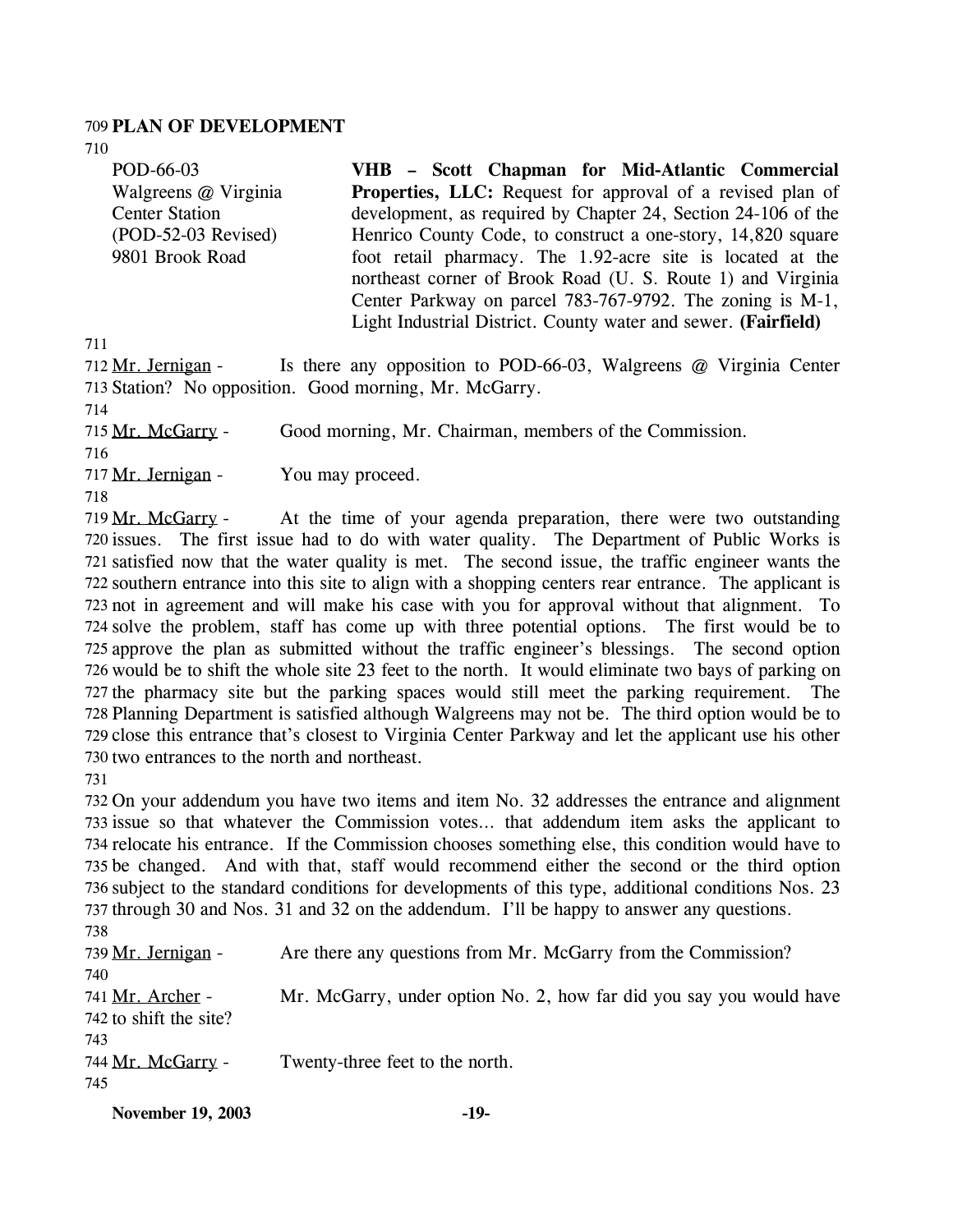746 Mr. Archer - To the north?

Yes, sir. All of the parking and the building would just shift northward 749 and that would require the elimination of the two parking bays on the very northernmost 750 portion of the site, but it would still leave them with the minimum required parking. 748 Mr. McGarry -751

Now, if the third option was chosen, what real affect would that have on 753 traffic flow? 752 Mr. Archer -

754

747

I would defer that question to the traffic engineer to see how he feels it 756 would impact traffic. 755 Mr. McGarry -

757

758 Mr. Archer - But it is buildable that way?

759

From the traffic engineer's standpoint, I believe it is. That was one of 761 his suggestions for solving this issue. 760 Mr. McGarry -

762

763 Mr. Archer - All right.

764

Mr. McGarry, under option No. 2 if we do shift the site to the north it 766 looks as though we would be losing 13 parking spaces. You said that still meets the minimum 767 parking requirement. 765 Mr. Silber -

768

Yes, sir. The parking requirement is 60 and the site currently has 73 770 spaces on it, so if you reduce the 73 by 13 it will put you at our minimum of 60. 769 Mr. McGarry -

771

772 Mr. Silber - Okay.

773

Are there any more questions of Mr. McGarry? Thank you, Mr. 775 McGarry. Mr. Archer, would you like to hear from the applicant? 774 Mr. Jernigan -

776

778

780

777 Mr. Archer - I think we kind of need to.

779 Mr. Jernigan - Good morning. Would you state your name please.

Sure. My name is Scott Chapman and I'm with VHB. We are the civil 782 engineer for the client. 781 Mr. Chapman -

783

784 Mr. Jernigan - Thank you. You may proceed, sir.

785

First off I want to make a few general notes about the site. The internal 787 drives are not County right-of-way. So, we are not entirely convinced that the County should 788 take issue with how we align our drives internally. We are not in violation of any County 789 Code. As I understand this is not written policy to align internal drives or private drives. 790 County staff has indicated that this is an opinion policy, that's the way I might state it, it is not 786 Mr. Chapman -

**November 19, 2003** -20-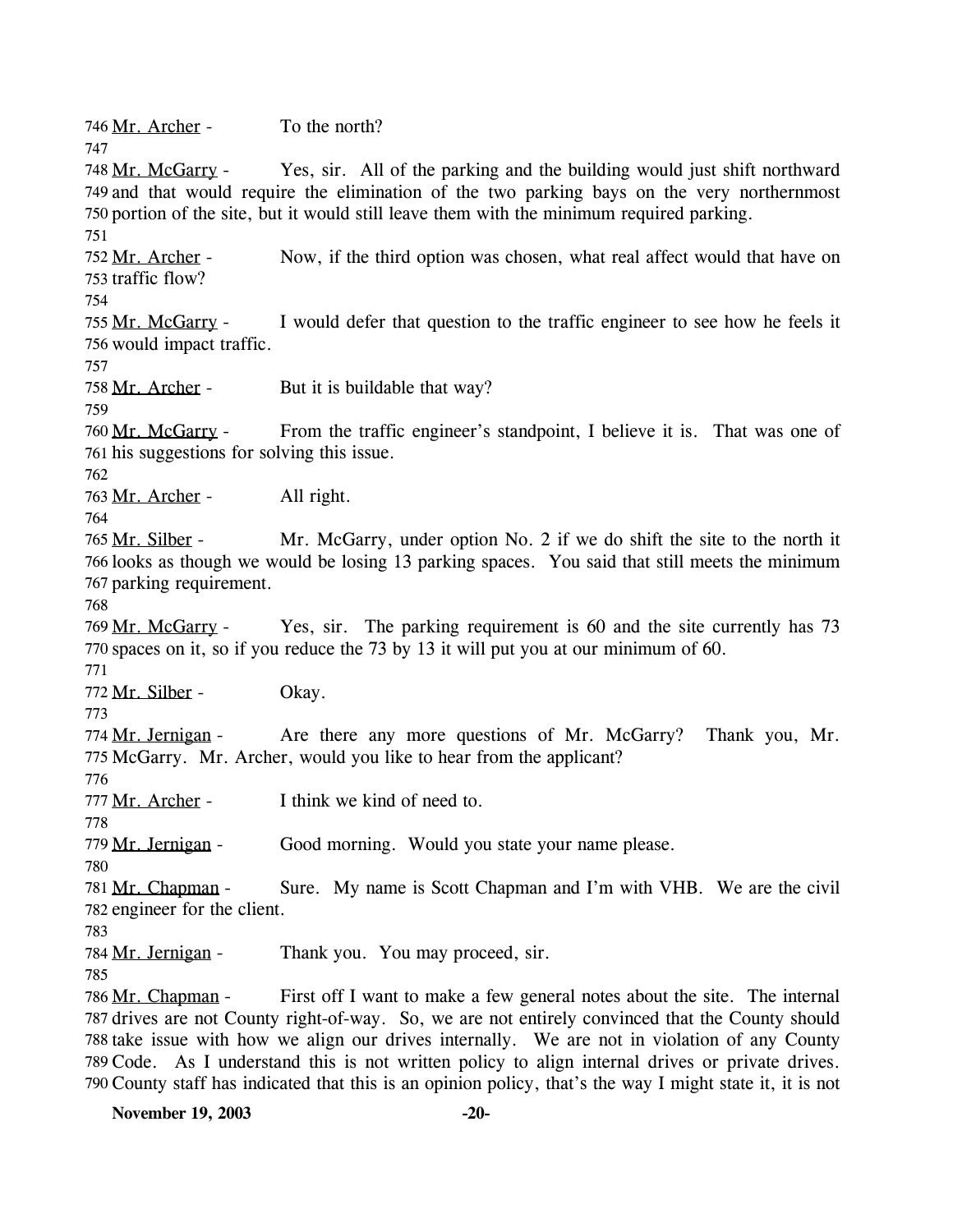791 necessarily a written policy.

 We also do not agree with one of the comments that traffic has made to me on a phone call that this may be a safety issue. The traffic flow would move from the Walgreens through the shopping center store. If you guys can look at the screen, you will notice that that it is the back of a store on the shopping center development. That's a loading area (referring to screen) and most likely those parking spaces are employee parking probably never to be used by customers of that shopping center or to be used on an extremely limited bases. The chances of the traffic moving from the Walgreens to the shopping center is minimal, at best. Our position is that there would be very little incidents that would occur there because most traffic would leave the Walgreens from that access point and turn left or turn right. They would not make a through movement.

 With respect to the options, moving our site to the north by 23 feet, number one, reduces parking spaces. Now we are still meeting code but as everyone knows parking is vital to retail. They always want to over park. They generally never intend to meet code, they intend to meet a company standard, if you will, which is usually more stringent than the County and local codes. Moving that site 23 feet north also impacts the loading area. North of that building is our loading area for our deliveries to the store. Trash pick ups at the store. You essentially render, I think, the ineffectiveness of that loading area by moving the store to the north. We also believe the north entrance to that site would be the main access point to the site from Brook Road. By moving that store 23 feet north, I think you would create a highly congested area. Essentially, what you do is move one area that you think may become a traffic problem or an accident prone area, to another area of the site. So, I don't think we are necessarily solving that problem by moving the site.

 Mr. Chapman, can you use the mouse there to sort of demonstrate what 818 this site shift would look like? Is there any way you can draw a square or something on there what this site shift would look like. I'm just trying to get a picture of how this site would shift 820 it we shift it to the right a little bit. (Mr. Chapman makes the drawing on the screen) Thank 817 Mr. Archer -

821 you. Did you all see that, by the way? 

823 Mrs. Ware - Yes.

825 Mr. Vanarsdall - Yes. If you are satisfied, we are.

I would like to make one more point. The northeast entrance to this site 828 has been designed for truck traffic deliveries. By moving that site 23 feet north you would 829 essentially be asking the truck drivers to almost turn into the building or into the pharmacy 830 area. It would essentially render that entrance ineffective. It would really limit our ability to 831 have tractor-trailer deliveries to this site. 827 Mr. Chapman -

Mr. Chapman, wasn't there also a discussion with the adjacent property 834 to try to get the driveway to line up? Can you tell us what happened with that? 833 Mr. Archer -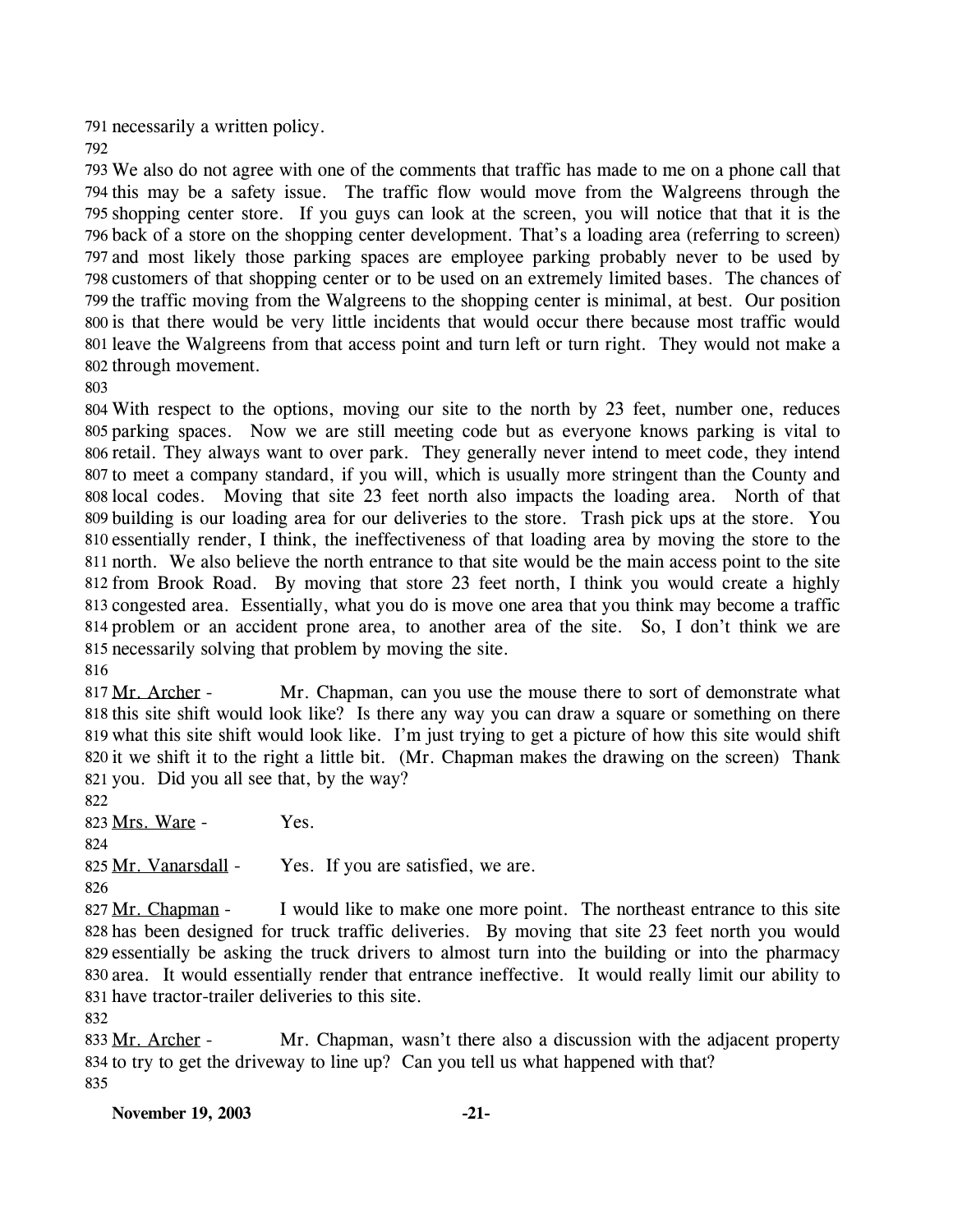Mr. Archer, we went into negotiations to work out a resolution to allow 837 our entrances. Our clients spent some of their own resources to do this and we were unable to 838 come to a conclusion or an agreement with that adjacent shopping center. 836 Mr. Chapman -

839

840 Mr. Archer - Is that a totally dead issue or do you think....

841

I think there is still some opportunity. We are still exploring that 843 internally, but I will tell you that they have told us, they have essentially told us no that that is 844 not going to happen. That doesn't mean that we still won't make efforts if we are unable to 845 convince you that our layout is the most appropriate layout. We will still continue those efforts 846 but I don't trust that it will be very successful. 842 Mr. Chapman -

847

848 Mr. Archer - All right.

849

850 Mr. Jernigan - Are there any more questions from the Commission of Mr. Chapman? 851

852 Mr. Archer - None from me, but I would like to hear from the traffic engineer.

853

Good morning, Commissioners. I'm Mike Jennings, assistant traffic 855 engineer for the County. Using proper access measures and principals and good traffic 856 engineering, we recommend that the best alignment would be to align the two entrances up. In 857 doing so would avoid any conflicts with the adjacent road and would also get you farther away 858 from Virginia Center Parkway. 854 Mr. Jennings -

859

Mr. Jennings, in difference to Mr. Chapman's assertion that the rear 861 entrance to that other site would not be so much used for public traffic as it would be for 862 employee traffic, does that change your thinking in any way about this? 860 Mr. Archer -

863

Well, I agree that it wouldn't generate as much traffic as the rest of the 865 shopping center but it would still cause some conflict. There will be trucks using it and the 866 employees at least, if not, some people may cut around to get to Technology Boulevard too. It 867 wouldn't be generating a lot of traffic but we should still avoid as many conflicts as possible. 864 Mr. Jennings -868

Okay. What about Mr. Chapman's last comment about the northeast 870 driveway that would be used for service traffic for them. Do you see that that could create a 871 problem if we had to move the site? 869 Mr. Archer -

872

Yes, sir, I do. I agree with them on that. If that is used for truck 874 delivery, and the other option is to eliminate that southern entrance too. That way they could 875 still utilize the two northern entrances. You wouldn't have the offset problem. 873 Mr. Jennings -

876

877 Mr. Archer - Okay, thank you, sir. Are there any questions of anyone else? 878

Mr. Archer, can I just clarify one point? Perhaps the statement that Mr. Chapman made is not entirely true. He may reference that this is not necessarily an ordinance 880 879 Mr. Silber -

**November 19, 2003 -22-**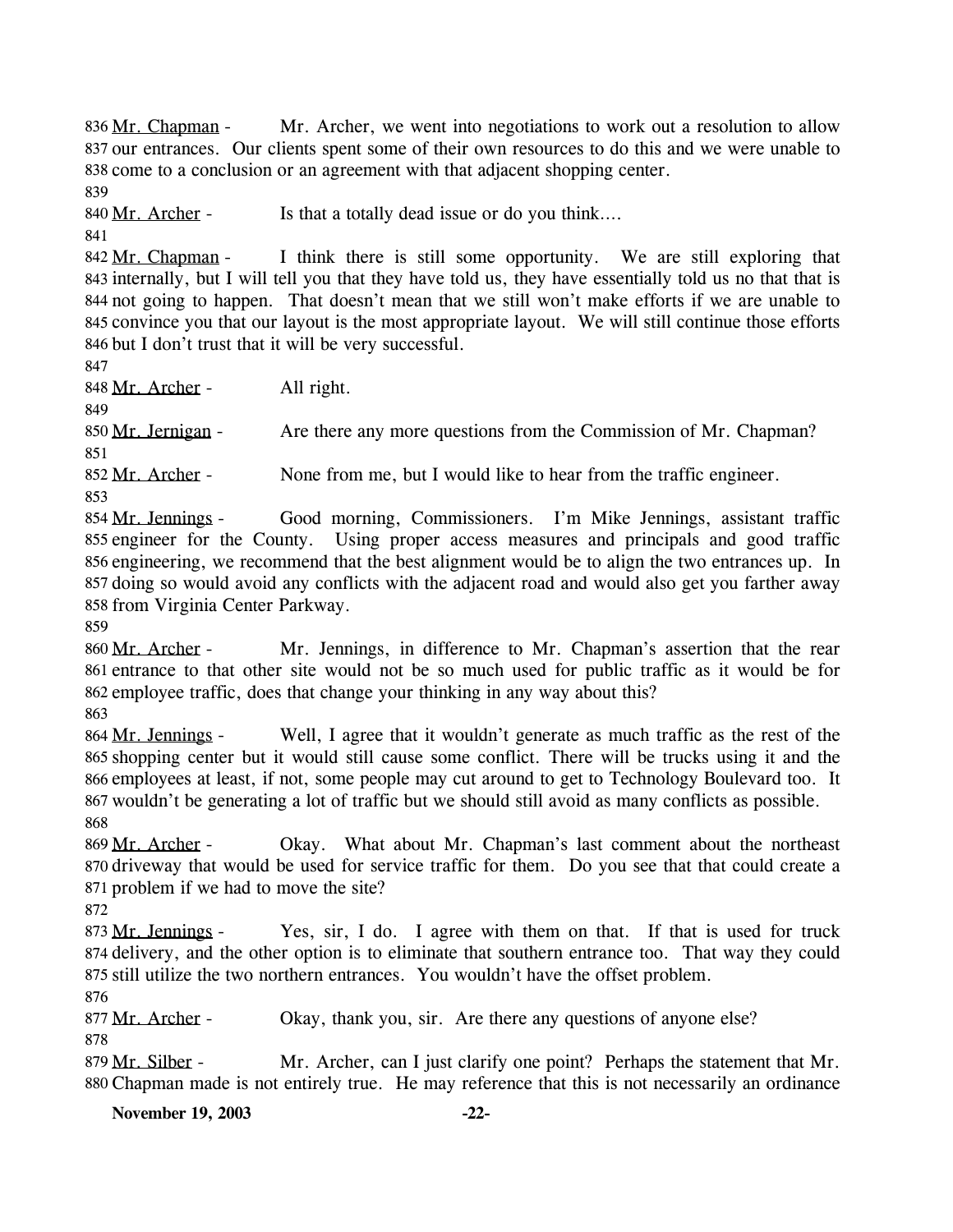881 but a County policy. I would like to remind the Planning Commission that the County does 882 have an ordinance referencing or dealing with plans of development. The POD ordinance does 883 require internal circulation and design that fosters and brings about safe access to sites. So, I 884 would question whether this is really a policy I would say that it is more of an ordinance from 885 the standpoint of safety design with an internal road and driveway.

886 887 Mr. Archer - I don't know if that helped a lot, but thanks. 888 889 Mr. Jernigan - Do you want to say something else, sir? 890

Yes. With respect to closing off this entrance, if we eliminate this 892 southeast entrance what we feel will happen is you will have an excess amount of cars entering 893 the north entrance. And when you do that then you might create a congestion problem there. This is one of our basis for our arguments, that by changing our site layout we believe you 894 895 essentially are going to take what is going to be a... what we believe may not be a problem to a 896 very, very minor problem and just moving that problem to a portion of the site that's going to see a lot more traffic. So this second entrance would alleviate, will assist a lot of our internal 897 898 traffic flow. Thank you. 891 Mr. Chapman -

899

900 Mr. Archer - Thank you.

901

902 Mr. Jernigan - Thank you, Mr. Chapman.

903

Mr. Chairman, I'm just at this point not convinced that everything has been done that can be done. Maybe, even to the point of me having a discussion with the 905 906 adjacent property owner to talk about the alignment that we initially thought would bring the best result. I certainly don't want to be prohibitive and as everybody knows, that area out 907 908 there is becoming quite congested and I just don't know at this point in time what would be the best thing to do to alleviate the traffic flow. Mr. McGarry, who would we talk to at the 909 910 shopping center site? Or, who could I talk to I should say. 904 Mr. Archer -

911

I can get you the name. Mr. Galligher I believe. Is that who you have 913 been meeting with (speaking to Mr. Chapman)? 912 Mr. McGarry -

915 Mr. Chapman - No, it's not Gary Galligher. I believe it's Mike Melton.

916

914

He has since sold the property to.... So, Mr. Galliger has apparently 918 sold his interest in the shopping center. 917 Mr. McGarry -

919

920 Mr. Archer - Ted, do you think you and I could arrange a meeting with the applicant?

921 922 Mr. McGarry - Yes, we can.

923

I realize whatever decision we make here today is going to be the one 925 that is going to stand. I want to come as close as I can to make a decision that is not only 924 Mr. Archer -

**November 19, 2003 -23-**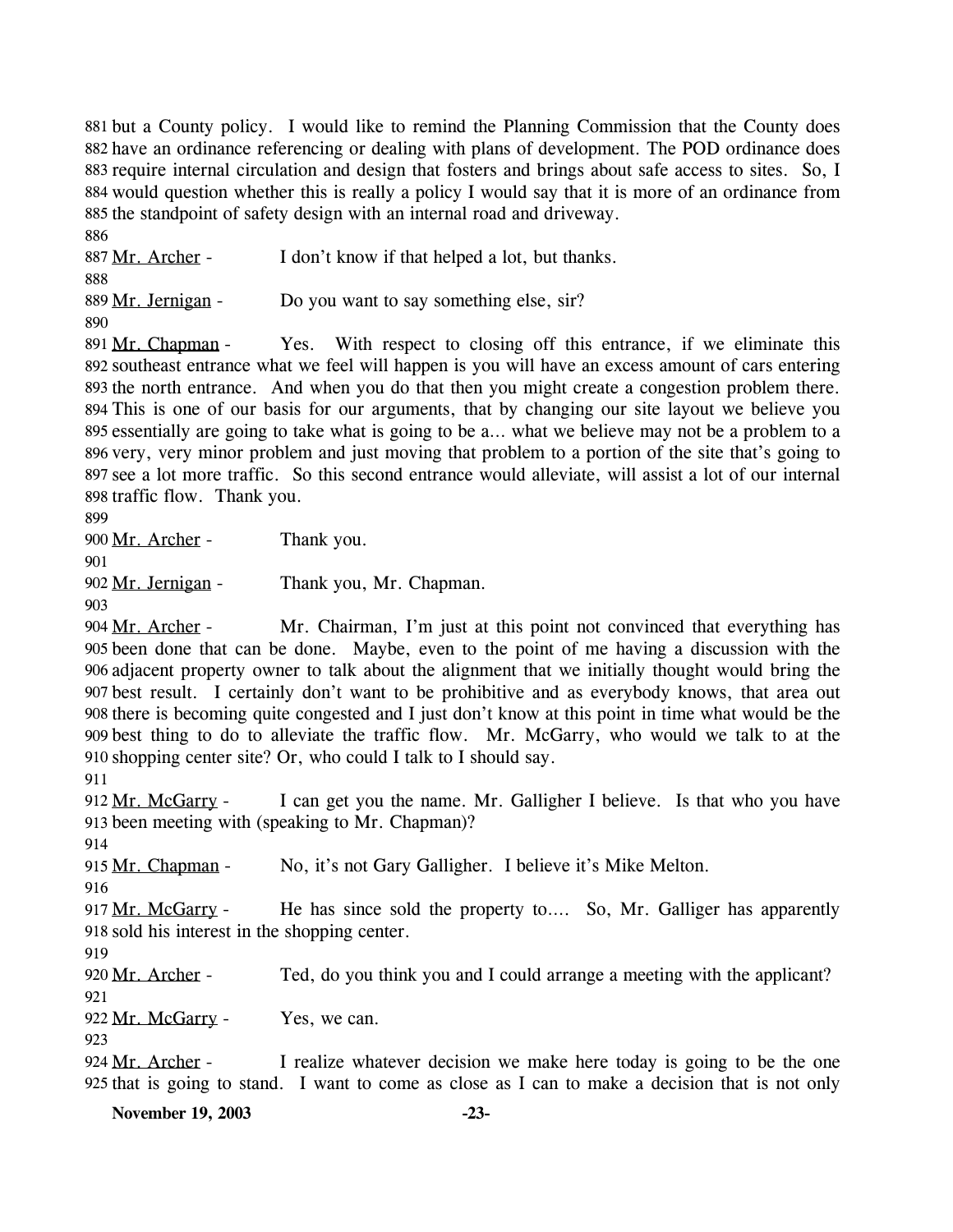926 going to be good for both property owners but also for the safety of the people who would be 927 going there. And I certainly don't want to discount the concern that traffic has over this site. I 928 know you want to move with this, but I don't want to make you unhappy either. I might have 929 to end up doing that anyway. I'm going to defer this at the Commission's request and see if 930 you all can set up a meeting so we can get together with the adjacent property owner and 931 discuss this and maybe we can come to a reasonable resolution. I don't want to make a 932 decision today out of one of the three because, you know, it's like shooting fish into a barrel 933 right now. I don't know what the resolution is right now and I would like to hear all of the 934 sides of it.

935

936 Mr. Vanarsdall - I agree with you, Mr. Archer, and I'll second the motion. 937 938 Mr. Archer - All right. Then let's defer this to December 17.

939

940 Mr. Vanarsdall - Second.

941

And would you gentlemen try to see if you can get a meeting arranged 943 for us at the Planning Office with your adversary on the other site? 942 Mr. Archer -

944

945 Mr. Chapman - Yes, sir.

946

All right. Thank you so much. Then I move to defer, at the 947 Mr. Archer -

948 Commission's request, to December 17.

949

950 Mr. Vanarsdall - Second.

951

We have a motion to defer POD-66-03, Walgreens  $@$  Virginia Center 953 Station, to December 17, 2003. The motion was made by Mr. Archer and seconded by Mr. 954 Vanarsdall. All in favor say aye...all opposed say nay. The ayes have it. The motion is 955 passed. 952 Mr. Jernigan -

956

957 The Planning Commission deferred POD-66-03, Walgreens @ Virginia Center Station (POD-958 52-03 Revised) 9801 Brook Road, to its December 17, 2003, meeting. Mr. Glover was 959 absent.

960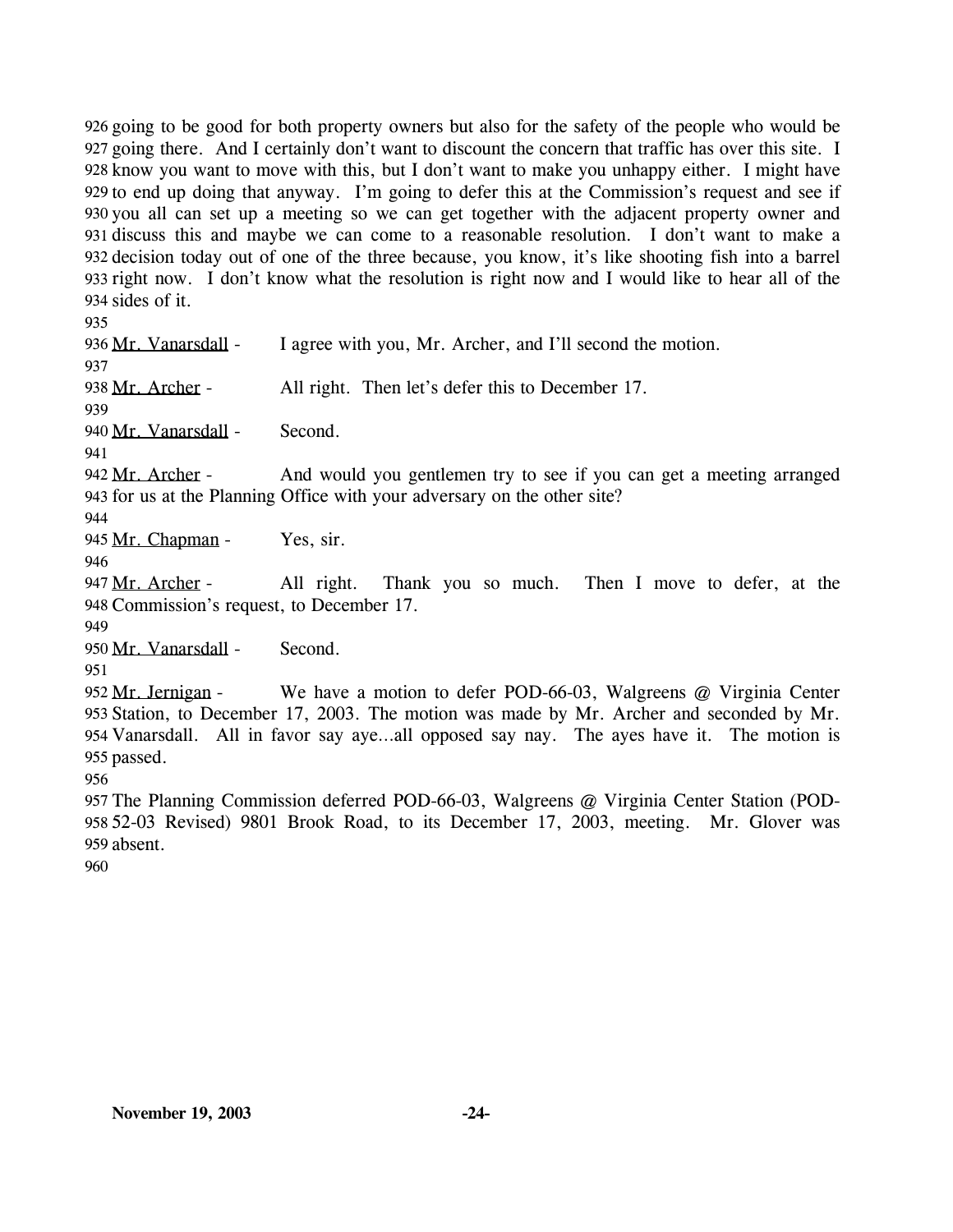#### 960 **PLAN OF DEVELOPMENT & TRANSITIONAL BUFFER DEVIATION**

961

| POD-68-03                        | Timmons Group for Tetra Associates, LLC: Request for              |
|----------------------------------|-------------------------------------------------------------------|
| <b>Brook Run Shopping Center</b> | approval of a revised plan of development and a transitional      |
| Center – Parcel 4A               | buffer deviation, as required by Chapter 24, Sections 24-106      |
| $(POD-129-88$ Revised)           | and 24-106.2 of the Henrico County Code, to construct a one-      |
|                                  | story, 5,000 square foot office/retail building with three units. |
|                                  | A reduction of the required 35-foot transitional buffer is        |
|                                  | requested. The 0.83-acre site is located approximately 1,100      |
|                                  | feet north of Brook Run Drive and Brook Road (U.S. Route 1)       |
|                                  | (Brook Run Shopping Center) on parcel 783-748-5077 and 784-       |
|                                  | 748-3728. The zoning is B-3C, Business District (Conditional).    |
|                                  | County water and sewer. (Fairfield)                               |

962

Is there anyone in the audience in opposition to POD-68-03, Brook Run 964 Shopping Center – Parcel 4A? No opposition. 963 Mr. Jernigan -

965

966 Mr. Kennedy - Good morning, members of the Commission.

967

968 Mr. Jernigan - Good morning, Mr. Kennedy, how are you?

969

A little under the weather, but I'm here. Brook Run Shopping Center 4A is an outparcel in the Brook Run Shopping Center. The original POD and master plan for 971 972 the shopping center was approved by the Planning Commission in 1988. A transitional buffer 973 deviation is requested to reduce a 35-foot-wide transitional buffer wall along Brook Road to 25 974 feet. This development will be the second outparcel developed on the northern portion of the 975 undeveloped portion of the shopping center site anchor on that portion of the site has been 976 identified. 970 Mr. Kennedy -

977

 The developer has submitted a revised master plan which is included in your package for this shopping center consistent with the current zoning, ownership and environmental limitations on this site. In addition, the developer has agreed to adopt according to development standards consisted with both the quality of the existing developed portion of the site and with the Brook Road Enhancement Study. The conditions to that affect have been added to the POD. The developer has also agreed that all buildings developed in the shopping center will be constructed of brick to match the existing shopping center. A conceptual plan is available to you. Staff recommends approval of the transitional buffer deviation provided that the required 35-foot buffer along Brook Road should be reduced no less than 25 feet. And that planting when the buffer would conform generally to the standards of the 25-foot transitional buffer or otherwise approved by the Planning Commission at the time of landscape plan approval. In addition, that as a condition of the transitional buffer deviation, a public sidewalk and streetscape improvements conforming to the Brook Road Enhancement Study and such guidelines be adopted by the Director of Planning shall be provided. Conditions to that affect has also been added to the POD. Therefore, staff recommends approval of the plans subject to the annotations on the plan, the standard conditions for shopping centers, standard

**November 19, 2003 -25-**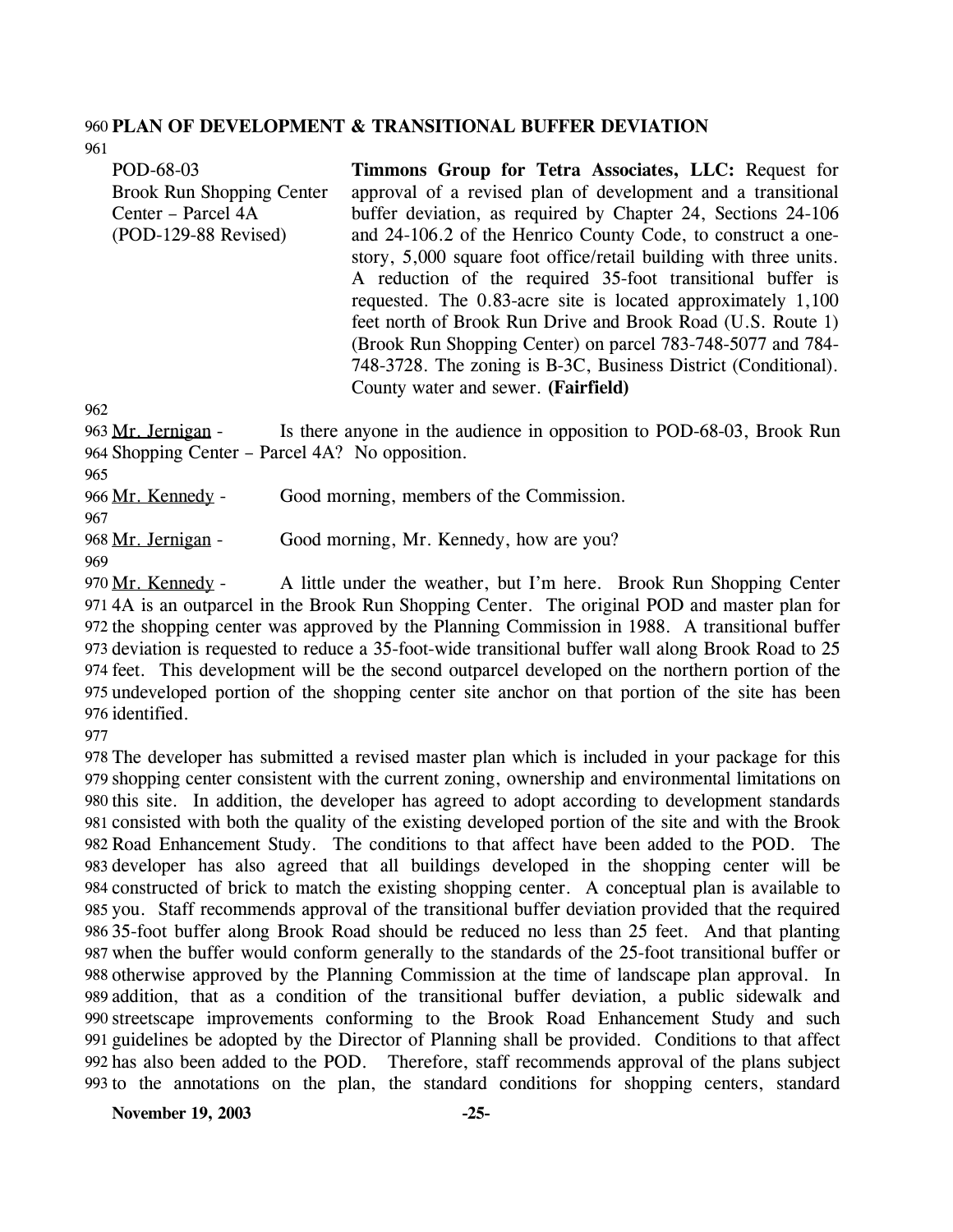994 conditions Nos. 9 and 11 amended, and the additional conditions on the agenda. Please note 995 that a transcription error resulted in two numbers being assigned to a recommended condition. Therefore, staff recommends No. 28 be deleted and condition No. 27 be revised with the 996 following words added to it "The easement shall be granted to the County prior to the issuance 997 998 of any occupancy permits," which was previously shown as condition No. 28. These changes 999 have been added in the addendum. The developer is present and is available to answer any 1000 questions.

1001

1002 In addition, Ben Lacy, the agent for the owner for the anchor parcel, the 9-acre anchor parcel, 1003 which is undeveloped, has contacted the staff and has indicated support for the plan as 1004 conditioned.

1005

1006 Mr. Jernigan - Are there any questions for Mr. Kennedy by the Commission? 1007

Mr. Kennedy, if we approve this it would require two motions, right, 1009 one for the transitional buffer deviation and one the case? 1008 Mr. Archer -

1010

1011 Mr. Kennedy - Yes, sir.

1012

1013 Mr. Archer - I would like to hear from the applicant, please.

1014

1015 Mr. Jernigan - Thank you, Mr. Kennedy. Good morning. State your name, please. 1016

Good morning, Mr. Chairman, Mr. Archer, Mrs. Ware. My name is 1018 Tom O'Brien and I'm here representing The Tetra Company, which is the developer of Parcel – 4A and will be the developer of the balance of the undeveloped part of the Brook Road 1019 1020 Shopping Center. I'm happy to answer any questions you may have. 1017 Mr. O'Brien -

1021

Mr. O'Brien, we have had quite a few conversations about developing 1023 this piece of property over the last two or three years and to your credit, this is probably the 1024 best one that we have seen come along so far. Even to the point that staff can recommend 1025 approval. Adjacent to the north side of the shopping center, next to the American Family 1026 Fitness Center, there is a fence and it's a kind of a blocky fence, some times it runs parallel to it sometime perpendicular to Route 1 and it's got a couple of old rusty iron gates. Do you 1027 1028 know where I'm talking about? 1022 Mr. Archer -

1029

I believe that's on the parcel that's actually owned by the shopping 1031 center. 1030 Mr. O'Brien -

1032

1033 Mr. Archer - That's what I was going to ask are you going to abut any of that?

1034

There is a parcel that was expanded by the American Family that they 1036 are going to be using to add parking and I believe it's on the parcel that's owned by.... 1035 Mr. O'Brien -1037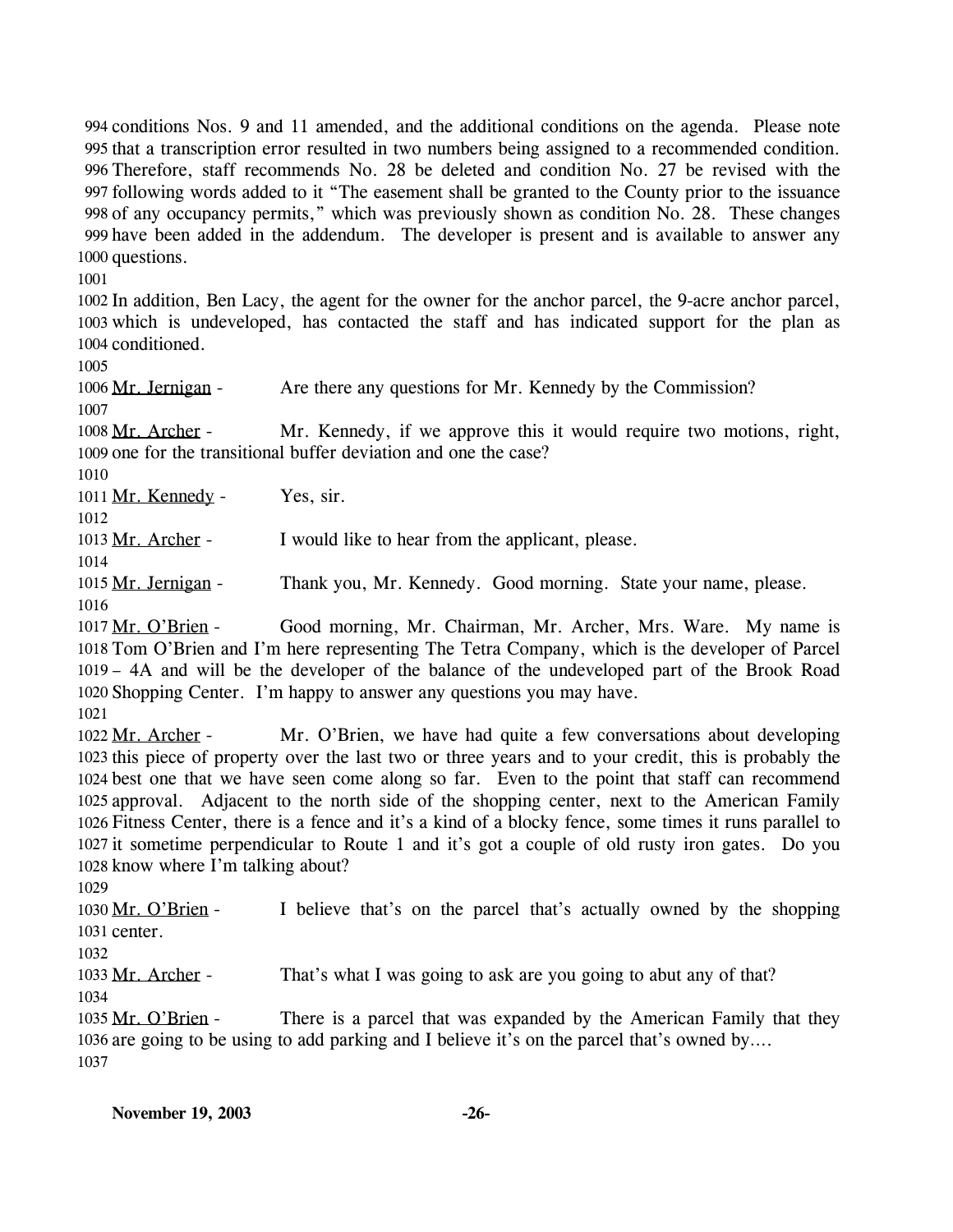There is a gate down there now and they do need the parking because it's 1038 always crowded down there, not that I go there, I was just over there reviewing the case. And 1039 for the benefit for anyone that may not know, this is a very historic area and the entire area on 1040 both sides has some historic significance, particularly the mansion that sits on the other side where the tollhouse is. And it would be and probably should be on the National Register 1041 1042 except I think the family does not want to place it there for personal reasons at this time. So, 1043 we always want to make sure that we respect that property on both sides of the road. That's 1044 all I need to ask from you, sir. Thank you. 1037 Mr. Archer -

1045

Are there any more questions for Mr. O'Brien from the Commission? 1047 Thank you, Mr. O'Brien. 1046 Mr. Jernigan -

1048

All right. I think I'm ready, Mr. Chairman. First I would move to 1050 approve the transitional buffer deviation. 1049 Mr. Archer -

1051

1052 Mrs. Ware - Second.

1053

We have a motion by Mr. Archer and a second by Mrs. Ware for the 1055 transitional buffer deviation request. All in favor say aye...all opposed say nay. The ayes 1056 have it. The motion is passed. 1054 Mr. Jernigan -

1057

And, secondly, I will move to approve POD-68-03, Brook Run Shopping 1059 Center - Parcel 4A, subject to the standard conditions for developments of this type, the 1060 annotations on the plan, Nos. 9 and 11 amended, and Nos. 23 through 47 and No. 28 deleted. 1058 Mr. Archer -1061

1062 Mr. Vanarsdall - Second.

1063

We have a motion by Mr. Archer and second by Mr. Vanarsdall. All in 1065 favor say aye...all opposed say nay. The ayes have it. The motion is passed. 1064 Mr. Jernigan -

1066

 The Planning Commission approved the transitional buffer deviation and case for POD-68-03, Brook Run Shopping Center – Parcel 4A (POD-129-88 Revised), subject to the standard conditions attached to these minutes for developments of this type, the annotations on the plan and the following additional conditions. Mr. Glover was absent.

1071

1072 9. 1073 1074 AMENDED - A detailed landscaping plan shall be submitted to the Planning Office for review and Planning Commission approval prior to the issuance of any occupancy permits.

 $1075$  11. 1076 1077 1078 **AMENDED** - Prior to the approval of an electrical permit application and installation of the site lighting equipment, a plan including depictions of light spread and intensity diagrams, and fixture specifications and mounting height details shall be submitted for Planning Office review and Planning Commission approval.

1079 23. 23. Only retail business establishments permitted in a B-3 zone may be located in this center.

1080 24. 1081 The ground area covered by all the buildings shall not exceed in the aggregate 25 percent of the total site area.

**November 19, 2003 -27-**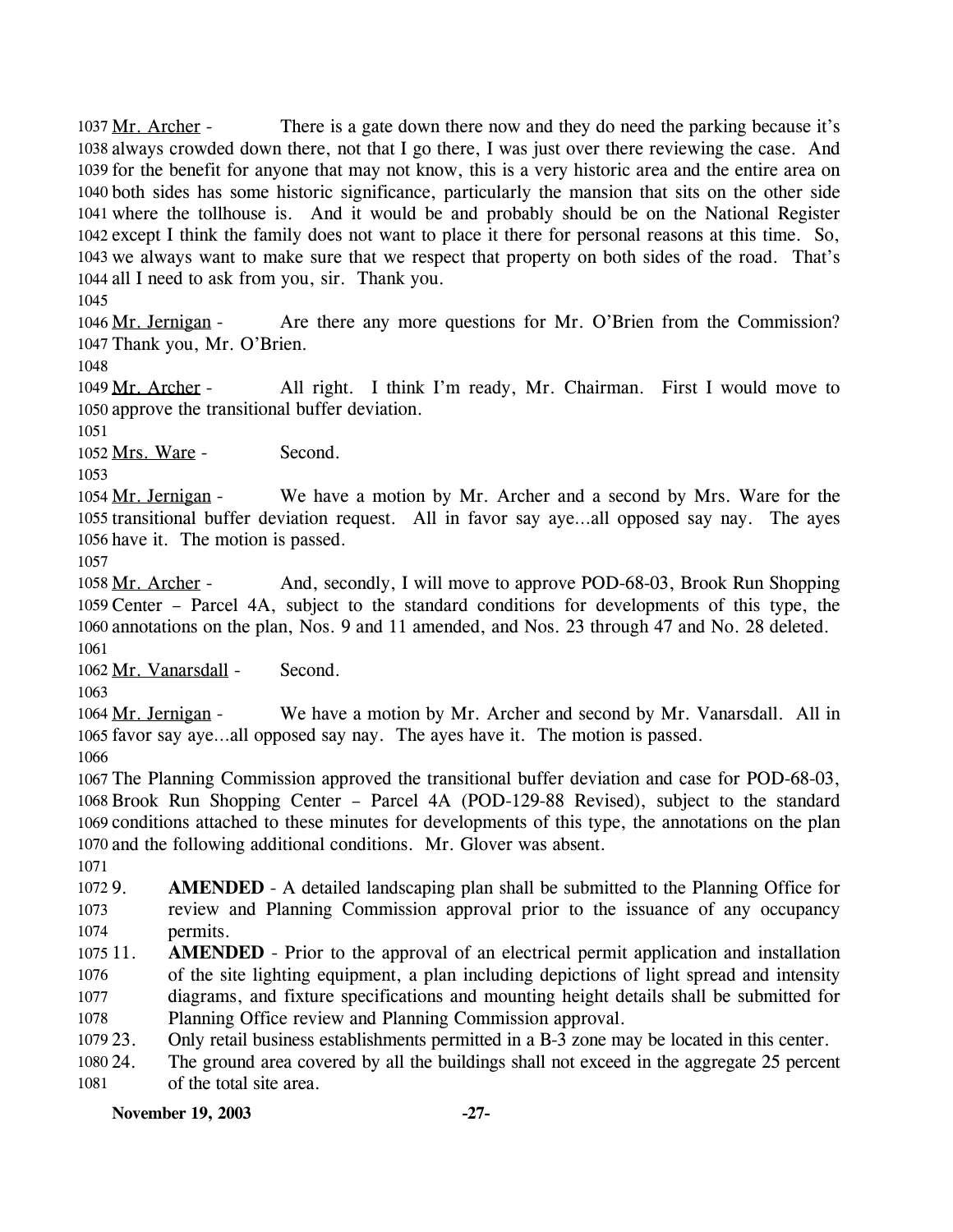- 1082 25. No merchandise shall be displayed or stored outside of the building(s) or on sidewalk(s).
- 1083 26. 1084 1085 1086 1087 The easements for drainage and utilities as shown on approved plans shall be granted to the County in a form acceptable to the County Attorney prior to any occupancy permits being issued. The easement plats and any other required information shall be submitted to the County Real Property Agent at least sixty (60) days prior to requesting occupancy permits.
- 1088 27. 1089 1090 1091 27. The limits and elevations of the 100-year frequency flood shall be conspicuously noted on the plan "Limits of 100 Year Floodplain." In addition, the delineated 100-year floodplain must be labeled "Variable Width Drainage and Utility Easement."The easement shall be granted to the County prior to the issuance of any occupancy permits.
- 1092 28. 1093 1094 1095 1096 The entrances and drainage facilities on Brook Road (U. S. Route 1) shall be approved by the Virginia Department of Transportation and the County. A notice of completion form, certifying that the requirements of the Virginia Department of Transportation entrances permit have been completed, shall be submitted to the Planning Office prior to any occupancy permits being issued.
- 1097 29. 1098 The developer shall provide fire hydrants as required by the Department of Public Utilities and Division of Fire.
- 1099 30. 1100 The proffers approved as a part of zoning case C-30C-88 shall be incorporated in this approval.
- 1101 31. 31. Prior to issuance of a building permit, the developer must furnish a letter from **Dominion Virginia Power** stating that this proposed development does not conflict with their facilities. 1102 1103
- 1104 32. 1105 1106 Any necessary off-site drainage and/or water and sewer easements must be obtained in a form acceptable to the County Attorney prior to final approval of the construction plans.
- 1107 33. 1108 1109 33. Deviations from County standards for pavement, curb or curb and gutter design shall be approved by the County Engineer prior to final approval of the construction plans by the Department of Public Works.
- 1110 34. 1111 Storm water retention, based on the 50-10 concept, shall be incorporated into the drainage plans.
- 1112 35. 1113 1114 Insurance Services Office (ISO) calculations must be included with the plans and contracts and must be approved by the Department of Public Utilities prior to the issuance of a building permit.
- 1115 36. 1116 1117 36. Approval of the construction plans by the Department of Public Works does not establish the curb and gutter elevations along the Henrico County maintained right-ofway. The elevations will be set by Henrico County.
- 1118 37. 1119 1120 Evidence of a joint ingress/egress and maintenance agreement must be submitted to the Planning Office and approved prior to issuance of a certificate of occupancy for this development.
- 1121 38. 1122 1123 1124 1125 The conceptual master plan, as submitted with this application, is for planning and information purposes only. All subsequent detailed plans of development and construction plans needed to implement this conceptual plan shall be reviewed and approved by the Planning Commission and shall be subject to all regulations in effect at the time such subsequent plans are submitted for review/approval.
- 1126 39. The location of all existing and proposed utility and mechanical equipment (including

#### **November 19, 2003 -28-**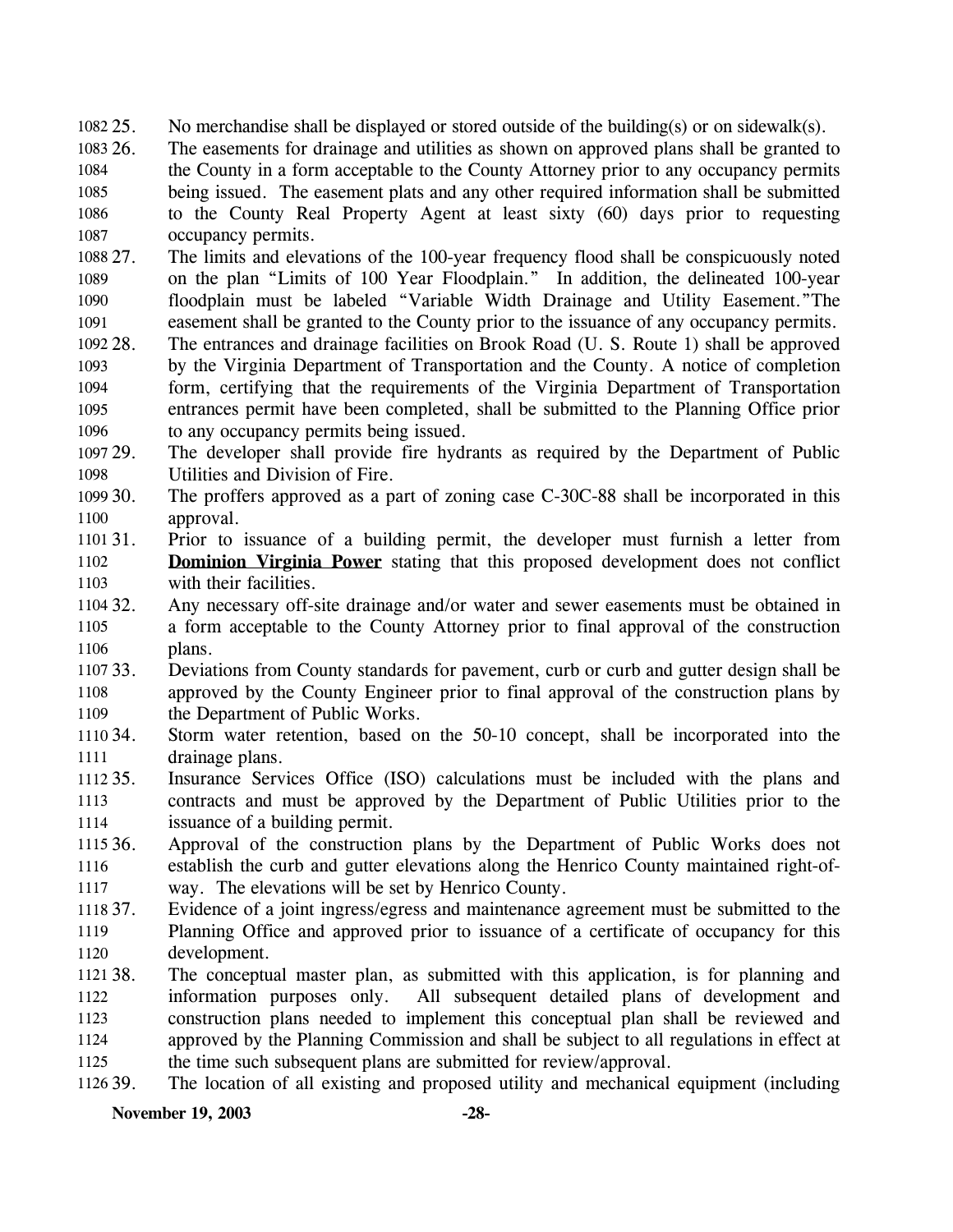HVAC units, electric meters, junction and accessory boxes, transformers, and generators) shall be identified on the landscape plans. All equipment shall be screened by such measures as determined appropriate by the Director of Planning or the Planning Commission at the time of plan approval**.** 1127 1128 1129 1130

1131 40. 1132 1133 Landscaping along Brook Road, and site and street lighting shall comply with the Brook Road Design Guidelines or standards approved by the Director of Planning at the time of landscape and lighting plan review.

1134 41. 1135 1136 1137 41. A coordinated design scheme shall be adopted for all parcels being developed within the shopping center consistent with both the quality of the existing developed portion of shopping center and with the "Brook Road Enhancement Study". The buildings shall be constructed with brick coordinated to match the existing Ukrops building.

1138 42. 1139 42. A coordinated lighting, landscape and signage scheme shall be maintained for all parcels within the Brook Run shopping center.

1140 43. 1141 1142 1143 The required 35-foot transitional buffer along Brook Road may be reduced to no less than 25-feet. Planting within the transitional buffer along Brook Road shall conform to the planting standards of the 25-foot transitional buffer or as otherwise approved by the Planning Commission.

1144 44. 1145 1146 1147 As a condition of the transitional buffer deviation, a public sidewalk and streetscape improvements conforming to the Brook Road enhancement study and such guidelines as may be adopted by the Director of Planning shall be provided prior to the issuance of any occupancy permits.

#### 1148 45. No additional freestanding signs shall be permitted within the shopping center.

1149

1150 Mr. Vanarsdall - Mr. Chairman, I have a request, if you don't mind.

1151

1152 Mr. Jernigan - Yes, sir.

1153

I would like to go back to page 19 and that is the Brookland Gardens 1155 Additions that Mr. O'Kelly had recommended to put on the Expedited Agenda and I didn't 1156 know anything about it. Now that I know more about it, I would like to place it back on the Expedited Agenda and pass it on so that Mr. Puryear can go on home. 1157 1154 Mr. Vanarsdall -

| 1158                  |                                                                     |
|-----------------------|---------------------------------------------------------------------|
| 1159 Mr. Jernigan -   | Okay.                                                               |
| 1160                  |                                                                     |
| 1161 Mr. Vanarsdall - | Is that all right with everybody?                                   |
| 1162                  |                                                                     |
| 1163 Commission -     | That okay.                                                          |
| 1164                  |                                                                     |
| 1165 Mr. Silber -     | So this would be the subdivision Brookland Gardens Addition on page |
| 1166 19.              |                                                                     |
| 1167                  |                                                                     |
|                       |                                                                     |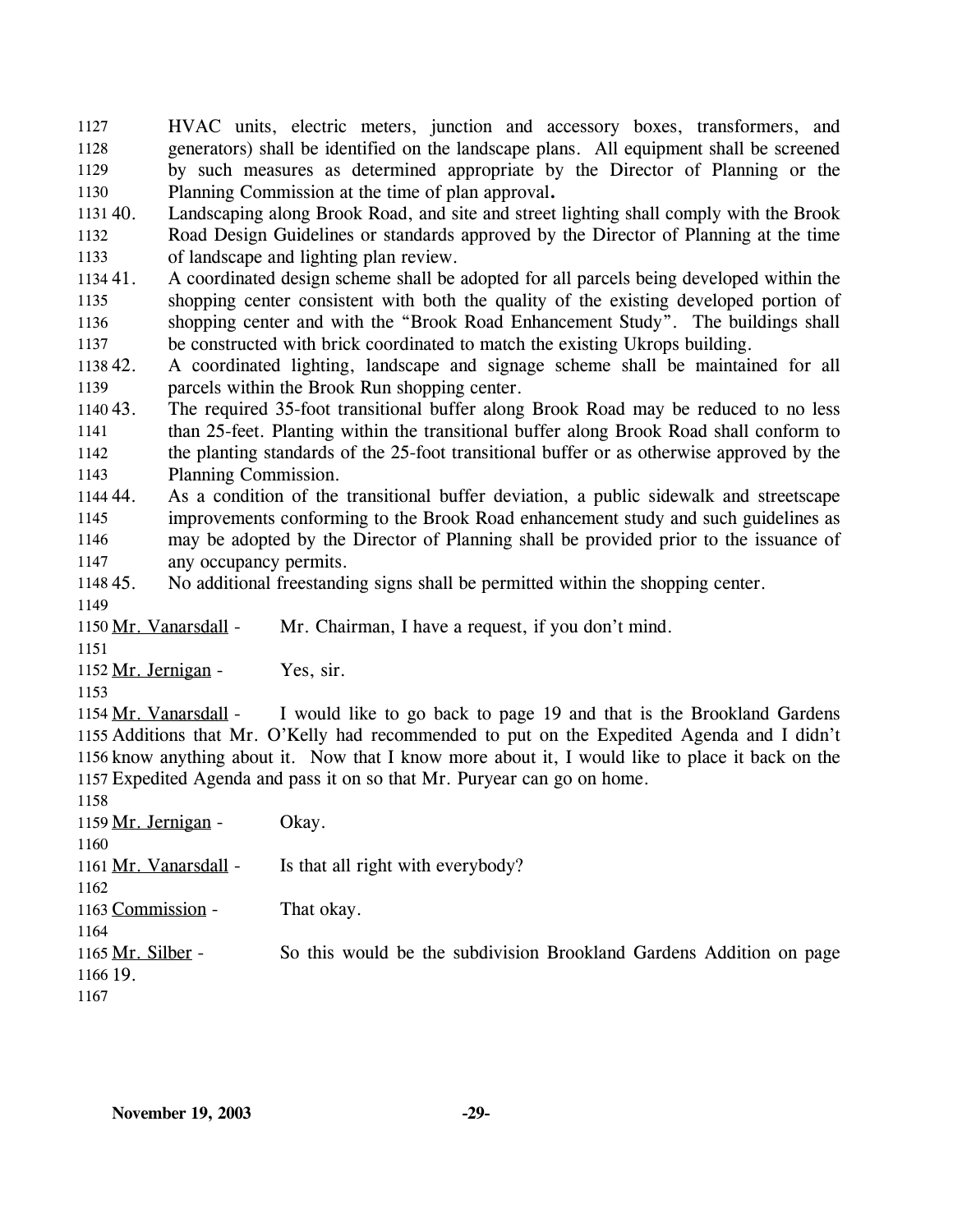#### 1167 **SUBDIVISION**

1168

Brookland Gardens Additions (Resubdivision of Block 17, Lots 10-13 and 24, 25) (November 2003 Plan) **E. D. Lewis & Associates, P.C. for Hazel and Robert O. Puryear, Jr.:** The 3.09-acre site proposed for a subdivision of 5 single-family homes is located at the southwest corner of Eden Street and Cherrystone Avenue on parcels 774-755-8465, 9533, 9031, 9067 and 775-755-0634. The zoning is R-3, One-Family Residence District. County water and sewer. **(Brookland) 5 Lots** 

1169

I asked this before, but I will ask again. Is there anyone in the audience 1171 in opposition to Brookland Gardens Additions subdivision. There is no opposition. 1170 Mr. Jernigan -

1172

1173 Mr. O'Kelly - The plan is in order for approval, Mr. Chairman.

1174

Mr. Chairman and members of the Commission, I recommend 1176 Brookland Gardens Additions the resubdivision of Block 17, Lots 10-13 and 24 and 25 1177 (November 2003 Plan). I recommend that be approved on the Expedited Agenda as staff 1178 recommendation and with the annotations on the plan, and the standard conditions for 1179 subdivisions served by public utilities. 1175 Mr. Vanarsdall -

1180

1181 Mr. Taylor - Second.

1182

We have a motion by Mr. Vanarsdall and a second by Mr. Taylor. All 1184 in favor say aye...all opposed say nay. The ayes have it. The motion is passed. 1183 Mr. Jernigan -

1185

 The Planning Commission granted conditional approval to subdivision Brookland Gardens Additions (Resubdivision of Block 17, Lots 10-13 and 24, 25) (November 2003 Plan) subject to the standard conditions attached to these minutes for subdivisions served by public utilities and the annotations on the plans. Mr. Glover was absent. 1190

# 1191 **PLAN OF DEVELOPMENT**

1192

POD-58-03 Office/Warehouse @ Westwood Trail – Westwood Avenue **Jordan Consulting Engineers, P.C. for Brandywine Dabney, LLC and Westwood 2190, LLC:** Request for approval of a plan of development, as required by Chapter 24, Section 24-106 of the Henrico County Code, to construct a one-story, 37,500 square foot office/warehouse. The 4.611 acre site is located on the northeast corner of Westwood Avenue and Westwood Trail at 2190 Westwood Avenue on part of parcel 779-736-7015. The zoning is M-2, General Industrial District. County water and sewer. **(Brookland)** 

1193 1194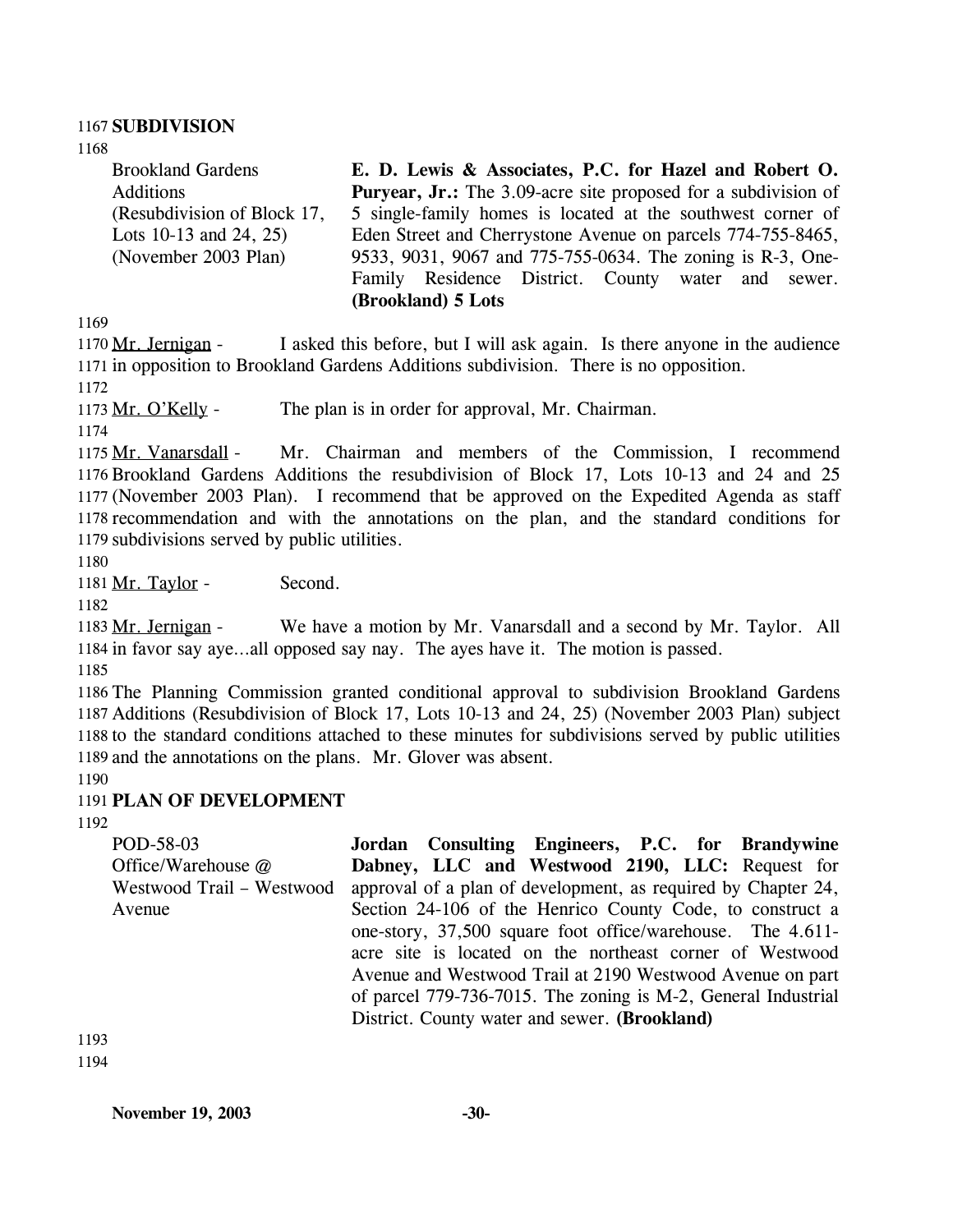Is there anyone in the audience in opposition to POD-58-03, 1195 Office/Warehouse @ Westwood Trail? No opposition. Okay, Mr. Kennedy, you may 1196 proceed. 1194 Mr. Jernigan -

1197

Mr. Chairman and members of the Commission, the proposed 1199 office/warehouse at Westwood Trail and Westwood Avenue would occupy part of an 18.95 1200 acre undeveloped parcel that fronts on Westwood Avenue. It extends along both sides of Westwood Trail, a private road, connecting to Tomlin Street in the Dabney Industrial Park, 1201 1202 just north of I-95. The property borders on the east by the CSX Railroad yard and is divided 1203 by elevated sections of I-95 and by John's Creek. Three agencies previously requested 1204 schematic master plan for the entire property and DPU indicated that the developer would need 1205 to connect to a County water main located approximately 600 feet down on Westwood Avenue 1206 instead of to the City water main across the street. 1198 Mr. Kennedy -

1207

 DPU plans indicate that loop was required in the County system to properly serve the full development of this site. The developer has been discussing that issue with staff at a meeting yesterday and a resolution was reached where the developer has now agreed to enter into an agreement with DPU to connect to County water. At this time staff can recommend approval of the plan subject to the annotations on the plans, the standard conditions for plans of this type, the additional conditions on the agenda and the conditions listed on the addendum regarding the master plan where a master plan would be provided by the owner before any other parcel can be developed.

1216

Are there any questions for Mr. Kennedy by the Commission? Thank 1218 you, Mr. Kennedy. 1217 Mr. Jernigan -

1219

Mr. Chairman, I don't need to hear from the applicant, unless some of 1221 you do. 1220 Mr. Vanarsdall -

1222

1223 Mr. Jernigan - If you're okay, I'm okay.

1224

I've talked to Malachi Mills, I've talked to Harvey Hinson, and 1226 everybody but Bob Porter, the realtor. And Mr. Kennedy worked on it and followed it very 1227 closely. And as he said, the real issue was the water. The water was in the middle of the 1228 street, on one side it was the City and the other side is the County. So, yesterday afternoon in 1229 a high-level meeting all agreed to what has been asked a month ago. So, with that, I 1230 recommend approval of POD-58-03, Office/Warehouse @ Westwood Trail on Westwood 1231 Avenue, with the annotations on the plans, the standard conditions for developments of this 1232 type, conditions Nos. 23 through 36 on the agenda and then No. 37 added from the addendum. 1225 Mr. Vanarsdall -1233

1234 Mrs. Ware - Second.

1235

We have a motion by Mr. Vanarsdall and a second by Mrs. Ware. All 1237 in favor say aye...all opposed say nay. The ayes have it. The motion is passed. 1236 Mr. Jernigan -1238

**November 19, 2003 -31-**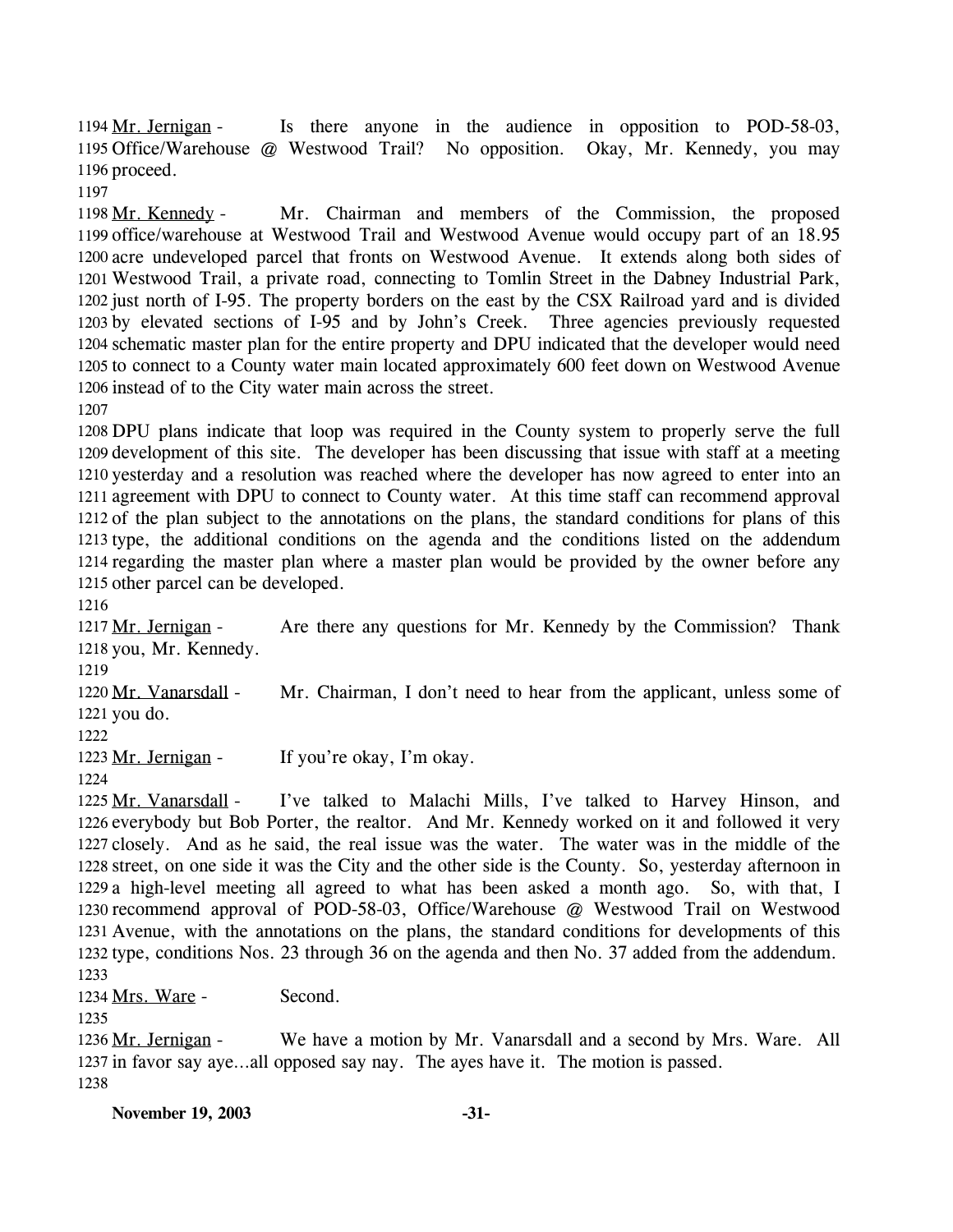1239 The Planning Commission approved POD-58-03, Office/Warehouse @ Westwood Trail -Westwood Avenue, subject to the standard conditions attached to these minutes for 1240 1241 developments of this type, the annotations on the plan and the following additional conditions. 1242 Mr. Glover was absent.

1243

1244 23. 1245 1246 1247 1248 The easements for drainage and utilities as shown on approved plans shall be granted to the County in a form acceptable to the County Attorney prior to any occupancy permits being issued. The easement plats and any other required information shall be submitted to the County Real Property Agent at least sixty (60) days prior to requesting occupancy permits.

- 1249 24. 1250 1251 1252 The limits and elevations of the 100-year frequency flood shall be conspicuously noted on the plan "Limits of 100 Year Floodplain." In addition, the delineated 100-year floodplain must be labeled "Variable Width Drainage and Utility Easement." The easement shall be granted to the County prior to the issuance of any occupancy permits.
- 1253 25. 1254 The entrances and drainage facilities on Westwood Avenue shall be approved by the Virginia Department of Transportation and the County.
- 1255 26. 1256 1257 26. A notice of completion form, certifying that the requirements of the Virginia Department of Transportation entrances permit have been completed, shall be submitted to the Planning Office prior to any occupancy permits being issued.
- 1258 27. 1259 The developer shall provide fire hydrants as required by the Department of Public Utilities and Division of Fire.
- 28. Prior to issuance of a building permit, the developer must furnish a letter from **Virginia Department of Transportation (VDOT)** stating that this proposed development does not conflict with their facilities. 1260 28. 1261 1262
- 1263 29. 1264 1265 Any necessary off-site drainage and/or water and sewer easements must be obtained in a form acceptable to the County Attorney prior to final approval of the construction plans.
- 1266 30. 1267 1268 Deviations from County standards for pavement, curb or curb and gutter design shall be approved by the County Engineer prior to final approval of the construction plans by the Department of Public Works.
- 1269 31. 1270 Storm water retention, based on the 50-10 concept, shall be incorporated into the drainage plans.
- 1271 32. 1272 1273 Insurance Services Office (ISO) calculations must be included with the plans and contracts and must be approved by the Department of Public Utilities prior to the issuance of a building permit.
- 1274 33. 1275 1276 1277 Approval of the construction plans by the Department of Public Works does not establish the curb and gutter elevations along the Virginia Department of Transportation maintained right-of-way. The elevations will be set by the contractor and approved by the Virginia Department of Transportation.
- 1278 34. 1279 1280 Evidence of a joint ingress/egress and maintenance agreement must be submitted to the Planning Office and approved prior to issuance of a certificate of occupancy for this development.
- 1281 35. 1282 1283 The conceptual master plan, as submitted with this application, is for planning and information purposes only. All subsequent detailed plans of development and construction plans needed to implement this conceptual plan shall be reviewed and

**November 19, 2003 -32-**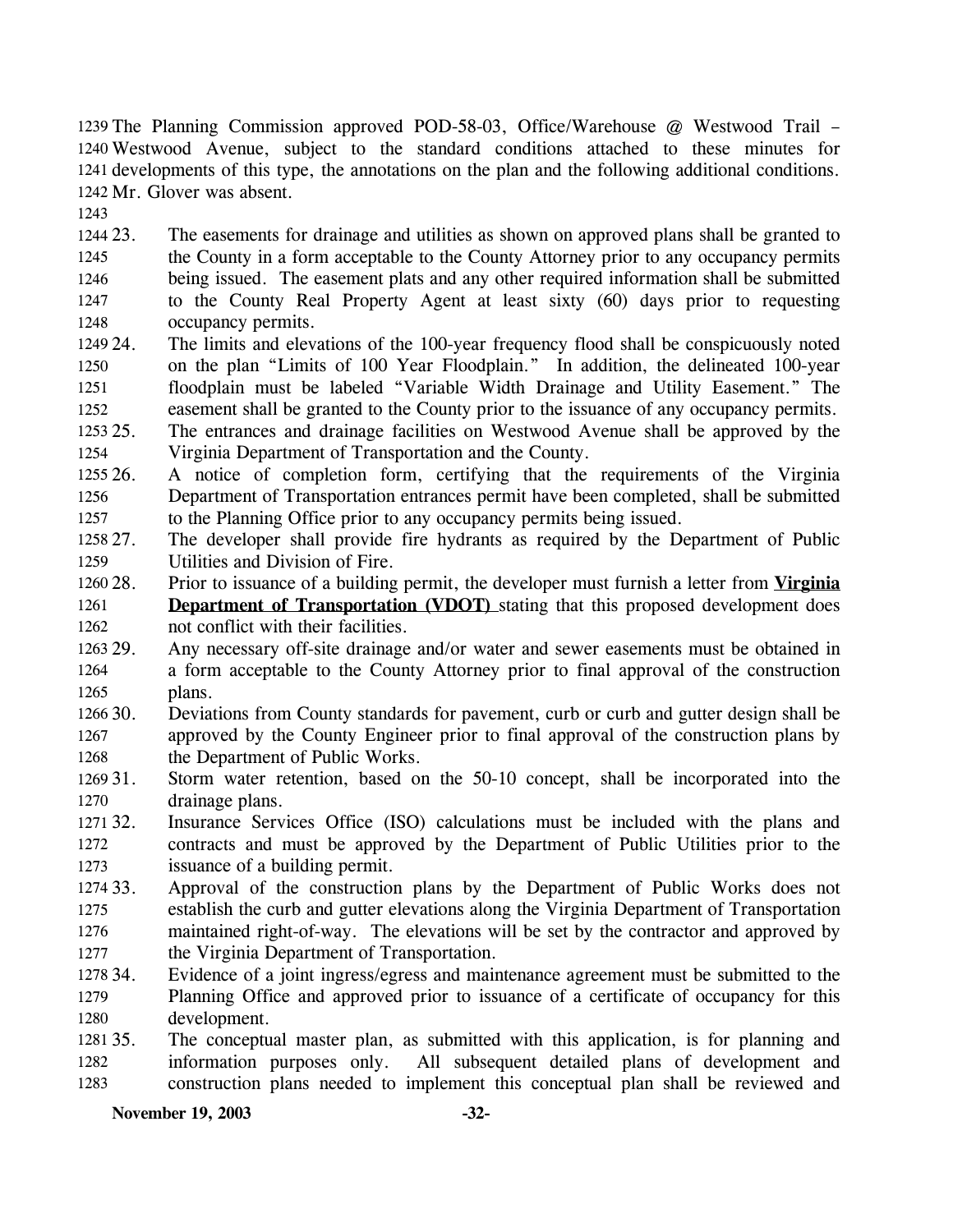approved by the Planning Commission and shall be subject to all regulations in effect at the time such subsequent plans are submitted for review/approval. 1284 1285

1286 36. 1287 1288 1289 1290 The location of all existing and proposed utility and mechanical equipment (including HVAC units, electric meters, junction and accessory boxes, transformers, and generators) shall be identified on the landscape plans. All equipment shall be screened by such measures as determined appropriate by the Director of Planning or the Planning Commission at the time of plan approval**.**

1291 37. 1292 1293 1294 1295 A master plan for the balance of the property owned by Brandywine Dabney, LLC shall be submitted to the Planning Office for review with any other plan of development proposed for the property. The master plan shall document adequacy of access; a methodology to address water quality and quantity impacts; and adequacy of sewer and water systems.

1296

#### 1297 **SUBDIVISION (Deferred from the October 22, 2003, Meeting)**  1298

Kingsridge RTH (October 2003 Plan) **Michael E. Doczi & Associates, PLLC for Kingsridge 200,**  LLC: The  $6.34$  25.87-acre site proposed for a subdivision of 164 townhouses for sale is located on the west line of South Laburnum Avenue between S. Laburnum Avenue and Dabbs House Road, approximately 1,100 feet north of the intersection of S. Laburnum and Nine Mile Road (State Route 33) on parcels 809-726-1917 and 809-725-8954. The zoning is R-5, General Residence District, R-2A, One-Family Residence District and ASO (Airport Safety Overlay) District. County water and sewer. **(Varina) 164 Lots** 

1299

Is there anyone in the audience in opposition to subdivision Kingsridge 1301 (October 2003 Plan)? No opposition. Good morning, Ms. News. 1300 Mr. Jernigan -

1302

Good morning, Mr. Chairman and members of the Commission. 1304 Kingsridge is a proposed townhouse community located on a parcel of land which is bisected 1305 by Major Thoroughfare Plan Concept Road 140-2. Concept Road 140-2 which extends 1306 between Dabbs Road and N. Laburnum Avenue is required to be constructed by the applicant 1307 with this project. Fifty-one townhouse units would be located on the north side of the Concept 1308 Road, 133 units would be located on the south side. 1303 Ms. News -

1309

 Improvements to Dabbs House Road and E. Richmond Road where they abut the property, would be provided by the County pursuant to a previously approved Capital Improvements Project. The subject property was zoned R-5, General Residence District, in 1974 and is both unproffered and undeveloped. Staff has been working diligently with the developer to ensure quality development is provided and feels the developer has made great strides towards meeting this goal. The proposed development will result in the construction of 6.34 acres lots per acre while the R-5 District permits the construction of 12 townhouse lots or 14 multi-family dwelling units per acre.

1318

**November 19, 2003 -33-**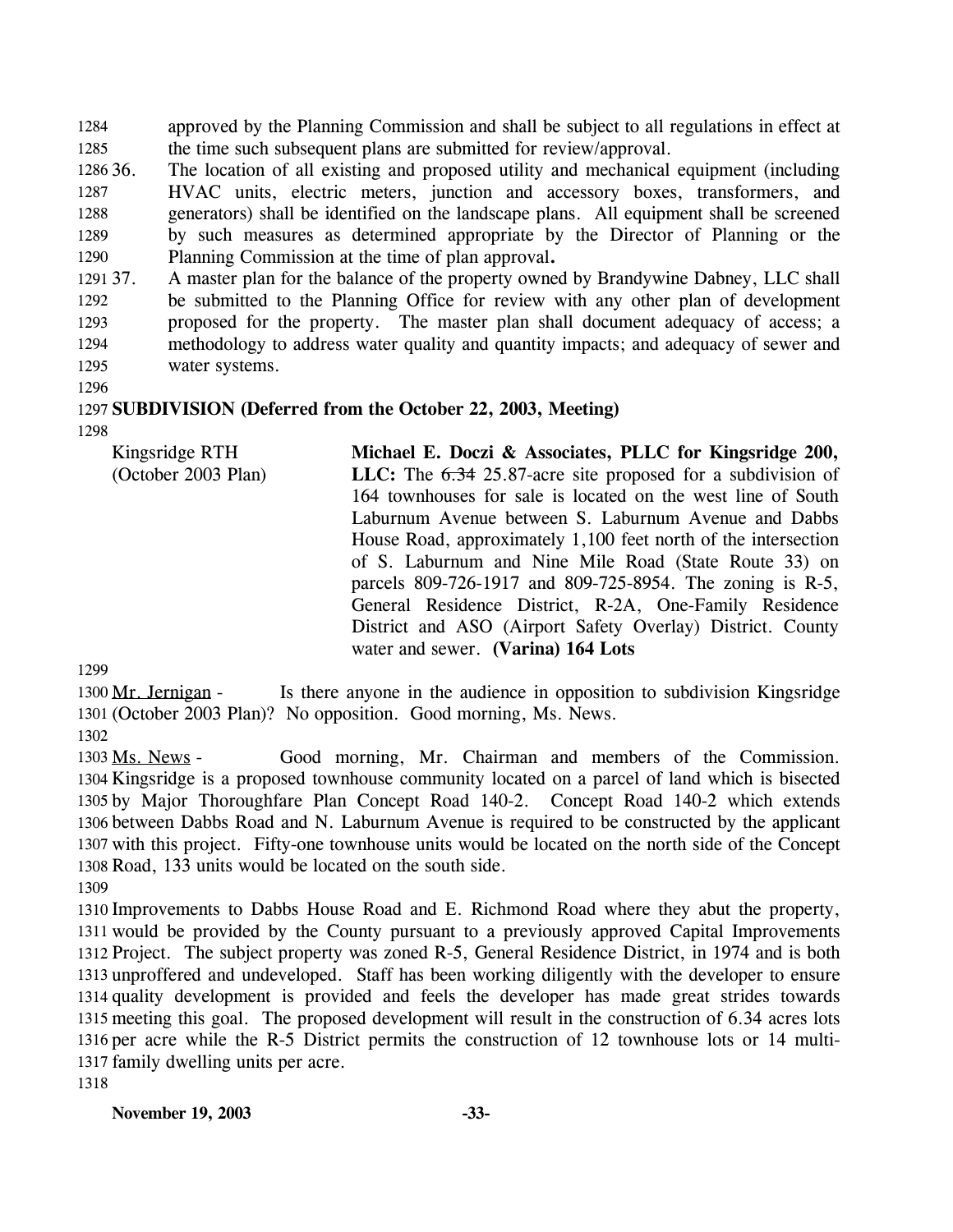1319 The plan generally conforms with the County's multi-family design guidelines. The major 1320 thoroughfare setbacks are satisfied from adjoining streets. A minimum 25-foot perimeter 1321 buffer will be maintained or provided. All buildings will be connected by an internal sidewalk 1322 systems and sidewalks and pedestrian paths will be provided along one side of Concept Road 140-2 and along Laburnum Avenue. Staff worked with the developer to reduce the number of 1323 1324 units in each block of buildings.

1325

 Additionally, the developer and the builder have agreed to several enhancements to the design quality of the development including brick veneer foundations; provision of a minimum of one unit with a brick front in each building; provision of two double windows or one bay window on all end walls; white vinyl fencing in lieu behind the units; a jogging trail; enhanced community signage and enhanced landscaping. A regional stormwater management facility will be constructed on this site to serve both the proposed concept road and the townhouse development. This facility will consist of a shallow landscaped marsh.

1333

 In an effort, to insure that quality development is provided on this parcel, many details which are normally addressed during the POD phase of the project, have been agreed to up front in concept. A POD for the proposed townhouses will return to the Commission for approval at a later date. Staff appreciates the applicant's cooperation in providing an assurance at this time that the project will be developed in a manner to enhance the Laburnum Road corridor. With that said, staff recommends approval subject to the standard conditions for RTH subdivisions, served by public utilities, and additional condition No. 13 on the agenda. I'll be happy to answer any questions and the engineer is also present.

1342

1343 Mr. Jernigan - Are there any questions for Ms. News by the Commission? 1344

Ms. News, the agenda says 6.34 acres, I think that seems to small. Do 1346 you have the acreage? 1345 Mr. Silber -

1347

You are correct. The acreage is listed as 25.87 acres, the density is 6.34. 1349 1348 Ms. News -

1350

1351 Mr. Silber - Okay, thank you.

1352

Thank you, Ms. News. I don't really need to hear from the developer 1354 on this, unless, Roy, you want to say something, but I want you to know I appreciate you 1355 going in and putting townhouses on property that's zoned for apartments. It shows that it will 1356 make things a whole lot better. You are putting in a concept road and you have been good to 1357 work with and staff appreciates it and I appreciates it. So with that, I will move for approval 1358 of Kingsridge Residential Townhouses subdivision subject to the standard conditions for 1359 residential townhouses served by public utilities and additional condition No. 13. 1353 Mr. Jernigan -

1360 1361 Mr. Taylor - Second. 1362

**November 19, 2003 -34-**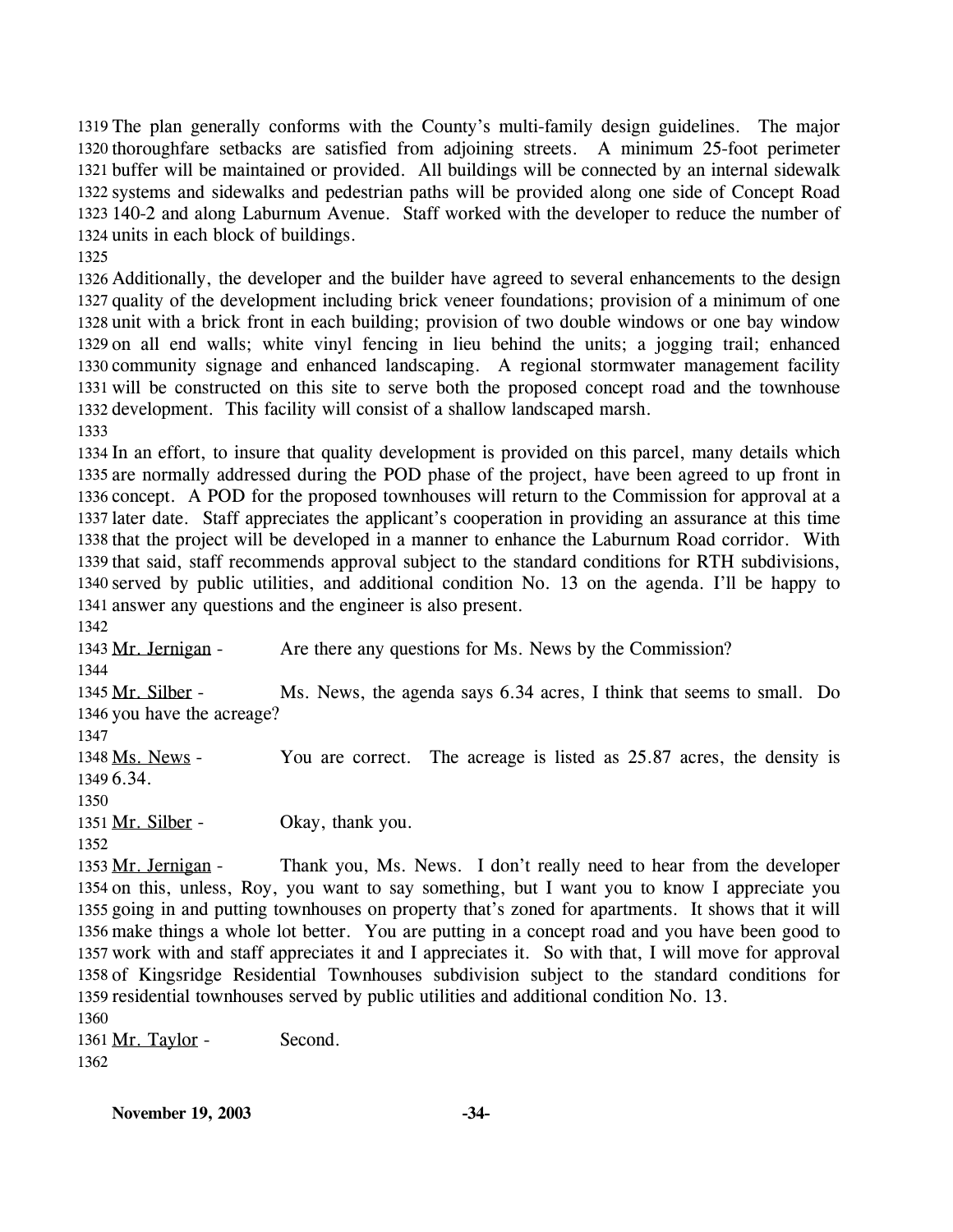We have a motion by Mr. Jernigan and second by Mr. Taylor. All in 1363 favor say aye...all opposed say nay. The ayes have it. The motion is passed. 1362 Mr. Jernigan -1364

1365 The Planning Commission granted conditional approval subject to the standard conditions 1366 attached to these minutes for residential townhouses served by public utilities, the annotations 1367 on the plans and the following additional condition. Mr. Glover was absent.

1368

1369 13. 1370 1371 The limits and elevation of the 100-year frequency flood shall be conspicuously noted on the plat and construction plans and labeled "Limits of 100 year floodplain." Dedicate floodplain as a "Variable Width Drainage & Utilities Easement."

1372

#### 1373 **SUBDIVISION**

1374

Dominion Townes RTH (November 2003 Plan) **Koontz-Bryant, P.C. for EJD Associates, Inc.:** The 18.11 acre site proposed for a subdivision of 137 townhouses for sale is located on the east side of Creighton Road, 488 feet north of Laburnum Avenue on part of parcel 809-729-7165 and 810- 728-3075. The zoning is RTHC, Residential Townhouse District (Conditional) and ASO (Airport Overlay Safety) District. County water and sewer. **(Fairfield) 137 Lots** 

1375

Is there anyone in the audience in opposition to subdivision Dominion 1377 Townes RTH? There's no opposition. Ms. News, you may proceed. 1376 Mr. Jernigan -

1378

Dominion Townes is a proposed townhouse community located on the 1380 south east corner of Creighton Road and Laburnum Avenue. The subject property was 1381 recently rezoned by the Board of Supervisors as part of a mixed use development permitting 1382 both the proposed commercial and townhouse developments. PODs for the first two phases of 1383 the shopping center were approved by the Planning Commission at their August and September 1384 meetings. 1379 Ms. News -

1385

 The proposed townhouse community consist of 137 townhouse units. Nineteen (19) of the townhouses will have single car garages attached. A revised plan, which I will hand out to you now, addresses concerns expressed by the County Traffic Engineer regarding the provision of turn lanes on Creighton Road and internal circulation conflicts. In addition, the revised plan accommodates recreational vehicle parking requested by Planning within the Virginia Power Easement, subject to approval by Virginia Power.

1392

 The plan as proposed satisfies the applicable zoning requirements, proffers and multi-family design standards. A 35-foot-wide bermed, landscaped and fence buffer will be provided along Creighton Road to the north. A 25-foot-wide natural buffer will be maintained along the Mitchell Tree subdivision to the east. The southern property line would be buffered by an existing 100-foot-wide VA Power easement. In addition, a 35-foot landscape buffer will be provided along the western property line in conjunction with the proposed shopping center development.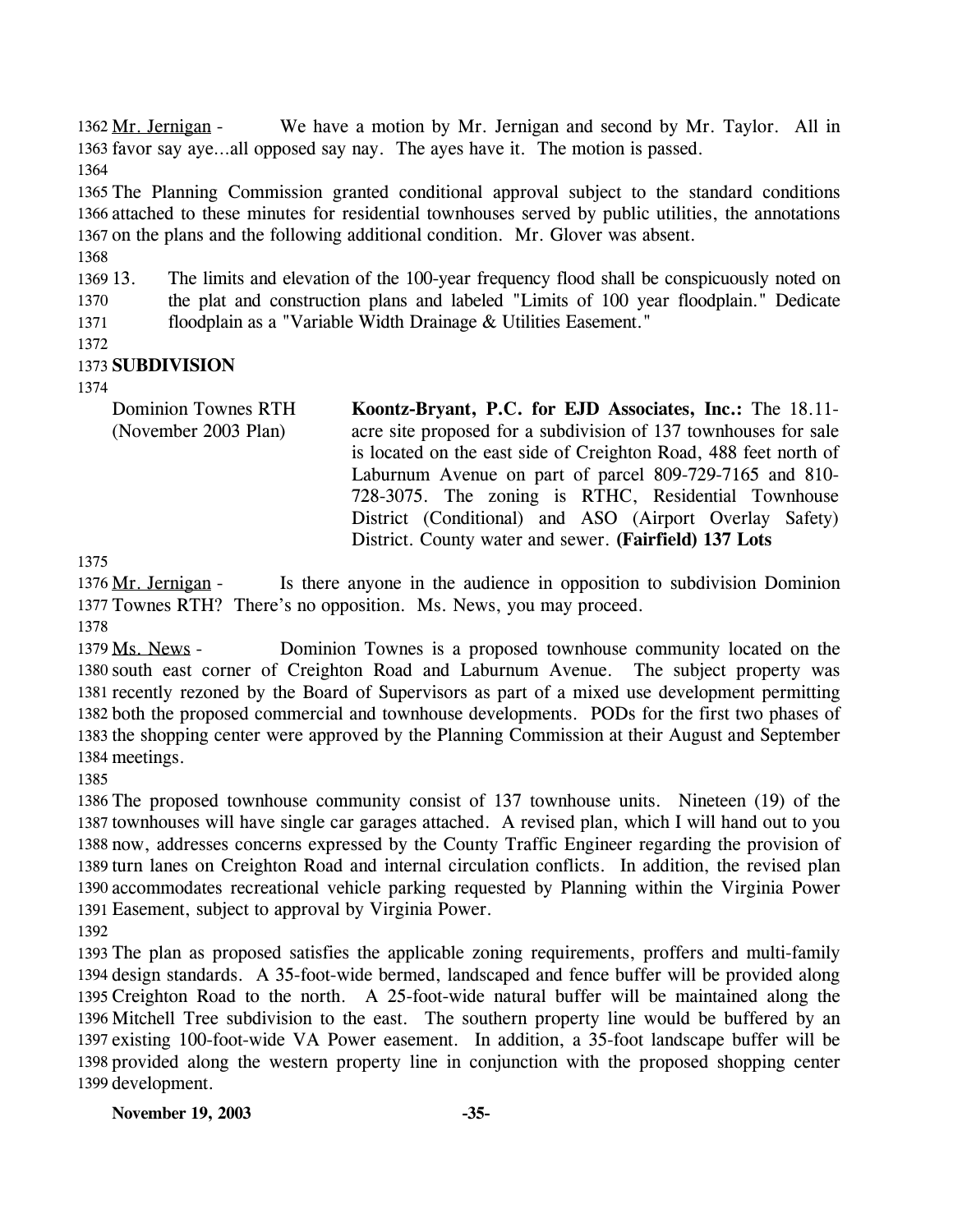1400 A POD for this phase would return to the Commission for approval at a later date. 1401 Conditional subdivision approval at this time will approve only the tentative layout plan. With 1402 that said, staff recommends approval of the revised plans subject to the standard conditions for RTH subdivisions served by public utilities, the conditions in the agenda and the additional 1403 1404 condition in the addendum.

1405

1406 Mr. Jernigan - Are there any questions for Ms. News from the Commission?

1407

Ms. News, with regard for approval for the parking of recreational 1409 vehicles in the VA Power easement, is that usually a problem? 1408 Mr. Archer -

1410

Virginia Power will often approve parking in their easements. I know 1412 several County parks have parking in easements also. 1411 Ms. News -

1413

1414 Mr. Archer - Thank you, ma'am.

1415

Are there any other questions for Ms. News? Thank you, Ms. News. 1417 Mr. Archer, do you need to hear from the applicant? 1416 Mr. Jernigan -

1418

I don't believe so, Mr. Chairman. I think all of staff's concerns have 1420 been answered so I don't think there is no need for me to rehash them again. With that, I will 1421 move for approval of Dominion Townes Residential Townhouses subject to the annotations on 1422 the plan, the standard conditions for developments of this type, additional conditions Nos. 13 1423 and 14 and No. 15 that was added on the addendum. 1419 Mr. Archer -

1424

1425 Mrs. Ware - Second.

1426

The motion was made by Mr. Archer and second by Mrs. Ware. All in 1428 favor say aye...all opposed say nay. The ayes have it. The motion is passed. 1427 Mr. Jernigan -

1429

 The Planning Commission granted conditional approval for subdivision Dominion Towne Residential Townhouses (November 2003 Plan) subject to the standard conditions attached to these minutes for residential townhouses served by public utilities, the annotations on the plans, and the following additional conditions Nos. 13 through 15. Mr. Glover and Mr. Vanarsdall were absent during this case.

1435

 **AT THIS TIME MR. SILBER STOPPED THE MEETING TO RECOGNIZE THE CHILDREN AND TEACHERS FROM HIGHLAND SPRINGS ELEMENTARY SCHOOL WHO CAME TO OBSERVE THE HENRICO COUNTY'S PLANNING COMMISSION IN ACTION**.

1440

The Planning Commission may have noted that a lot of short people just 1442 arrived in the auditorium. Not all of them are short, excuse me. These are  $5<sup>th</sup>$  graders I 1441 Mr. Silber -1443 understand from Highland Springs Elementary School that are visiting the County government 1444 and they have been brought by to see the Planning Commission's Public Hearing in action.

**November 19, 2003 -36-**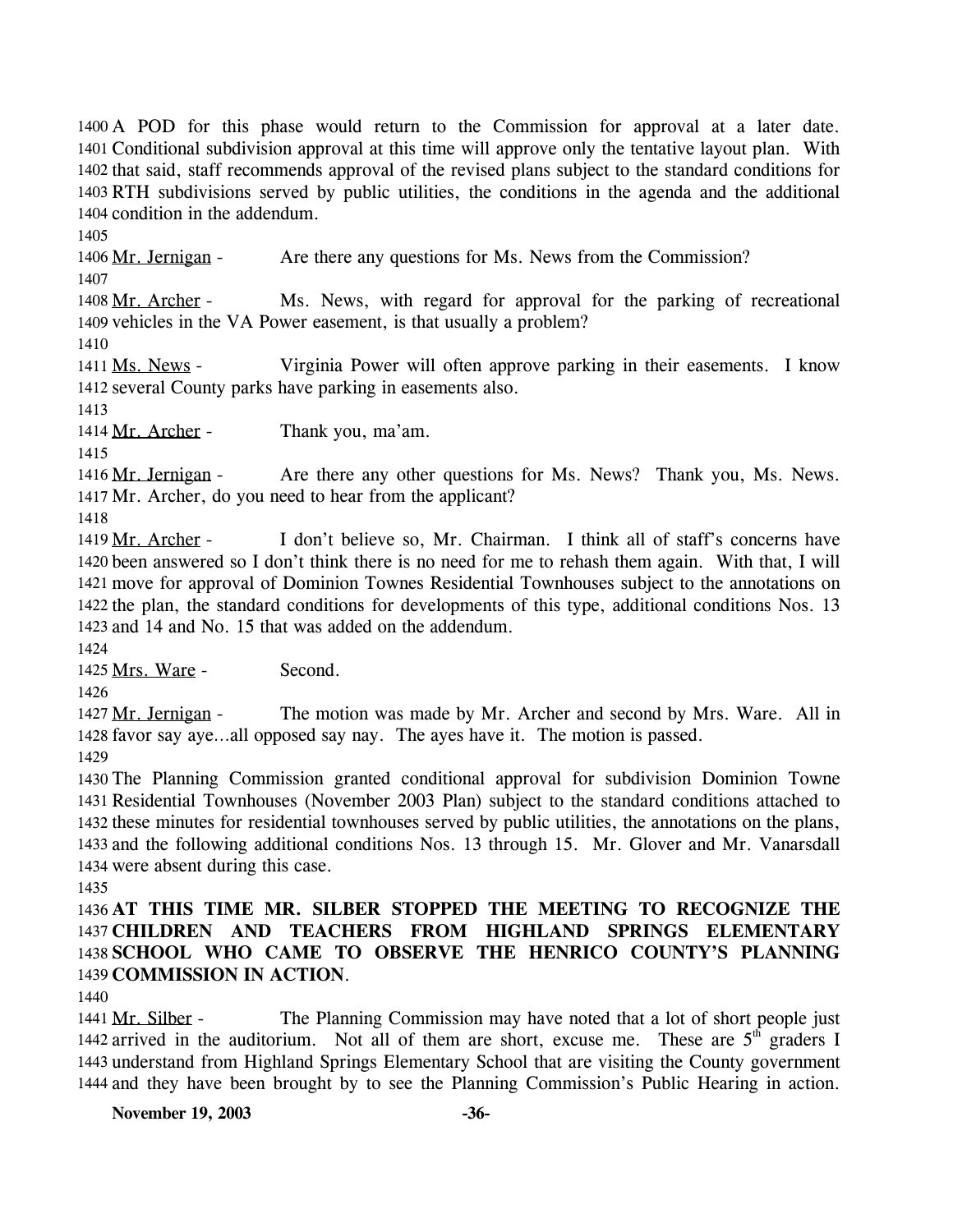1445 So, we welcome the students and parents and teachers from Highland Springs Elementary 1446 School and Mr. Condlin for involving them in this process. 1447

Mr. Secretary, we actually have only half of the class here. The other 1449 half is touring another part of the facility, so we will be interrupting one other time in about 10 1450 or 15 minutes as they switch. Just to let you know, if you don't mind doing this again when 1451 they come. 1448 Man with Kids -

1452 1453 Mr. Silber - Certainly. 1454 1455 Mr. Archer - They are from Highland Springs you said? 1456 1457 Mr. Silber - Yes. 1458 You all are in the Varina District and you are entitled to oppose anything 1460 that Mr. Jernigan brings up in that part of the County. 1459 Mr. Archer -1461 1462 Mr. Silber - All right, let's see. I just lost my place. Are we on page 17? 1463 1464 Mr. Jernigan - Yes, we are on page 17. 1465 1466 Mr. Silber - Thank you very much. 1467

1468 **PLAN OF DEVELOPMENT** 

1469

POD-70-03 Trinity Lutheran Church 2315 N. Parham Road **Koontz-Bryant, P.C. for Trinity Lutheran Church:** Request for approval of a plan of development, as required by Chapter 24, Section 24-106 of the Henrico County Code, to construct a two-story, 7,414 square foot church addition and a parking lot. The 2.60-acre site is located at 2315 N. Parham Road at the southeast corner of the intersection of Parham Road and Lansdowne Road, on parcel 756-751-3532. The zoning is R-3, One-Family Residence District. **(Three Chopt)** 

1470

Is there anyone in the audience in opposition to POD-70-03, Trinity 1472 Lutheran Church? No opposition. Mr. O'Kelly, you may proceed. 1471 Mr. Jernigan -1473

Thank you, Mr. Chairman. The church has been looking to expand for 1475 sometime and parking has been the issue. In February of this year the Board of Zoning 1476 Appeals approved a variance that would allow the church to use the adjacent office complex 1477 which is owned by Dr. Cemetas for overflow parking on Sundays when church services are 1478 held. The current plan is for a 7,414 square foot sanctuary addition. Staff initially had 1479 concerns for the location of the dumpster on the site. It was too close to storm drainage 1480 facilities. The applicant has agreed to move that. As well, staff had also requested that the 1481 applicant provide an additional sidewalk from the paved walkway to the western end of the row 1474 Mr. O'Kelly -

**November 19, 2003** -37-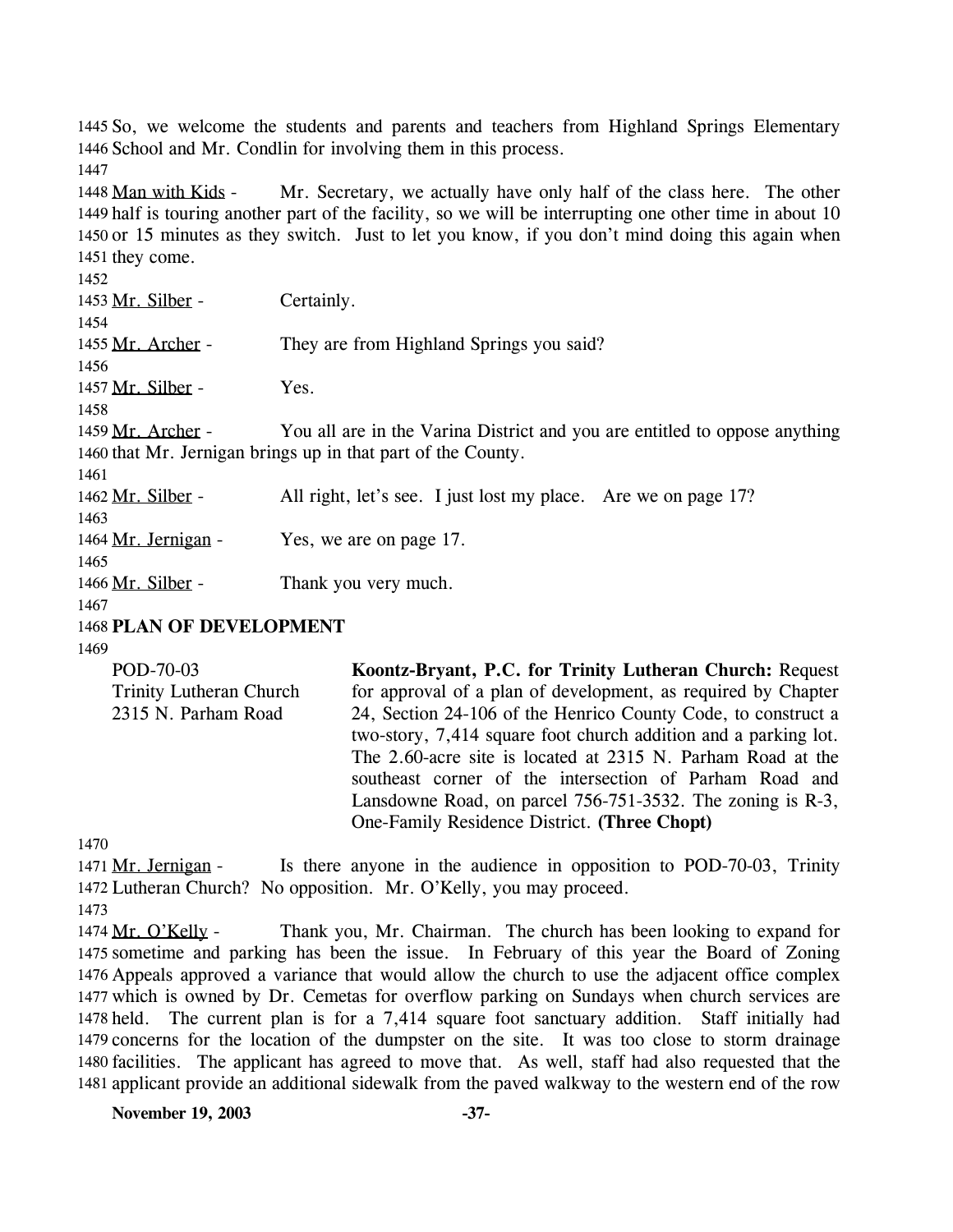1482 of parking proposed along the southern property line. Staff feels that this would direct 1483 pedestrian traffic to one location and will help to assure safety. The applicant has agreed to 1484 provide the sidewalk and the staff has annotated that on the plan. 1485

 Finally, revised architectural plans were provided to you this morning. These plans show the elevations for the carport and covered walkway, which were missing from the original submittal. As well, they clarify the exterior building materials and colors of the addition. The exterior of the addition will be comprised of mostly split-face, concrete masonry units to match the existing church. With the applicant addressing the staffs concerns and with the revised architectural renderings that have been provided, staff recommends approval of this plan. On page three of your addendum, we also have a recommended condition No. 32, which would provide for relief from improvements on Landsdowne Road, if the County Engineer agrees to 1494 that. Mr. Keith Scholten, representing the applicant, is here if the Commission have any questions.

1496 1497 Mr. Jernigan - Are there any questions of Mr. O'Kelly by the Commission. 1498 1499 Mr. Taylor - I don't have any questions. 1500 Thank you, Mr. O'Kelly. Mr. Taylor, would you like to hear from the 1502 applicant? 1501 Mr. Jernigan -1503 Would the applicant like to comment? I really don't really need to have 1505 the comments, but if he would like to comment, Mr. Chairman, I think we'd welcome him the 1506 opportunity to hear him. 1504 Mr. Taylor -1507 1508 Mr. Jernigan - Well, I doubt if he wants to comment. He's opted not to come up here. 1509 All right, Mr. Chairman, then I will say that this has been a good 1511 product, a good project, I think and a lot of work and a lot of time has gone into this and I 1512 think is ready for the Commission. So, with that, I'll move approval of POD-70-03, Trinity 1513 Lutheran Church.... 1510 Mr. Taylor -1514 We've got to waive the time limits first. Correct? The drawing came in, 1516 when, this morning? 1515 Mr. Jernigan -1517 1518 Mr. O'Kelly - No, I don't think that's necessary, Mr. Chairman. 1519 1520 Mr. Jernigan - Did we have a second? 1521 1522 Mr. Taylor - No, I didn't finish my motion. 1523 1524 Mr. Jernigan - Let me just apologize for interrupting. 1525 1526 Mr. Taylor - That's quite all right, sir. We will just start all over again. I will move **November 19, 2003 -38-**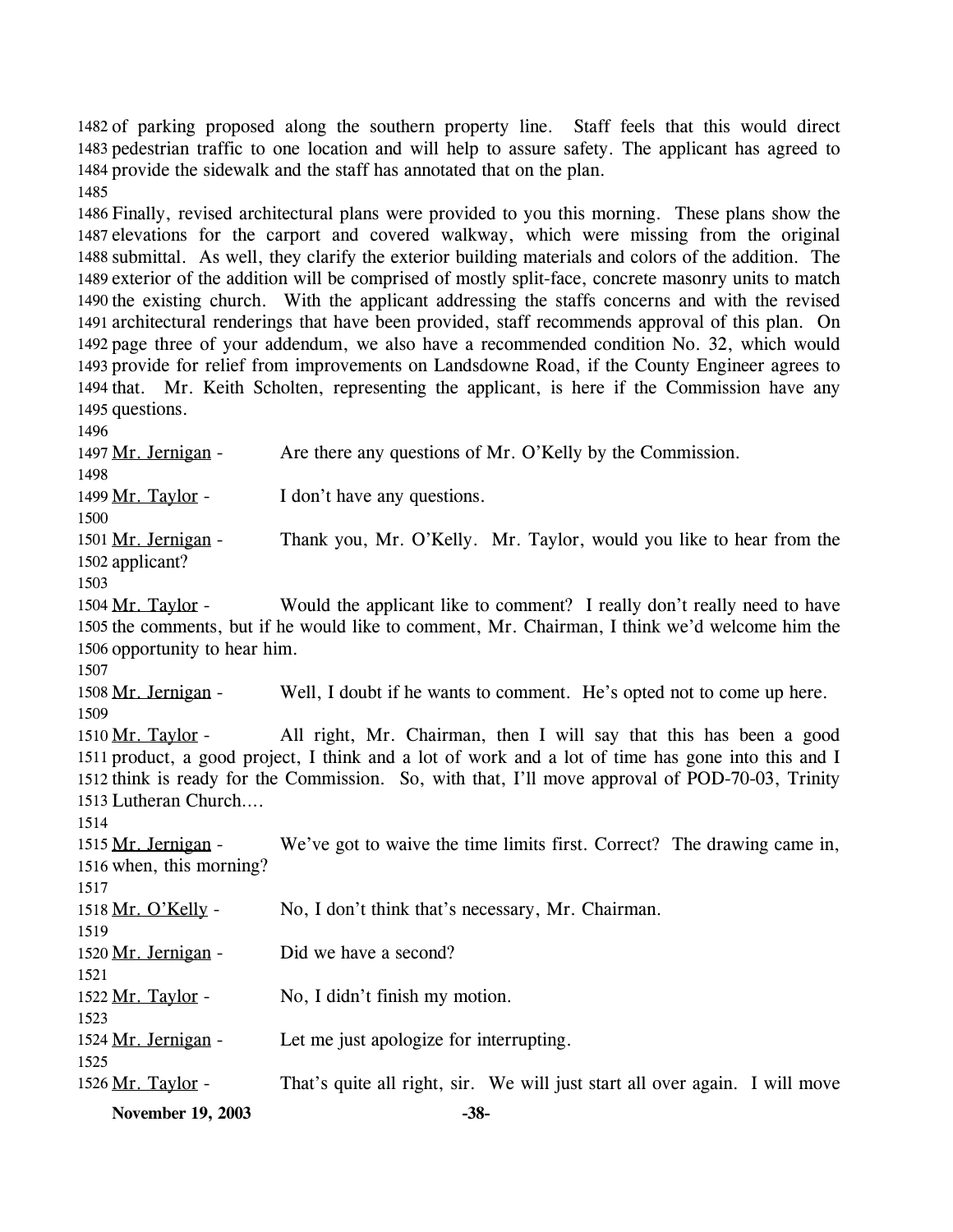1527 approval of POD-70-03, Trinity Lutheran Church - 2315 N. Parham Road, subject to the 1528 standard conditions for developments of this type and conditions Nos. 23 through 32 and the 1529 annotations on the plan.

1530

1531 Mrs. Ware - Second.

1532

The motion was made by Mr. Taylor and second by Mrs. Ware. All in 1534 favor say aye...all opposed say nay. The ayes have it. The motion passes. 1533 Mr. Jernigan -

1535

 The Planning Commission approved POD-70-03, Trinity Lutheran Church – 2315 N. Parham Road, subject to the standard conditions attached to these minutes for developments of this type, the annotations on the plans and the following additional conditions. Mr. Glover was absent.

1540

1541 23. 1542 1543 1544 1545 The easements for drainage and utilities as shown on approved plans shall be granted to the County in a form acceptable to the County Attorney prior to any occupancy permits being issued. The easement plats and any other required information shall be submitted to the County Real Property Agent at least sixty (60) days prior to requesting occupancy permits.

1546 24. 1547 The developer shall provide fire hydrants as required by the Department of Public Utilities and Division of Fire.

1548 25. 1549 1550 Any necessary off-site drainage and/or water and sewer easements must be obtained in a form acceptable to the County Attorney prior to final approval of the construction plans.

1551 26. 1552 1553 26. Deviations from County standards for pavement, curb or curb and gutter design shall be approved by the County Engineer prior to final approval of the construction plans by the Department of Public Works.

1554 27. 1555 1556 Insurance Services Office (ISO) calculations must be included with the plans and contracts and must be approved by the Department of Public Utilities prior to the issuance of a building permit.

1557 28. 1558 1559 Approval of the construction plans by the Department of Public Works does not establish the curb and gutter elevations along the Henrico County maintained right-ofway. The elevations will be set by Henrico County.

1560 29. 1561 1562 Evidence of a joint ingress/egress and maintenance agreement must be submitted to the Planning Office and approved prior to issuance of a certificate of occupancy for this development.

1563 30. 1564 1565 1566 1567 The location of all existing and proposed utility and mechanical equipment (including HVAC units, electric meters, junction and accessory boxes, transformers, and generators) shall be identified on the landscape plans. All equipment shall be screened by such measures as determined appropriate by the Director of Planning or the Planning Commission at the time of plan approval**.** 

1568 31. 1569 The administrative plan of development for the access road along the southern property line shall be approved prior to building permit approval.

1570 32. 1571 Road improvements for the northeast entrance and along Lansdowne Road shall be constructed as required unless a waiver is granted by the Director of Public Works.

**November 19, 2003** -39-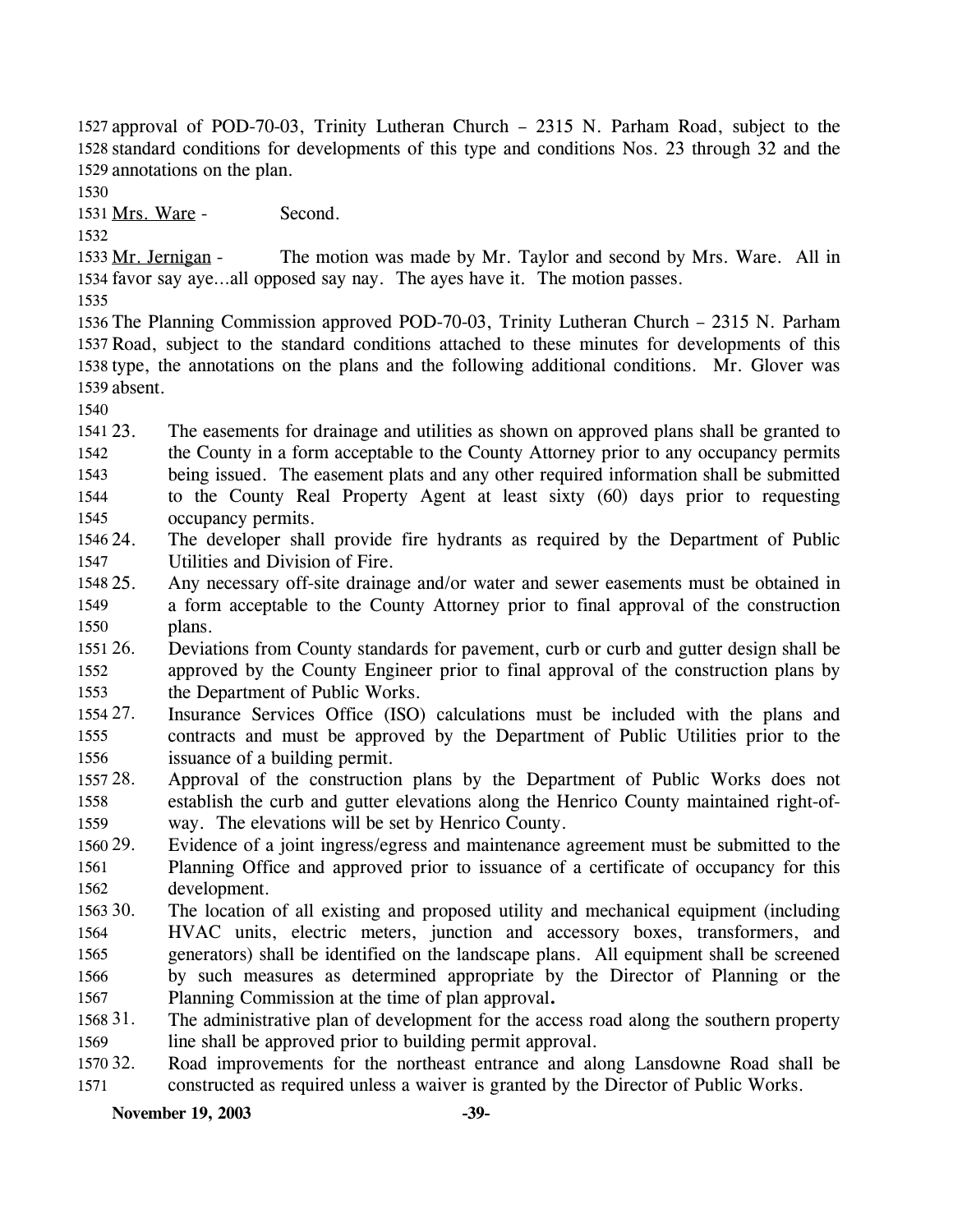Mr. Chairman, could we go back to Purcell Manor on page 23. I went 1573 out and talked to the gentleman. I don't want to defer this case and Mr. Kennedy said we 1574 could put a condition on there that we can approve it today with the conditions. I would like 1575 for someone to word the condition. Lee Priestas said he would be glad to come to the mike 1576 and explain the curb and gutter. 1572 Mr. Vanarsdall -

1577

So we are pulling Purcell Manor subdivision forward. There has been 1579 discussion, I take it, with the applicant's representative and staff has prepared or preparing a 1580 condition. Mr. O'Kelly, is that where we are? 1578 Mr. Silber -

1581

That's my understanding, Mr. Secretary. I'm not sure of the condition. 1583 Would the condition cover the curb and gutter? 1582 Mr. O'Kelly -

1584

# 1585 **SUBDIVISION**

1586

| <b>Purcell Manor</b> | Koontz-Bryant, P.C. for Landin-Cole Construction                 |
|----------------------|------------------------------------------------------------------|
| 10200 Purcell Road   | <b>Development, LLC:</b> The 1.733-acre site proposed for a      |
| (October 2003 Plan)  | subdivision of three, single-family homes is located on the west |
|                      | side of Purcell Road approximately 50 feet south of Chariot      |
|                      | Street on parcel 770-763-7835. The zoning is R-3, One-Family     |
|                      | Residence District. County water and sewer. (Brookland) 3        |
|                      | Lots                                                             |

1587

| 1589              | 1588 Mr. Vanarsdall - Mr. Kennedy, can you give us that condition?  |
|-------------------|---------------------------------------------------------------------|
| 1590 Mr. Taylor - | This would be condition No. 15?                                     |
| 1591              |                                                                     |
| 1592 Mr. Silber - | Yes.                                                                |
| 1593              |                                                                     |
|                   | 1594 Mr. Vanarsdall - And while we are waiting to do that. I wasn't |

at my seat like I was 1595 supposed to be when y'all came in (speaking to the students from Highland Springs Elementary 1596 School). I'm very glad to see you and it's nice to have you. I hope you learn something. Are 1597 y'all that orderly in class? That's good if you are. 1598

1599 Mr. Jernigan - Are we going to have No. 15 read to us? What are we doing here? 1600 Yes, sir. Condition No. 15 would read: Curb and gutter shall be 1601 Mr. O'Kelly -

1602 provided unless otherwise waived by the County Engineer prior to final approval of the 1603 subdivision. 1604

| 1605 Mr. Jernigan -   | Okay.                         |
|-----------------------|-------------------------------|
| 1606                  |                               |
| 1607 Mr. Vanarsdall - | Is that all right with y'all? |
| 1608                  |                               |
| 1609 Mr. Taylor -     | Yes, sir.                     |

**November 19, 2003 -40-**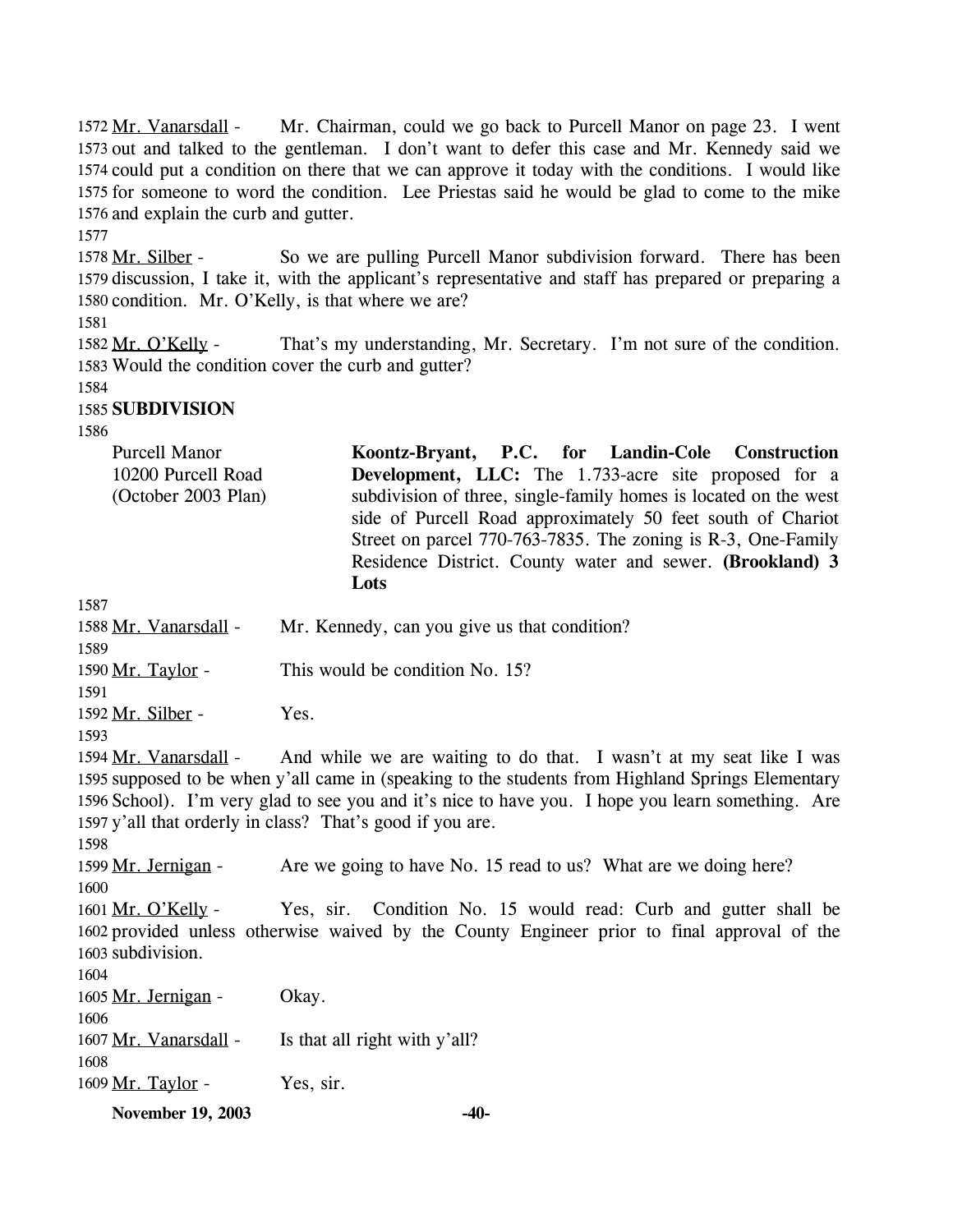1610 Mr. Jernigan - Okay, Mr. Vanarsdall.

1611

I can't repeat but what did you say? I mean I didn't write it down and I 1613 don't carry it around in my head. 1612 Mr. Vanarsdall -

1614

1615 Mr. Jernigan - Just put No. 15. He stated it for the record.

1616

Mr. Vanarsdall, basically, what we are doing is requiring the curb and 1618 gutter unless it's otherwise waived by the County Engineer. 1617 Mr. Silber -

1619

At the time of final approval when more detailed information is 1621 provided. 1620 Mr. O'Kelly -

1622

I move that subdivision Purcell Manor be approved with the standard 1624 conditions for subdivisions served by public utilities, the annotations on the plan and additional 1625 conditions Nos. 12, 13 and 14 and we are going to add No. 15 where the curb and gutter be in 1626 place unless public works, the County Engineer, waives it, the curb and gutter. And I was 1627 wrong about one thing. I said there was a lot of curb and gutter on that road, across the street 1628 and so forth. 1623 Mr. Vanarsdall -

1629

1630 Mr. Archer - Second.

1631

The motion was made by Mr. Vanarsdall and second by Mr. Archer. 1633 All in favor say aye...all opposed say nay. The ayes have it. The motion is passed. 1632 Mr. Jernigan -

1634

 The Planning Commission granted conditional approval to subdivision Purcell Manor (October 2003 Plan) subject to the standard conditions attached to these minutes for subdivisions served by public utilities, the annotations on the plans and the following additional conditions. Mr. Glover was absent.

1639

1640 12. 1641 The detailed plant list and specifications for the landscaping to be provided within the 25foot-wide planting strip easement along CSX Railroad shall be submitted to the Planning

1642 Office for review and approval prior to recordation of the plat.

1643 13. 1644 13. Any necessary offsite drainage easements must be obtained prior to approval of the construction plan by the Department of Public Works.

1645 14. 1646 1647 1648 1649 1650 1651 1652 Any future building lot containing a BMP, sediment basin or trap and located within the buildable area for a principal structure or accessory structure, may be developed with engineered fill. All material shall be deposited and compacted in accordance with the Virginia Uniform Statewide Building Code and geotechnical guidelines established by a professional engineer. A detailed engineering report shall be submitted for the review and approval by the Building Official prior to the issuance of a building permit on the affected lot. A copy of the report and recommendations shall be furnished to the Directors of Planning and Public Works.

1653 15. 1654 15. Curb and gutter shall be provided unless otherwise waived by the County Engineer prior to final subdivision approval.

**November 19, 2003 -41-**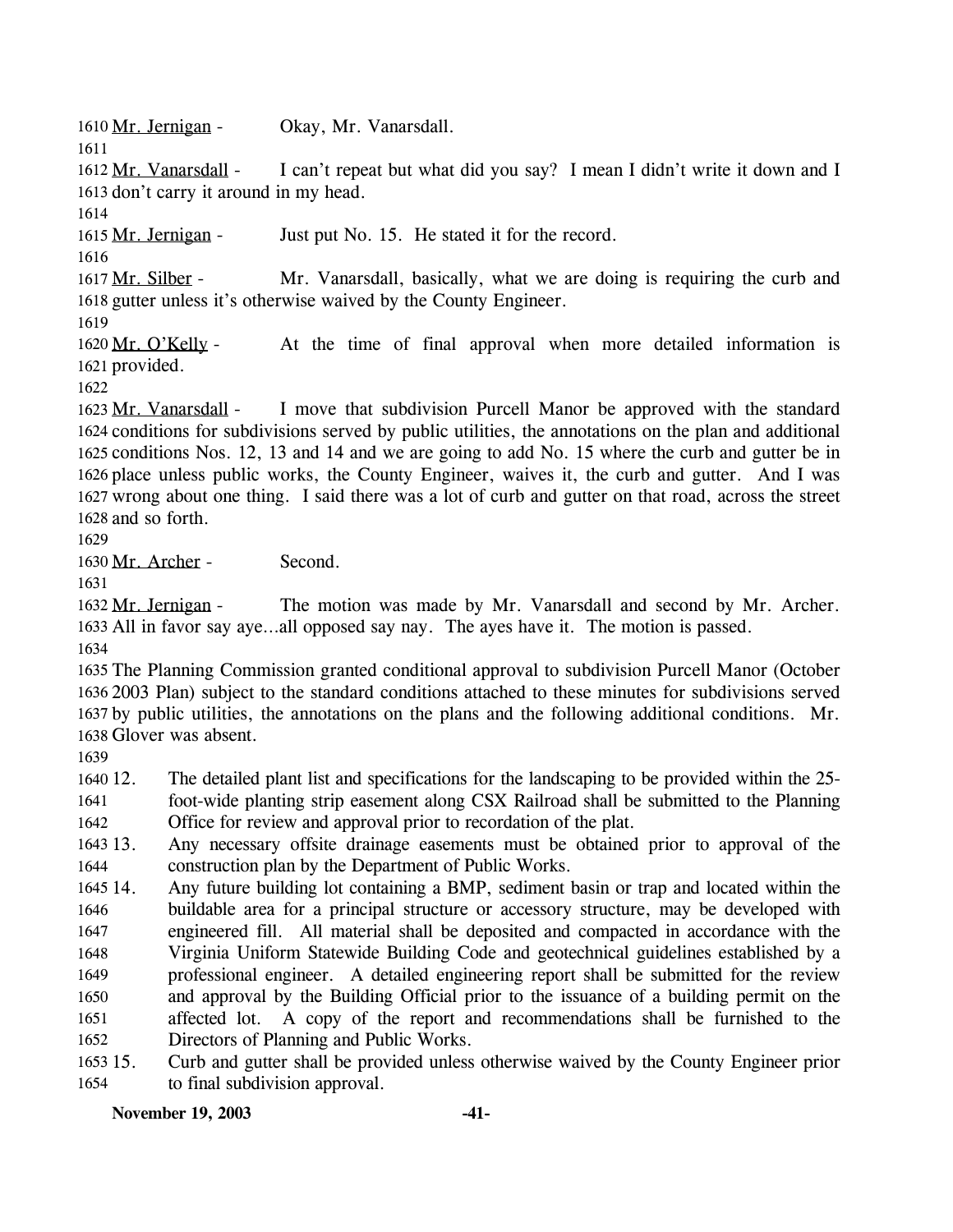I appreciate Public Works time this morning, coming down. And, I 1656 know y'all learned an awfully lot listening to us (speaking to students). Your life is more 1657 enriched today. 1655 Mr. Vanarsdall -

# 1658

#### 1659 **SUBDIVISION**

1660

Cedar Run (November 2003 Plan) **Koontz-Bryant, P.C. for Cedar Fork Properties, L.C. and Loftis Real Estate & Development Inc.:** The 67.683-acre site proposed for a subdivision of 132 single-family homes is located on the west side of Cedar Fork Road approximately 900 feet south of the intersection of Cedar Fork Road and Creighton Road on parcels 813-728-1795, 813-729-1810, 729- 0099, 812-728-5668, 729-5529 and 729-4468. The zoning is R-3C, One-Family Residence District (Conditional). County water and sewer. **(Fairfield) 132 Lots** 

1661

Is there anyone in the audience in opposition to subdivision Cedar Run (November 2003 Plan)? There's no opposition. Good morning, Mr. Wilhite. 1663 1662 Mr. Jernigan -

1664

Good morning, Mr. Chairman, Commission members, and to everybody 1666 in the audience. At this point, you are being handed out a revised layout. Also on page 4 of 1667 your addendum there is a revised recommendation and additional condition. The zoning of this 1668 property occurred in September. There is currently a Major Thoroughfare Amendment that is 1669 going through the approval process. It's been before the Planning Commission and it is 1670 scheduled to be before the Board of Supervisors on November 25. This involves the 1671 elimination of Concept Road 140-3, which is the extension of Mitchell Tree Boulevard through 1672 this development to connect with Cedar Fork Road. 1665 Mr. Wilhite -

1673

 With that, staff has placed recommended condition No. 17 on your agenda that deals with the elimination of this road and the requirement for this subdivision to reflect the action of the Board of Supervisors on that amendment. The applicant has agreed to provide a 25-foot planting strip easement along Cedar Fork Road. This was proffered at 10 feet. Staff made the request because of existing utility easements that run along Cedar Fork Road. The revised plan that you have reflects a number of changes that staff requested. It does have revised lot design for the lots along Cedar Spring Court. It's also added a tot lot next to Lot No. 36, a picnic area next to the pond along Cedar Seed Run. It also reflects the 65-foot rear yard setback requirement for the lots that back up to Cedar Fork Road. Staff has also recommended that the two lots that actually side against Cedar Fork Road, try to meet the 65-foot requirement, if possible. Only 37 feet is required but we believe that the houses could be pushed farther back to get closer to the 65-foot requirement. 1686

 Staff had originally recommended that the applicant look into providing alleys on this development. There was a requirement for garages on 75% of the homes and 50% of those were to have either side or rear loaded garages. We had concerns over access off the street if the garages were provided in the rear. The applicant has decided not to go that route and

**November 19, 2003 -42-**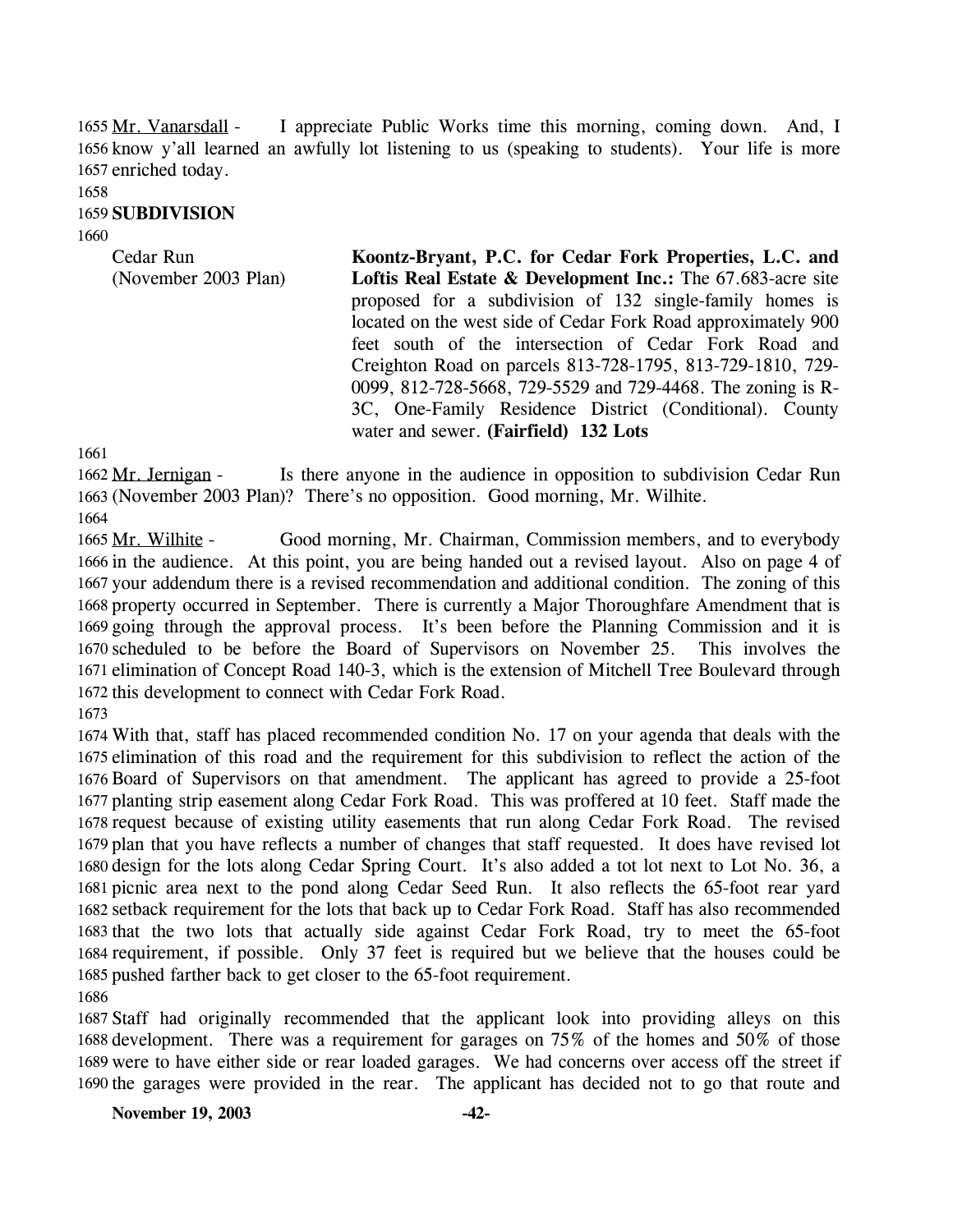1691 provide alleys, but has provided staff some sketches on how those garages would be accessed 1692 and staff is okay with that. Staff can recommend approval of the revised layout with 1693 conditions that are shown, including No. 18 that's on your addendum that deals with the 1694 portion of reserve area for possible transfer to Mitchell Tree residents. I'll be happy to answer 1695 any questions that you would have.

1696 1697 Mr. Jernigan - Are there any questions from the Commission for Mr. Wilhite? 1698 Mr. Wilhite, I don't have any questions, but could somebody put this up, 1700 please? 1699 Mr. Archer -1701 1702 Mrs. Ware - Is that the garage? 1703 1704 Mr. Archer - Yes, it is. Well, not the garage but actually it's the access to the.... 1705 1706 Mrs. Ware - The tot lot and the common area is that's under the power easement? 1707 1708 Mr. Archer - No. It's been moved. 1709

Actually, the tot lot is going to be above the power easement. If you 1711 look at the plat next to the subdivision. It's at the very end of Cedar Spring Court. Let me 1712 point it out to you on the screen there. That's where the tot lot is (referring to screen). It is 1713 actually outside the wetlands. It's on the other side of the wetlands area. 1710 Mr. Wilhite -

1714

1715 Mrs. Ware - Thank you.

1716

1717 Mr. Jernigan - Are there any other questions of Mr. Wilhite by the Commission? 1718

Mr. Chairman, I had asked that this drawing be put up so that the rest of 1720 the Commission members would have an idea of how access would be gained from the side 1721 and rear loading garages, and that's what you see on the screen in front of you now. And that 1722 is what Mr. Wilhite had talked about when he indicated that there was some discussion about 1723 providing alleyways that the applicant was not willing to do. It's something that we will 1724 probably have to look at sometime in the future. This does indicate that access can be gained, 1725 it's not to scale as Ms. Goggin has reminded me. I guess you would have to figure in your 1726 mind which yard do you want to mess up in terms of providing a driveway or a turnaround 1727 area, whether it's the front or the back. I think we all tend to think about Americana when kids 1728 used to play in the front yard and kids really don't do that too much anymore. They rather 1729 play in front of the computer or the TV. That's something that I think we need to consider 1730 from time to time when cases similar to this come up. We might want to consider how are we 1731 going to access garages because we are seeing a lot of questions being asked now about having 1732 side load and rear load garages. We need to be prepared to deal with that. So, I had asked if 1733 the applicant could provide us some drawing to give us an indication of how this access would 1734 be granted. So, that is what this is. 1719 Mr. Archer -1735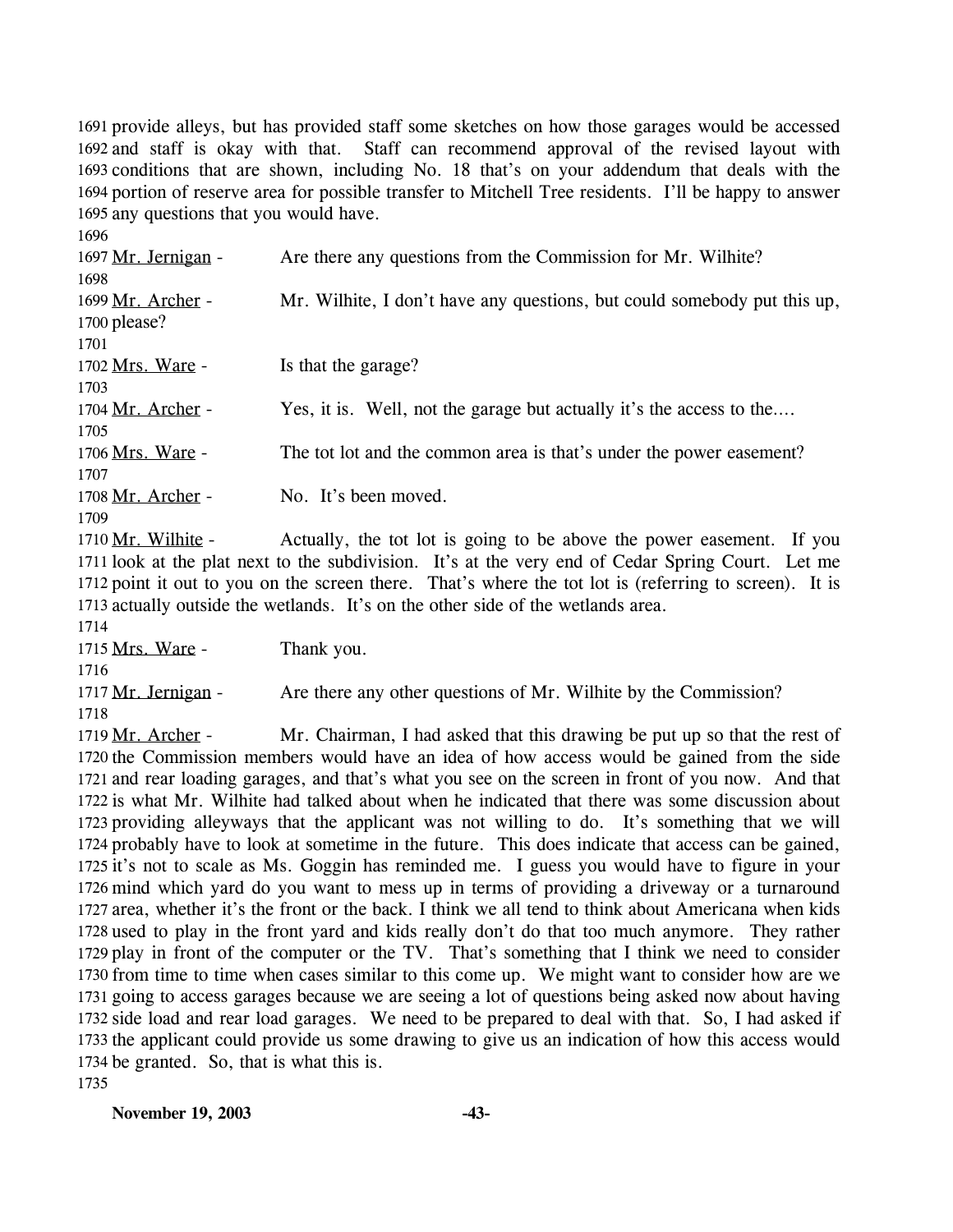1736 Unless somebody else has questions, I don't need to hear from the applicant. This case was 1737 not as easy as I think it could have been and I want to congratulate and thank Ms. Goggin for 1738 her hard work in the last two or three days to try to bring this to resolution. Some of the 1739 things that came out of her latest discussion have been the placement of the tot lot and the 1740 recreational area and having it delineated on the plan. We didn't have that before. The 1741 applicant worked us over the coals a little bit on this one, but we were able to resolve it I think 1742 to everybody's satisfaction. So, with that, unless somebody else has questions from the 1743 applicant, I don't have any need. So, with that, I will recommend subdivision Cedar Run 1744 subject to the annotations on the plan. Do we need to approve the new plan that was 1745 submitted? Was it in time?

1746

1747 Ms. Goggin - It made it in time.

1748

All right. And subject to the new plan, the standard conditions for 1750 subdivisions served by public utilities, and additional conditions Nos. 11 through 17 and No. 1751 18 that was added on the addendum. 1749 Mr. Archer -

1752

1753 Mr. Taylor - Second.

1754

We have a motion by Mr. Archer and a second by Mr. Taylor. All in 1756 favor say aye...all opposed say nay. The ayes have it. The motion is passed. 1755 Mr. Jernigan -

 The Planning Commission granted conditional approval to subdivision Cedar Run (November 2003 Plan) subject to the standard conditions attached to these minutes for subdivisions served by public utilities, the annotations on the plan, and the following additional conditions. Mr. Glover was absent.

1761

1762 11. 1763 Prior to requesting recordation, the developer shall furnish a letter from Dominion Virginia Power stating that this proposed development does not conflict with its facilities.

1764 12. 1765 1766 The detailed plant list and specifications for the landscaping to be provided within the 25foot-wide planting strip easement along Cedar Fork Road shall be submitted to the Planning Office for review and approval prior to recordation of the plat.

1767 13. 1768 Any necessary offsite drainage easements must be obtained prior to approval of the construction plan by the Department of Public Works.

1769 14. 1770 The proffers approved as part of zoning cases  $C-71C-02$  and  $C-40C-03$  shall be incorporated in this approval.

1771 15. 1772 1773 1774 1775 15. Prior to requesting the final approval, a draft of the covenants and deed restrictions for the maintenance of the common area by a homeowners association shall be submitted to the Planning Office for review. Such covenants and restrictions shall be in form and substance satisfactory to the County Attorney and shall be recorded prior to recordation of the subdivision plat.

1776 16. 1777 1778 1779 1780 16. Any future building lot containing a BMP, sediment basin or trap and located within the buildable area for a principal structure or accessory structure, may be developed with engineered fill. All material shall be deposited and compacted in accordance with the Virginia Uniform Statewide Building Code and geotechnical guidelines established by a professional engineer. A detailed engineering report shall be submitted for the review

**November 19, 2003 -44-**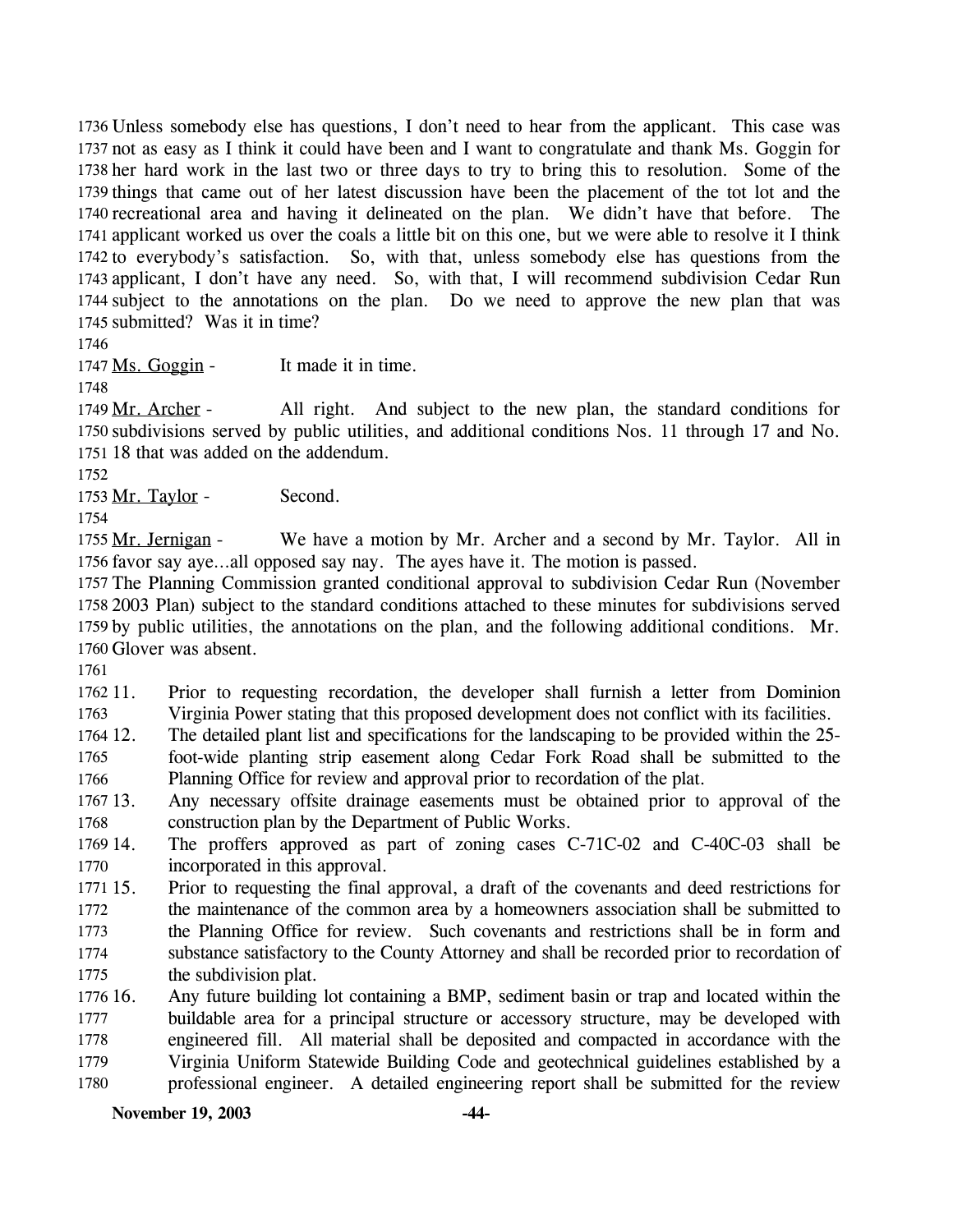and approval by the Building Official prior to the issuance of a building permit on the affected lot. A copy of the report and recommendations shall be furnished to the Directors of Planning and Public Works. 1781 1782 1783

1784 17. 1785 1786 17. Proposed road network and building lots as shown on the conditional plan will be redesigned to reflect the Board of Supervisors' action on Major Thoroughfare Amendment.

1787 18. 1788 1789 1790 1791 The area labeled "reserved area for potential dedication to Mitchell Tree residents," as shown on the conceptual plan referenced in proffer 21 of rezoning case C-40C-03, shall be reserved for potential dedication to the Mitchell Tree Homeowners abutting this area. In no event shall this area be part of the recreational area of the property unless otherwise approved by the Director of Planning.

1792

#### 1793 **SUBDIVISION**

1794

Csiki's Acres (November 2003 Plan) **Barthol Design Associates for W. J. Childress, Inc.:** The 24.71-acre site proposed for a subdivision of 18 single-family homes is located along the western line of White Oak Road, approximately 800 feet north of the intersection of White Oak Road and Hurop Road on parcel 856-704-2988. The zoning is A-1, Agricultural District. Individual well and septic tank/drainfield. **(Varina) 18 Lots** 

1795

Is there anyone in the audience in opposition to subdivision Csiki's Acres 1797 (November 2003 Plan)? We have opposition. All right, Mr. O'Kelly, you may proceed. 1796 Mr. Jernigan -1798

Thank you, Mr. Chairman. This plan purposes an 18-lot subdivision on 1800 an approximate 25 acre parcel located along White Oak Road near its intersection with 1801 Windsor Road. A revised plan was just presented to you. We did receive that last week so it 1802 would not be necessary to waive the time limit. This revised plan reflects changes that were 1803 recommended by the staff. The new plan provides right-of-way dedication along White Oak 1804 Road and a 50-foot right-of-way which is the minimum County requirement for all proposed 1805 roads without curb and gutter. As well, staff had concerns for the future development of 1806 surrounding parcels. In order to provide for future development of these parcels, the applicant 1807 has agreed to provide stub roads at the western property line, at the northern property line and 1808 at the southern property line of the proposed subdivision. These street extensions will satisfy 1809 staffs concerns with providing for future development of adjacent property. With the revised 1810 plan before you today, staff can recommend approval. The applicant's engineer is here to 1811 represent the developer, and I'll be happy to answer any questions. 1799 Mr. O'Kelly -

1812

Mr. O'Kelly, the stub streets, was that the hold up on it before? I know 1814 they didn't have them in the original plan. 1813 Mr. Jernigan -

1815

1816 Mr. O'Kelly - That's correct.

Okay. Are there any questions for Mr. O'Kelly by Commission 1818 members? All right. Thank you, Mr. O'Kelly. I would like to hear from the applicant. 1817 Mr. Jernigan -

**November 19, 2003 -45-**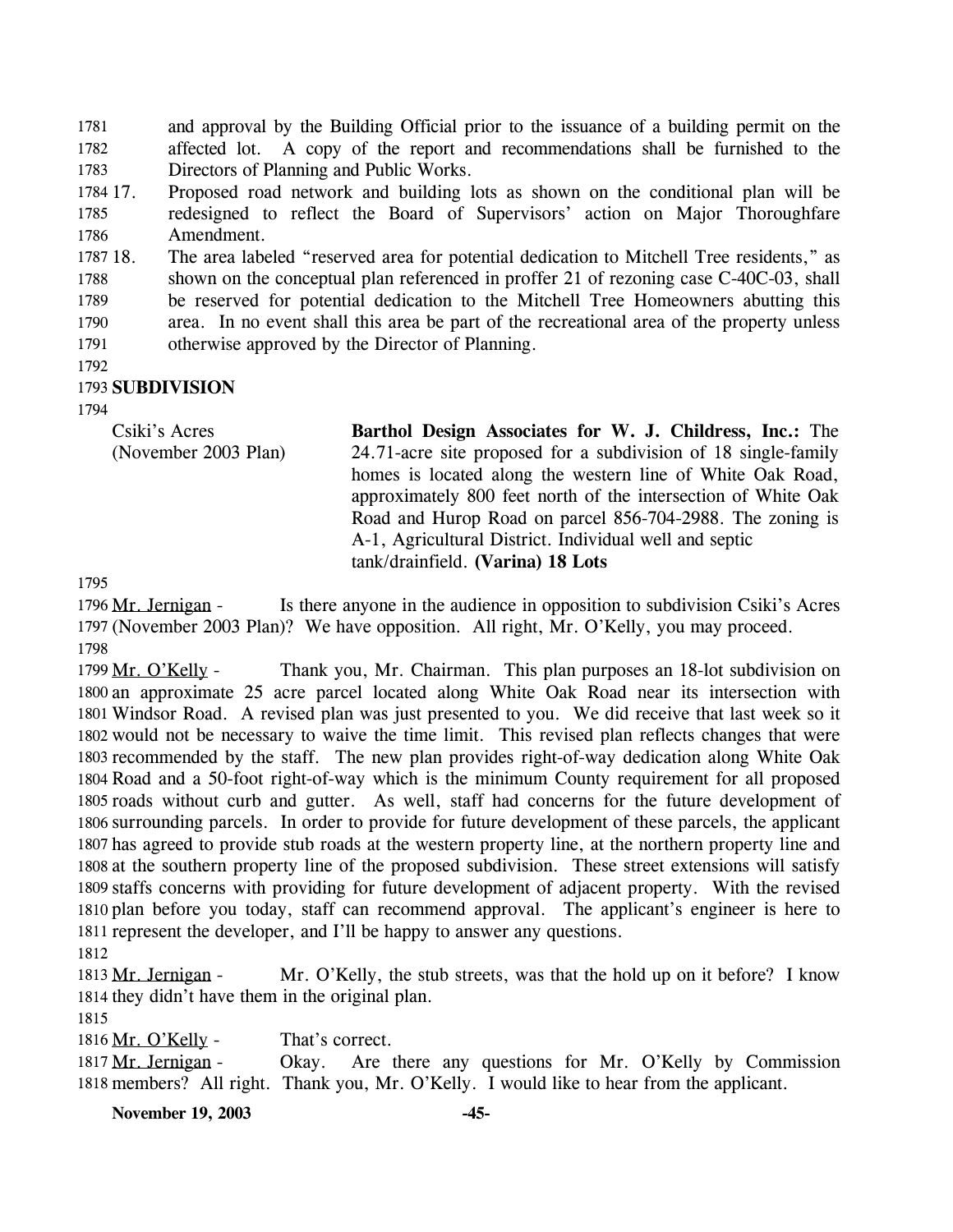1819 1820 Mr. Faudale - Good morning. I'm Joe Faudale with Barthol Design Associates. 1821 The neighbors from what I understand are not against the subdivision but 1823 they want to know the type of quality that's going to be in there. Can you tell us about that? 1822 Mr. Jernigan -1824 Well, we are proposing one-acre lots so it's not like we are putting a 1826 whole bunch of houses in here and filling it up. I believe we are going to have a minimum of 2000 square foot houses in there. There is a drainage issue as it stands on the property right 1827 1828 now where some offsite drainage crosses over White Oak Road into the eastern portion of the 1829 property and we are planning to intercept that drainage problem with our stormsewer. 1825 Mr. Faudale -1830 1831 Mr. Jernigan - You said you were going to build 2000 square foot minimums? 1832 1833 Mr. Faudale - Yes. 1834 Mr. Chairman, can I ask a couple of questions? With the 2000 square 1836 foot minimums, what would be the average size on those lots? 1835 Mr. Taylor -1837 1838 Mr. Faudale - That I don't know right now. 1839 Do you have any kind of elevation drawings of what those buildings are 1841 going to look like or have you selected a type of model or a type of material that you might 1842 share with us? 1840 Mr. Taylor -1843 1844 Mr. Faudale - No, not right now. I will have to ask my client. 1845 So, you don't know, basically, whether they are going to be simple 1847 frame or brick or masonry or anything about the houses? 1846 Mr. Taylor -1848 Not as of now. I do know that there would be a tendency for brick 1850 because the owner is actually a bricklayer. 1849 Mr. Faudale -1851 1852 Mr. Archer - Is that a definite tendency? 1853 I figured they would be, but anyway we want to bring it out. And that's 1855 2000 square foot living? 1854 Mr. Jernigan -1856 1857 Mr. Faudale - Yes, sir. 1858 1859 Mr. Jernigan - Okay. 1860 This bricklayer, has he built houses before or is he going to hire a 1862 developer? Is he a registered contractor? 1861 Mr. Taylor -1863

**November 19, 2003 -46-**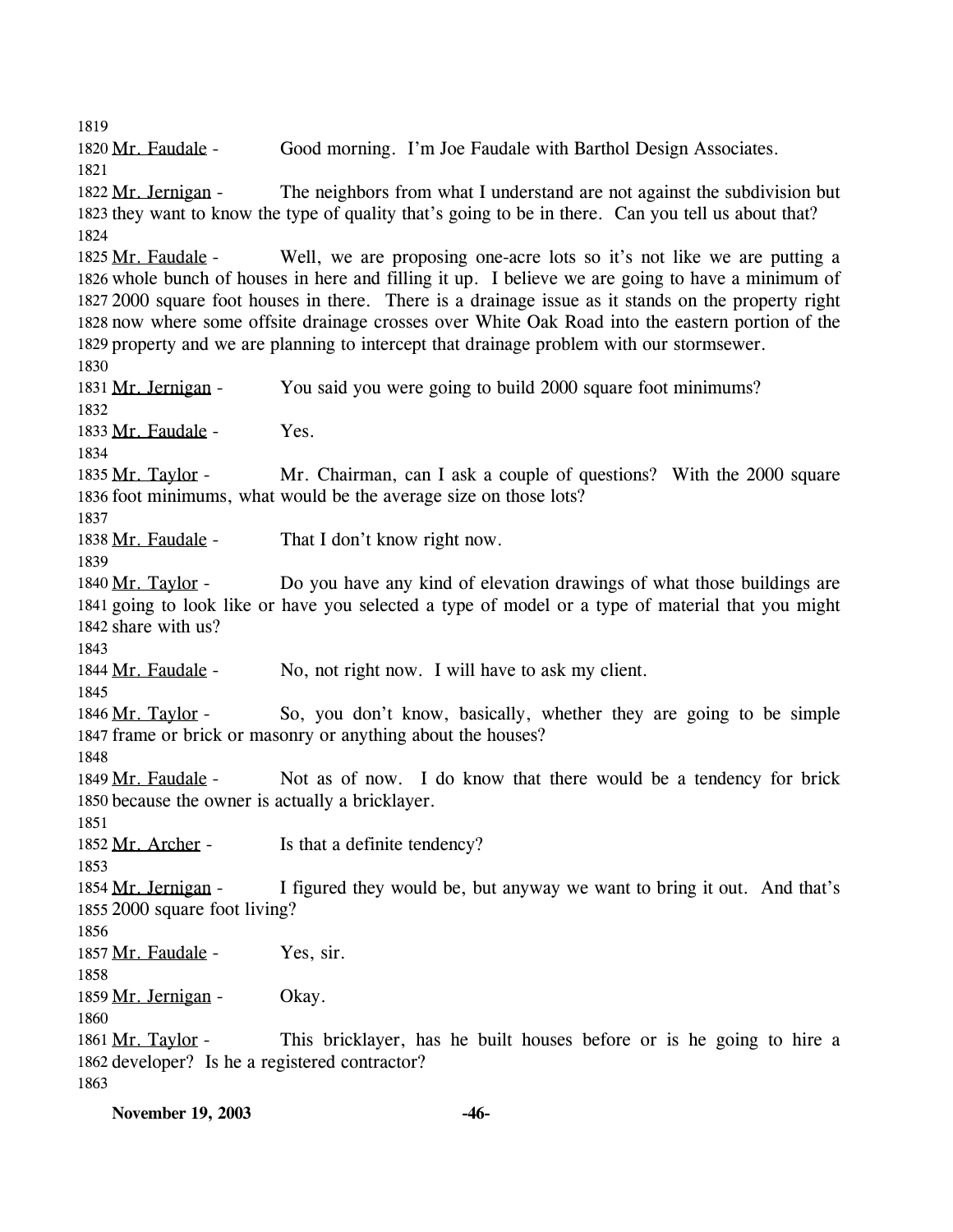| 1864 Mr. Faudale -   | Mr. Childress, yes, he is a registered contractor. |
|----------------------|----------------------------------------------------|
| 1865                 |                                                    |
| 1866 Mr. Taylor -    | With experience developing?                        |
| 1867                 |                                                    |
| 1868 Mr. Faudale -   | Yes.                                               |
| 1869                 |                                                    |
| 1870 Mr. Jernigan -  | Yes. He's built some other subdivisions. He is a   |
| 1871 is a contractor | All right are there any more questions for Mr Faud |

a bricklayer but he also. 1871 is a contractor. All right, are there any more questions for Mr. Faudale? Thank you. We 1872 have opposition. Steve, would you like to come up and speak?

1873

My name is Steve Ingram and I reside at 6346 White Oak Road, which 1875 sits at the southeast corner of this proposed development. I'm not against this. I can't be 1876 against or for something I haven't seen before. This is the first time I've seen this or anything 1877 associated with this. I would recommend anybody.... I'm not telling the County or any 1878 engineer or anything what to do but I wouldn't even be up here if he had just came to my 1879 house and showed me the layout. We do have a drainage problem. It's from across the street 1880 and, yes, it might be a natural flow now but it can get worse. I want to address to the County 1881 that, yes, I would like to see something done about the drainage. And, really, it needs to be 1882 taking care of all the way to White Oak Swamp. I've got pictures.... Now, I don't want to 1883 waste your time, I've got it on floppy disk, but it shows behind my house and this is not during 1884 the hurricane this is like three years ago with two inches of rain, I've got a river running 1885 behind my house. And that's what the County needs to address. I'm not going to waste your 1886 time with it but I would like for Public Works to approach me and I would really like to get a 1887 copy of this. I'm really excited about this 2000 square feet. That's bigger than my house. 1888 I'm living right at the corner of this. This is going to be a nice development. And what I've 1889 heard about Mr. Childress, he will do a good job. And I've seen some of the houses he has 1890 built and I was very impressed. 1874 Mr. Ingram -

1891

Mr. Ingram, let me speak to your drainage concern. This is a tentative 1893 or conditional subdivision that's being considered by the Planning Commission. When the 1894 developer begins to do more final engineering, they will be putting together construction plans 1895 that will more definitively address drainage issues. We do have staff in the Department of 1896 Public Works that are drainage engineers and they will be taking a look at all aspects of 1897 drainage when the subdivision is put to more detail. So, those issues should be addressed at 1898 that time. This simply is the process in which they consider a tentative conditional type of 1899 layout of the number of lots and where the roads would be. So, those drainage issues would 1900 be addressed. 1892 Mr. Silber -

1901

Well, I apologize. I probably should be sitting over here with the 1903 children, leaning how the government work, but that's my way of addressing my problems to 1904 the County and that was the only way I knew how to do it. 1902 Mr. Ingram -

1905

1906 Mr. Silber - Absolutely, and we appreciate you coming in.

And, Steve, we appreciate you coming up and I told you before that you 1908 could come and make an issue.... We know that there is a drainage problem but like Mr. Silber 1907 Mr. Jernigan -

**November 19, 2003 -47-**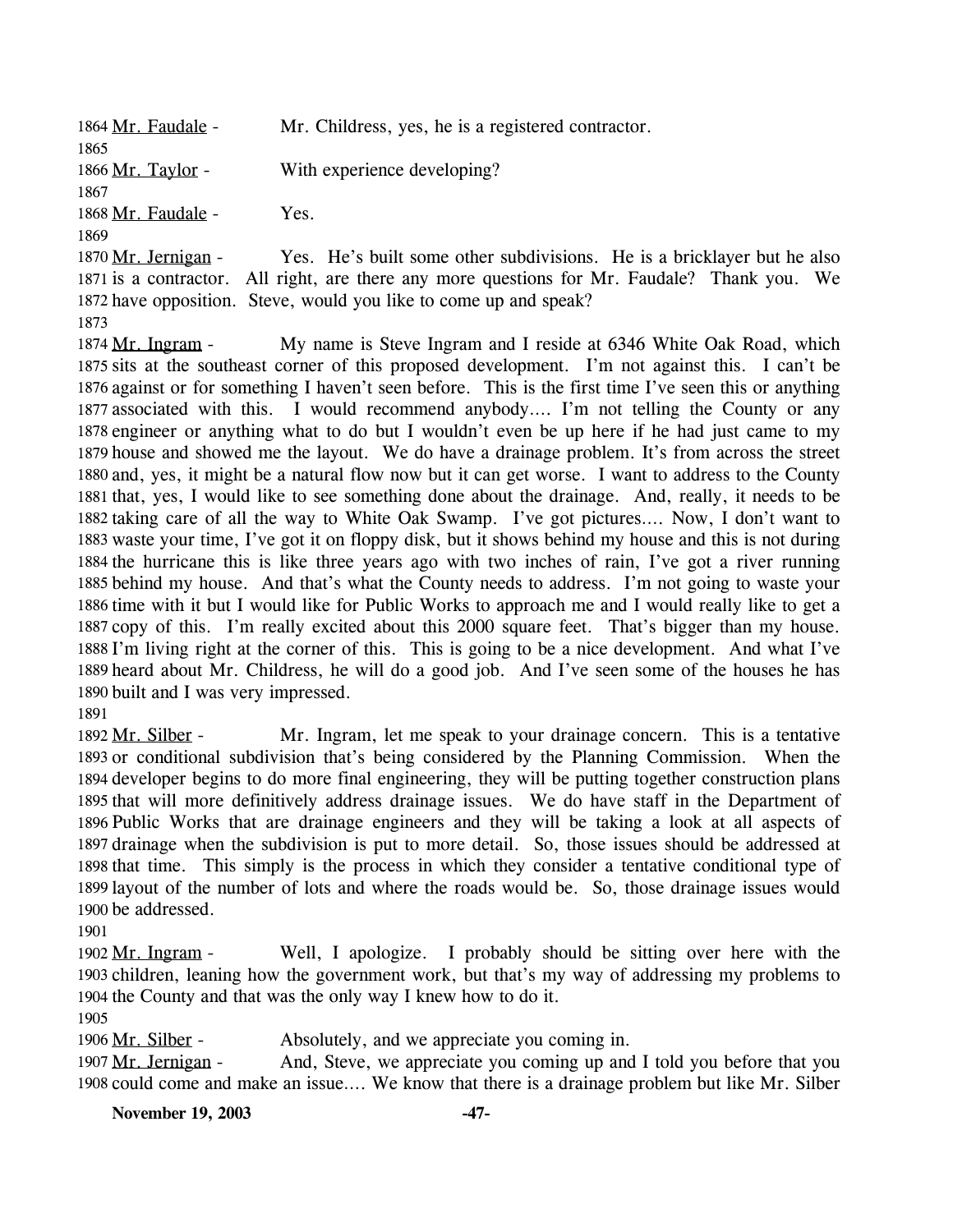1909 said, this is just a conditional subdivision approval and this means that the road layout and the 1910 lot layout is correct and then it has to go to all the other agencies, which it will go to the 1911 Department of Public Works before they can even receive a final. And they will have to show 1912 where the drainage will be taken care of. But, I appreciate you coming out.

1913 1914 Mr. Ingram - Okay. Thank you, very much. 1915 1916 Mr. Vanarsdall - Do you know how to get in touch with him? 1917 1918 Mr. Jernigan - Yes, I've got his number. 1919

Mr. Chairman, before we go on, it might be worth pointing out the 1921 assembled guest that we have from school. What this public meeting does in way of protecting 1922 the entire population from construction plans that may not be right. It serves in the long run to 1923 allow the public to have input to what is planned within the County so that we can see what 1924 type of buildings are built within the County and how our County develops. 1920 Mr. Taylor -

1925

This might be a good time just to welcome this group of children and 1927 teachers and perhaps parents. Again. I guess this is the second of two groups of fifth grader 1928 from the Highland Springs Elementary School. We want to welcome you to the Planning 1929 Commission meeting. To follow up to what Mr. Taylor was just indicating; this is called the 1930 Planning Commission, which is appointed by the Board of Supervisors. The Planning 1931 Commission's primary role is to look at proposed development and decide on the merits of that 1932 development in regards to ordinances and regulations that the County has adopted. 1926 Mr. Silber -1933

 So, they look at subdivisions plans, proposed subdivisions, proposed street layouts. They look at any type of development for a shopping center or a gas station. They also will review at another meeting the appropriate locations for certain uses. That's called the rezoning process. So, they will determine and make recommendations to the Board of Supervisors on the location of certain uses in the County.

1939

 And they also wear another hat of being visionary planners in determining through the Comprehensive Planning Process, the Land Use Planning, where uses should generally be located in the County. So, they have a large responsibility and overall general planning for Henrico County. But, we do welcome all of you children to this process.

1944

 I will also point out, and I didn't to the last group, but there is a proposed park that is planned next to the Highland Springs Elementary School. It will come up before the Board of Supervisors this coming Tuesday. The proposed park is called the Highland Springs Park. It's about 26 acres that planned. It's adjacent to your elementary school. There is no funding to do that park at this time, but the master plan for that is taking place so there will be some parking and some trails and preservation of the Civil War Earth Works that runs through that property so at some point in time, maybe a few years from now, there will be a park next to that school. I just wanted to share that with you as well. 1953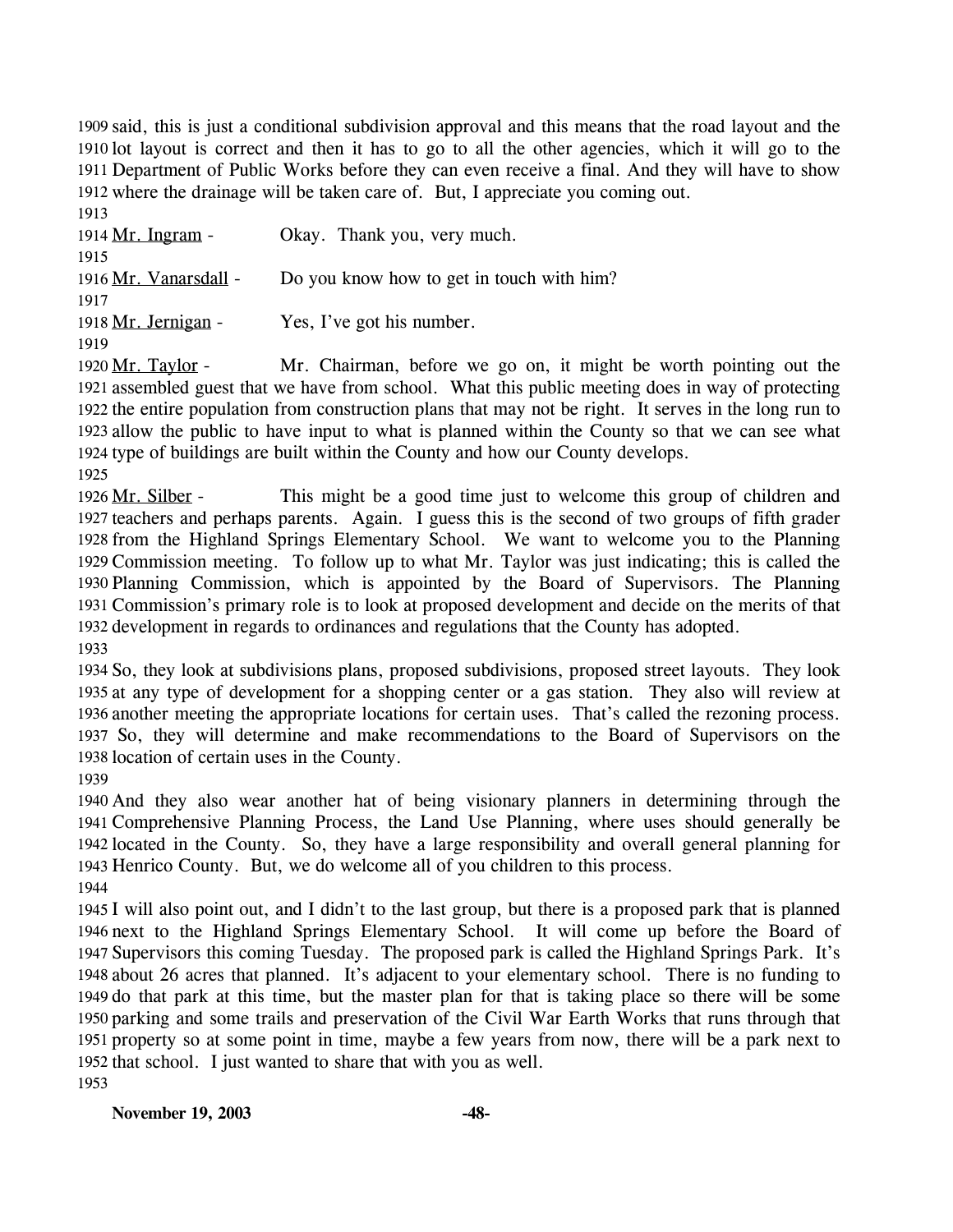All right. Thank you, Mr. Silber. Now we need to take a vote on 1955 Csiki's Acres. I make a motion to approve subdivision Csiki's Acres (November 2003 Plan) 1956 with the standard conditions for subdivisions not served by public utilities and the following 1957 additional conditions Nos. 11 and 12. 1954 Mr. Jernigan -

1958

1959 Mr. Vanarsdall - Second.

1960

We have a motion by Mr. Jernigan and a second by Mr. Vanarsdall. All 1962 in favor say aye...all opposed say nay. The ayes have it. The motion is passed. 1961 Mr. Jernigan -

 The Planning Commission granted conditional approval of subdivision Csiki's Acres (November 2003 Plan) subject to the standard conditions attached to these minutes for subdivision not served by public utilities, the annotations on the plan and the following additional conditions. Mr. Glover was absent.

1967

1968 11. Each lot shall contain at least 1 acre.

1969 12. Any necessary offsite drainage easements must be obtained prior to approval of the

1970 construction plan by the Department of Public Works.

1971

### 1972 **SUBDIVISION**

1973

Westover Pines RTH (June 2002 Plan)

**Schmidt & Associates for Westover Pines, L.L.C.:** The 3.895-acre site proposed for a subdivision of 35 townhouses for sale is located on the west side of Westover Avenue, approximately 125 feet north of Third Street Extended on parcel 802-731-5453. The zoning is RTH, Residential Townhouse District. County water and sewer. **(Varina) 35 Lots** 

1974

Is there anyone in the audience in opposition to subdivision Westover 1976 Pines RTH? No opposition. Mr. Wilhite, you may proceed. 1975 Mr. Jernigan -1977

This property was rezoned for residential townhouses back in 1985. We 1979 have already had two subdivisions and the accompanying PODs approved for townhouse 1980 development in 1988 and 1990 both of those projects were not constructed. You have received 1981 a layout plan, handed out to you. This is not a revised plan but it does have revised 1982 annotations on it. In addition, staff has received some comments from the property owner 1983 directly across Westover Avenue. Mr. Henderson expressed some concern about the quality of 1984 building and the compatibility with the neighborhood for this project. 1978 Mr. Wilhite -

1985

 We have spoken to the applicant about the quality of the townhouses to be constructed here. Although, the POD is not before you right now and the architectural plans which accompany that is not before you. We have been attempting to try to get some quality built into or decided up front with the approval of this subdivision plan. We have annotated the plan to ask that the applicant split up the larger groupings of units. The rows of eight and seven townhouses are shown on the map. Break those downs to groupings of three and four. As the revised handout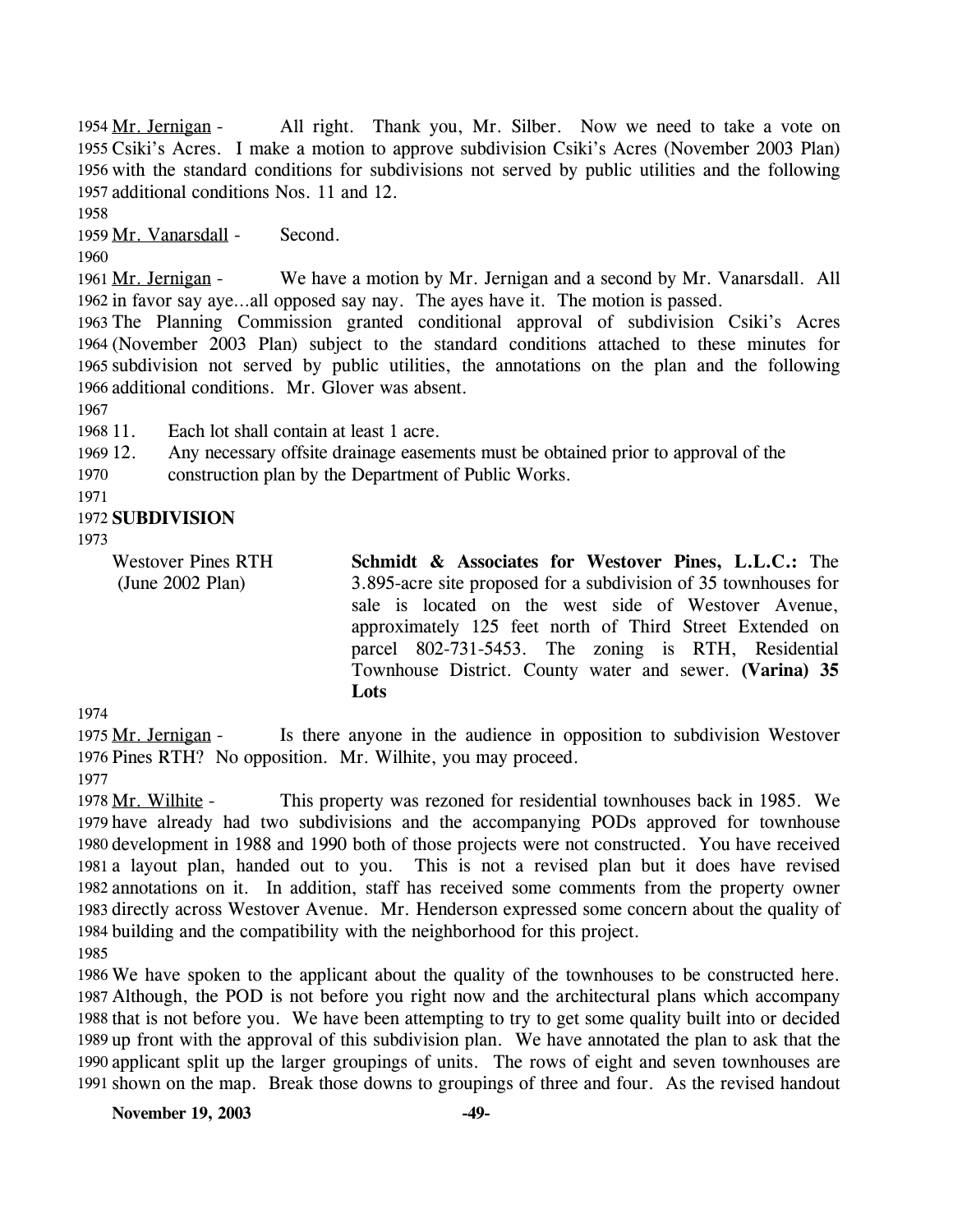1992 before you show, we have asked them to provide brick on the side of the wall of Block A, Lot 1993 1 facing Westover Avenue. Provide brick on the front of every forth building of the houses, 1994 especially those visible from Westover as well and also provide bay windows at the end of the 1995 townhouses. 1996 1997 At this point, we have not gotten confirmation from the applicant that they are willing to do 1998 this. Either provide the architectural elements that staff recommends or to split the units. The 1999 applicant is here and can address those questions. Staff's recommendation is based on those 2000 requirements. 2001 Are there any questions for Mr. Wilhite from the Commission? I think I 2003 would like to hear from the applicant, Mr. Wilhite. Thank you. 2002 Mr. Jernigan -2004 Good morning. My name is William Schmidt and I am the engineer for 2006 the developers. 2005 Mr. Schmidt -2007 Mr. Schmidt, the changes that Mr. Wilhite just read, are you in 2009 agreement with those? 2008 Mr. Jernigan -2010 Generally, yes. I have not been able to contact the perspective builder 2012 on it. It came up at the eleventh hour last night. However, seeing what's been going on, I 2013 don't see where putting the brick on the building will be a problem. 2011 Mr. Schmidt -2014 2015 Mr. Jernigan - And splitting the building? 2016 2017 Mr. Schmidt - That is a problem. 2018 Okay. I'll tell you.... This property was zoned in 1985 as residential 2020 townhouses. 2019 Mr. Jernigan -2021 2022 Mr. Schmidt - Correct. 2023 I feel that was incorrect. I really don't think they should stick all these 2025 townhouses right in a residential section. 2024 Mr. Jernigan -2026 Well, it's on the opposite side of the major residential area, as you can 2028 see. 2027 Mr. Schmidt -2029 Well, yeah, but they are right across the street. Now that's the Walter's 2031 property that's behind it, next to you? 2030 Mr. Jernigan -2032 2033 Mr. Schmidt - I don't know. 2034 I know that… I would have rather seen this…. As a matter fact, I told 2036 Mr. Marlles, our Planning Director, I would have liked to have set up a meeting with Sony 2035 Mr. Jernigan -

**November 19, 2003 -50-**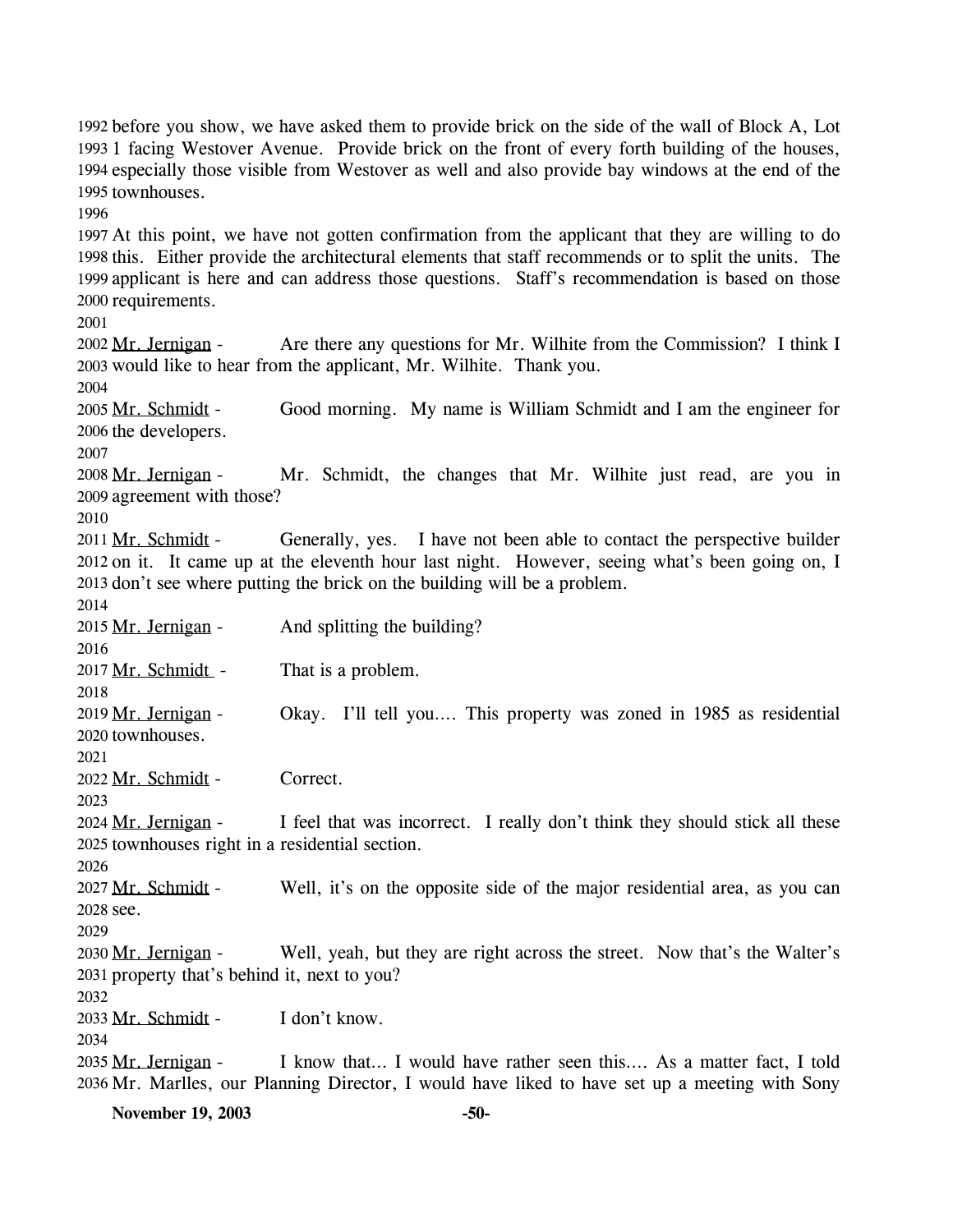2037 Bertozzi, at some time to discuss the zoning on this case. But, as we know Sonny died 2038 unexpectedly.

2039

2040 Mr. Schmidt - Correct.

2041

I know that, apparently, this is what we are going to have, it's going to 2043 be townhomes, but I want the most quality that I can get out here and I want to protect the 2044 other citizens that are close by. We have them next door and across the street. Now. I need 2045 for you to commit to these changes. If you did not get in contact with him, I'll defer this case 2046 until we can discuss this. 2042 Mr. Jernigan -

2047 Mr. Schmidt - Oh I've contacted the neighbors at length.

2048

I know you contacted the neighbors but I'm talking about the developer, 2050 the builder, about splitting these units and about putting brick on every forth unit. 2049 Mr. Jernigan -

2051

Well, the brick I can agree with. That I don't have that much of a 2053 problem with even with conversations with the Planning Office in what's coming about. 2054 However, splitting the units is a problem. No. 1. I've had tentative agreement on this plan, 2055 with the man to the left, to stay as far away as possible. If you look at the back end where the 2056 number 7.598 acres is, I'd like to keep that over and if I split it that means I shove to the right 2057 and the buffer almost disappears. And my impression is that it is better off to have more green 2058 space than break up the units because they are behind everything. 2052 Mr. Schmidt -2059

Mr. Schmidt, I think the staff's recommendation for this is fairly 2061 common when it comes to townhouses. We try not to see a long stream of townhouses. We 2062 think that doesn't bring about necessarily the best quality development you can have in a 2063 townhouse project. I understand what you are saying but I think at the same time there are 2064 several blocks of units here. It looks like there are two at eight units attached. There are 2065 several and maybe one with seven. We are just looking at some options and trying to split 2066 some of those. I don't, Mr. Jernigan, if this needs more time to look at those. There may be a 2067 way of working this out so that we can still maintain some of the buffers you have concerns 2068 about. We are still trying to achieve somewhat of breaking up of these segments. 2060 Mr. Silber -2069

If you look at the one directly behind the existing residence, the design, Westover, we are trying to leave as many trees behind it as possible so it's going to be 2071 2072 virtually impossible to see it from the road. It won't give the aura of a row house, which in 2073 some instances it is not that bad. My preference is to have the green space around it and not 2074 split them. 2070 Mr. Schmidt -

2075

Do you think if you had more time to work with staff and the 2077 administration on this there may be some ways of splitting some and still preserving some of 2078 the buffer areas? 2076 Mr. Silber -

2079

Well, the second problem…. If the roadway coming perpendicular from Westover, you see down the middle, it is split at the seventh unit. There is a drainage way we 2081 2080 Mr. Schmidt -

**November 19, 2003 -51-**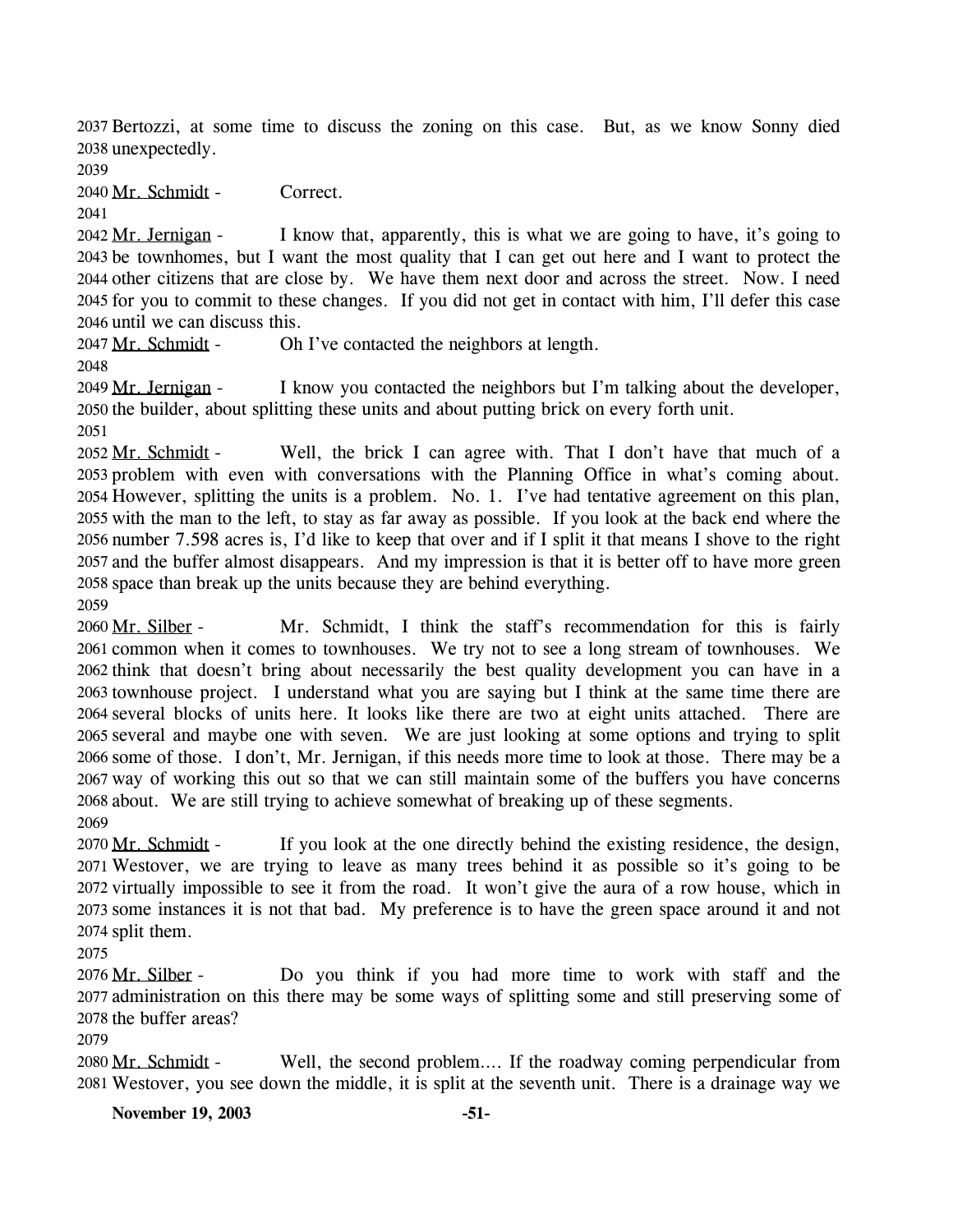2082 are proposing through there to drain the back area to here. The problem we are facing is this 2083 area is fairly flat, and the stormsewer that goes under Westover was put in a foot too high by 2084 the County. How it happen, I don't know. But, we have to use that elevation and back track 2085 and find the best layout we possibly can to utilize the drainage ways. And that's why the seven 2086 units up front yields best.

2087

Mr. Chairman, if you don't feel comfortable with this, I would entertain 2089 the idea of deferring it to whatever time you want too. It sounds like you have a problem. 2088 Mr. Vanarsdall -2090

Well, I know, like said, unfortunately the property is zoned the way it zoned. Mr. Schmidt, I'm going to defer this for 30 days because I want to get with you and 2092 2093 talk about it a little more and staff told me that you are a nice guy and you are easy to work 2094 with. We didn't discuss this before. 2091 Mr. Jernigan -

2095

2096 Mr. Schmidt - No.

2097

And I wished we had because I would have liked to clear up a few 2099 things. So, what I'm going to do, I'm going to ask for a 30-day deferral, and I'm going to get 2100 with you and we are going to see if we can work this out, and get with the builder. Let's work 2101 this thing out so that it is ready to go. Okay? 2098 Mr. Jernigan -

2102

2103 Mr. Schmidt - Okay.

2104

Thank you. With that, I will move for deferral of subdivision Westover 2106 Pines (June 2002 Plan) to December 17, 2003, by the Commission's request. 2105 Mr. Jernigan -

2107

2108 Mr. Vanarsdall - Second.

2109

The motion was made by Mr. Jernigan and seconded by Mr. Vanarsdall. All in favor say aye…all opposed say nay. The ayes have it. The motion is passed. 2111 2110 Mr. Jernigan -2112

2113 The Planning Commission deferred subdivision Westover Pines (June 2002 Plan) to its 2114 December 17, 2003, meeting. Mr. Glover was absent.

2115

2116 **LANDSCAPE & LIGHTING PLAN (Deferred from the October 22, 2003, Meeting)**  2117

LP/POD-27-03 Chipotle Mexican Grill **Barnes & Grogan for Chipotle Mexican Restaurant:** Request for approval of a landscape and lighting plan, as required by Chapter 24, Sections 24-106 and 24-106.2 of the Henrico County Code. The 1.44-acre site is located along the south line of W. Broad Street (U.S. Route 250) approximately 850 feet east of Cox Road on parcel 749-759-5776. The zoning is B-2C, Business District (Conditional). **(Three Chopt)** 

Is there anyone in the audience in opposition to the landscape and 2119 lighting plan for LP/POD-27-03, Chipotle Mexican Grill? No opposition. Mr. Strauss, how 2118 Mr. Jernigan -

**November 19, 2003 -52-**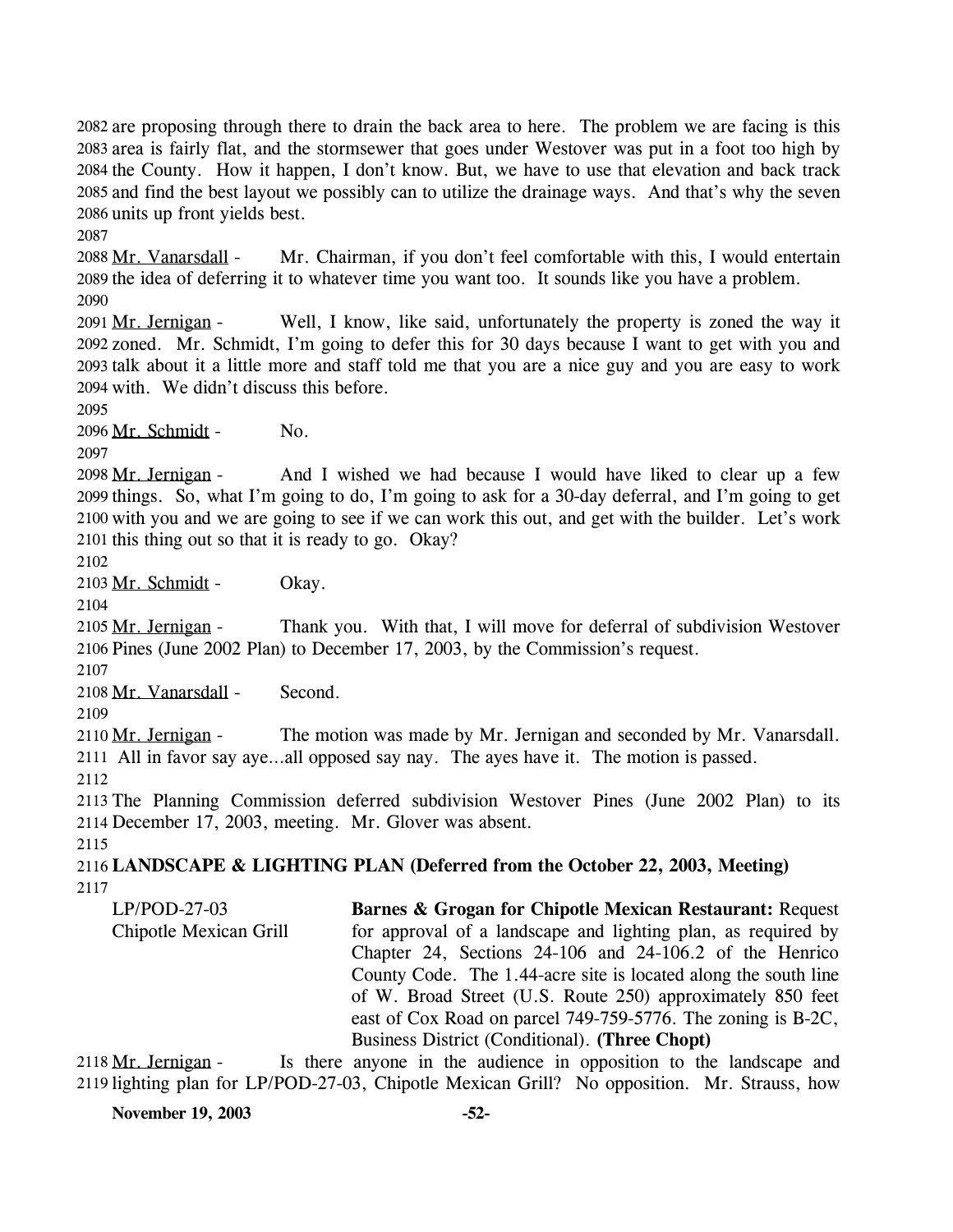2120 are you this morning? 2121 2122 Mr. Strauss - Beunas Dias, Senor Chairman. 2123 2124 Mr. Jernigan - You may proceed, sir. 2125

This landscape plan was deferred at our last meeting to allow the 2127 applicant time to prepare revisions to the plans and make some adjustments to the location and 2128 quantity of trees after discussion with the Summit Shopping Center owner. The adjustments 2129 have been made and they appear on the plan that we are handing out this morning. Staff is 2130 satisfied with this revised plan, although we did annotate the plant schedule, and we can 2131 recommend approval. 2126 Mr. Strauss -

2132

 You will see on the plant schedule that we have annotated the Thornless Honey Locust, for a minimum 3-inch caliber, we thought that was best for these trees along the streetscape along W. Broad Street. This is not a West Broad Street Overlay district case. West Broad Street Overlay starts farther to the west. This is a 30-foot "non-transitional buffer" and there is some latitude in evaluating that and the applicant was in agreement to allow us to make that annotation. So, with that, staff is recommending approval of this annotated plan in accordance with the standard conditions for landscape and lighting plans and I'll be happy to answer any questions you may have.

2141

2142 Mr. Jernigan - Are there any questions of Mr. Strauss by the Commission? 2143 Mr. Chairman, I just want to check. Is that the way to pronounce it? It 2145 is "Chapotlee," "Chapotlee," or Chipotle?" 2144 Mr. Taylor -2146 2147 Mr. Strauss - It's "Chi- poht- lee." 2148 2149 Mr. Taylor - Okay. I'm satisfied, Mr. Chairman. 2150 2151 Mr. Jernigan - Thank you, Mr. Strauss. 2152 2153 Mr. Archer - Mui Beuno Amigo. 2154 2155 Mr. Strauss - Adios. 2156 Hasta Luego. With that, Mr. Chairman, I move approval of LP/POD-27-03, Chipotle Mexican Grill, subject to the annotations on the plan, the standard conditions 2158 2159 for developments of this type, and the recommendations by staff. 2157 Mr. Taylor -2160 2161 Mr. Jernigan - Did you say transitional buffer? 2162 2163 Mr. Strauss - No. It's not a transitional buffer and there is no deviation at all. 2164

**November 19, 2003 -53-**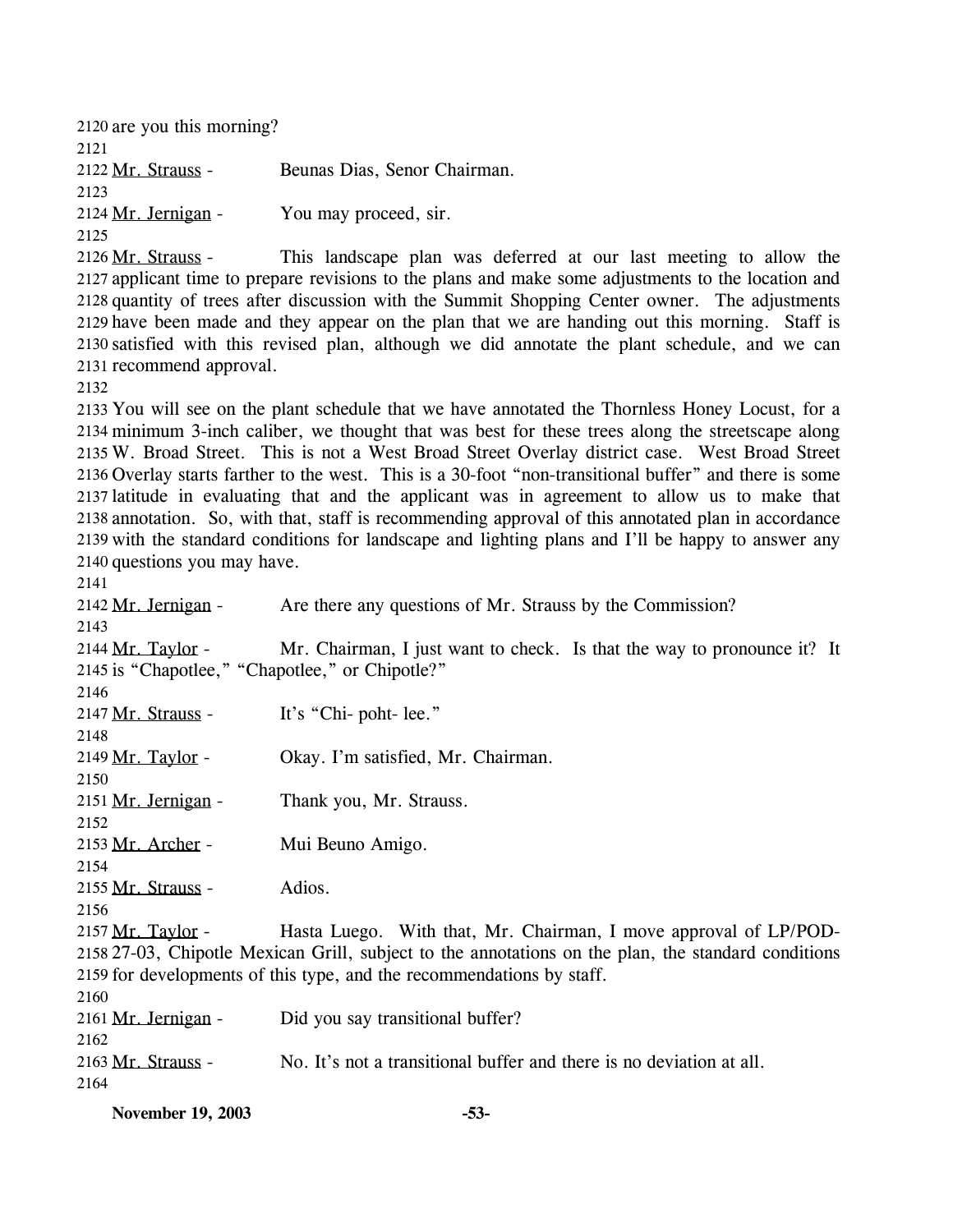2165 Mr. Jernigan - I'm sorry. I misunderstood you. 2166 2167 Mr. Vanarsdall - I'll second it. 2168 My hearings going out on me, I must be getting old. All right, do we 2170 have a second? 2169 Mr. Jernigan -2171 2172 Mr. Archer - Yes, we do. 2173 2174 Mrs. Ware - Mr. Vanarsdall, seconded it. 2175 All right. We have a motion by Mr. Taylor and a second by Mr. 2177 Vanarsdall. All in favor say aye...all opposed say nay. The ayes have it. The motion is 2178 passed. 2176 Mr. Jernigan -2179 2180 The Planning Commission approved the landscape and lighting plan for LP/POD-27-03, 2181 Chipotle Mexican Grill, subject to the standard conditions attached to these minutes for 2182 landscape and lighting plans and the annotations on the plans. Mr. Glover was absent. 2183 2184 Mr. Jernigan - All right, the next thing on the agenda are the minutes. 2185 2186 Mr. Silber - We have the minutes and then I have a couple of announcements. 2187 2188 **APPROVAL OF MINUTES: September 24, 2003 and October 22, 2003, Minutes** 2189 2190 Mr. Jernigan - Are there any corrections to the September 24, 2003, minutes? 2191 Yes, I have a correction. I'm glad we are doing it last today because of 2193 the September the 24 minutes, it has Mr. Richard Glover in the Three Chopt District. 2192 Mr. Vanarsdall -2194 2195 Mr. Archer - He didn't tell you? 2196 I have not been notified about that. If he's in the Three Chopt District, I 2198 just lost my job. 2197 Mr. Vanarsdall -2199 2200 Mr. Jernigan - That's a big correction. 2201 2202 Mr. Taylor - Mr. Vanarsdall, what page is that error on? 2203 2204 Mrs. Ware - It's on the first page. 2205 Where is list the people present but he's under where it says "Members" Absent." 2207 2206 Mr. Jernigan -2208 Mr. Silber - We will see to it that that is corrected. 2209

**November 19, 2003 -54-**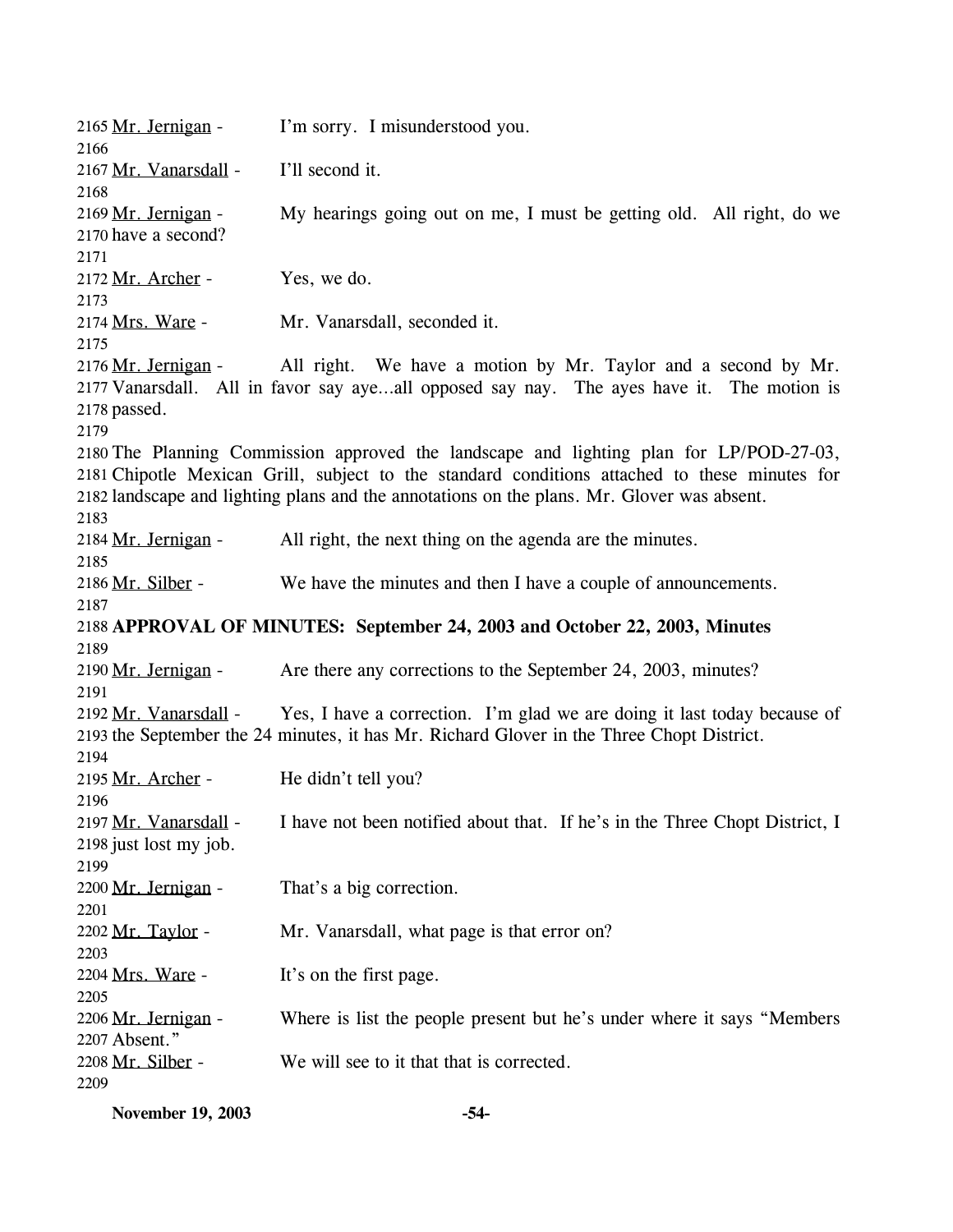All right. Are there any other corrections to the September 24, 2003 2211 minutes? 2210 Mr. Jernigan -2212 2213 Mr. Taylor - I move that the September 24, 2003, minutes be approved. 2214 2215 Mrs. Ware - Second. 2216 We have a motion by Mr. Taylor and a second by Mrs. Ware to approve 2218 the September 24, 2003, minutes with the correction. All in favor say aye...all opposed say 2219 nay. The ayes have it. The motion is passed. 2217 Mr. Jernigan -2220 2221 The Planning Commission approved the September 24, 2003, minutes with the corrections. 2222 Mr. Glover was absent. 2223 2224 Mr. Jernigan - All right. On the October 22, 2003, minutes are there any corrections? 2225 I do know of one, Mr. Chairman. It's on page 8, line 269. The word 2227 should be "what" instead of "that." 2226 Mr. Archer -2228 2229 Mr. Jernigan - Are there any other corrections? All right, do we have a motion? 2230 2231 Mr. Archer - I move approval of the October 22, 2003, minutes.  $2232$ 2233 Mr. Vanarsdall - Second. 2234 We have a motion by Mr. Archer and a second by Mr. Vanarsdall to 2236 approve the October 22, 2003, minutes with the correction. All in favor say aye...all opposed 2237 say nay. The ayes have it. The motion is passed. 2235 Mr. Jernigan -2238 2239 The Planning Commission approved the October 22, 2003, minutes with the corrections. Mr. 2240 Glover was absent. 2241 2242 Mr. Jernigan - All right, Mr. Silber, you have some announcements.  $2243$ I have a couple of items for your information. There has been a joint 2245 work session scheduled involving the Board of Supervisors and the Planning Commission for 2246 next week, November 25, 2004. This would be a work session, informational purposes, 2247 information sharing work session to talk about gated communities and the matter that we have 2248 discussed before regarding private roads, and gated communities. 2244 Mr. Silber -2249 2250 The Board has set a work session and they wanted to invite the Planning Commission for that. 2251 It looks as though it's going to be 4:30 p.m. but a letter will be sent out to the Planning 2252 Commission probably today or tomorrow. But that will be 4:30 p.m. on Tuesday, November 2253 25. If we could request your presence, if possible. We realize this is short notice and if you

2254 can't attend that's fine but we would like to have you there if possible. Again, a letter will be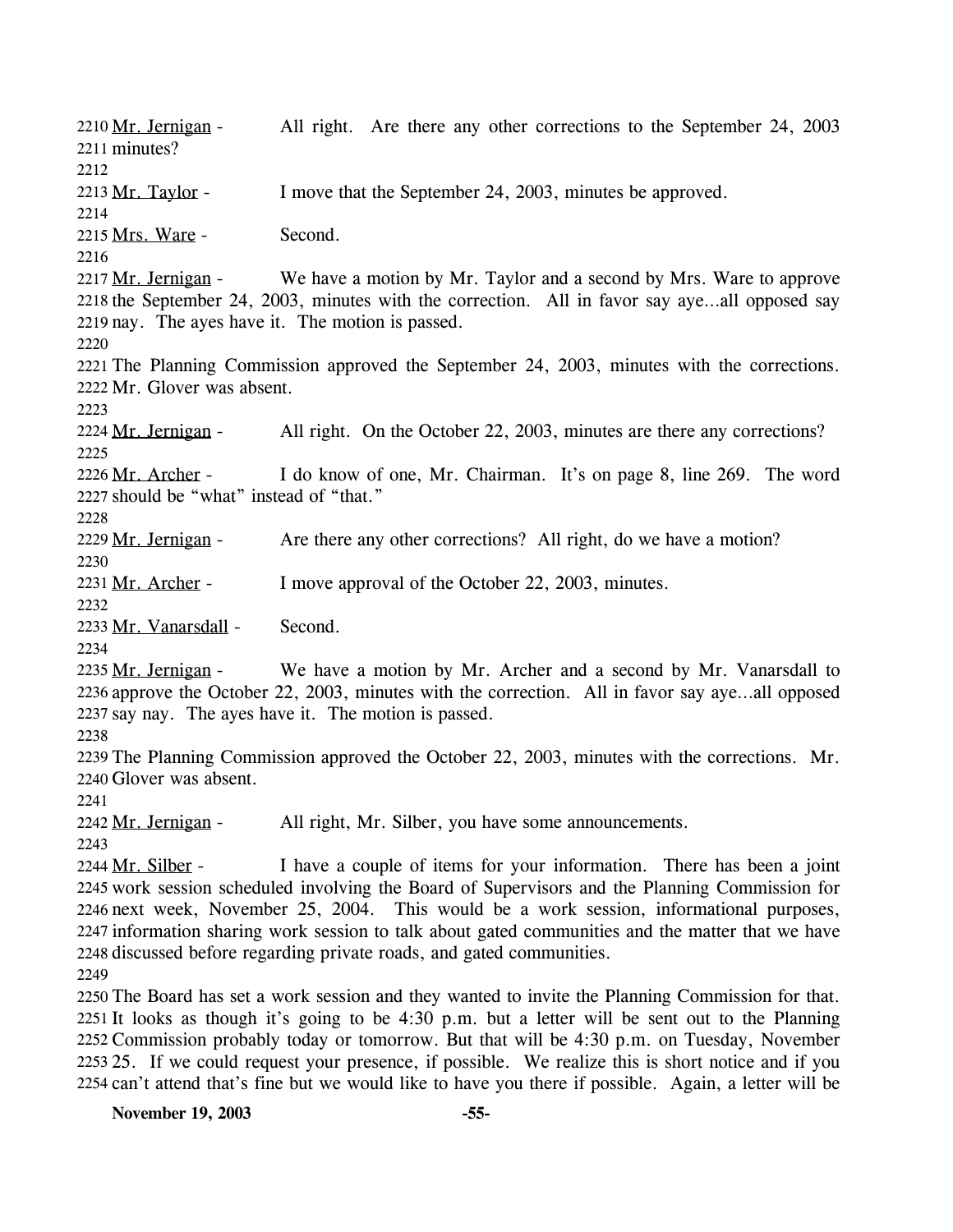2255 sent out in the next day or two.

2256

 In addition to that, the Commission needs to set a work session on that ordinance amendment for it's meeting on December 17. We would like to put this at the end of the agenda. This would be your POD agenda and this would be an ordinance amendment, again, on the same subject. It looks as though we will have to amend Chapter 24 of the Zoning Regulations relative to allowing these types of development on public roads. So, if we could have consideration of that and a motion….  $2262$ 

| 2203                                                                                               |                                                                                                       |  |
|----------------------------------------------------------------------------------------------------|-------------------------------------------------------------------------------------------------------|--|
| 2264 Mr. Vanarsdall -                                                                              | What kind of developments on public roads?                                                            |  |
| 2265                                                                                               |                                                                                                       |  |
| 2266 Mrs. Ware -                                                                                   | Gated communities.                                                                                    |  |
| 2267                                                                                               |                                                                                                       |  |
| 2268 Mr. Vanarsdall -                                                                              | The gated communities that we talked about before?                                                    |  |
| 2269                                                                                               |                                                                                                       |  |
| 2270 Mr. Jernigan -                                                                                | Private roads in gated communities.                                                                   |  |
| 2271                                                                                               |                                                                                                       |  |
| 2272 Mr. Silber -                                                                                  | These are really public roads in gated communities, the gating off of                                 |  |
| 2273 public roads.                                                                                 |                                                                                                       |  |
| 2274                                                                                               |                                                                                                       |  |
| 2275 Mr. Vanarsdall -                                                                              | (Unintelligible) the County's standards and the homeowners keep it up.                                |  |
| 2276                                                                                               |                                                                                                       |  |
| 2277 Mr. Silber -                                                                                  | That's correct.                                                                                       |  |
| 2278                                                                                               |                                                                                                       |  |
| 2279 Mr. Vanarsdall -                                                                              | Well, I'm all for that but I won't be there on the $17th$ .                                           |  |
| 2280                                                                                               |                                                                                                       |  |
| 2281 Mr. Jernigan -                                                                                | It's the $25th$ , next week.                                                                          |  |
| 2282                                                                                               |                                                                                                       |  |
| 2283 Mr. Vanarsdall -                                                                              | No, the $25th$ is Christmas day. I thought you said the $25th$ of November?                           |  |
|                                                                                                    | 2284 You are going to talk about that subject in addition to                                          |  |
| 2285                                                                                               |                                                                                                       |  |
| 2286 Mr. Silber -                                                                                  | Let me clarify this. There is a joint work session with the Board of                                  |  |
| 2287 Supervisors and the Planning Commission on the $25th$ of November, that's next week, probably |                                                                                                       |  |
|                                                                                                    | 2288 at 4:30 p.m. In addition to that, I am asking you to set at your December 17 meeting, a work     |  |
|                                                                                                    | 2289 session, which Mr. Vanarsdall will not be at. He's not going to be at this meeting, but, at that |  |
|                                                                                                    | 2290 meeting on December 17 we need a work session set to discuss that ordinance amendment.           |  |
| 2291                                                                                               |                                                                                                       |  |
| 2292 Mr. Vanarsdall -                                                                              | That's what I thought. I didn't misunderstand you, you<br>all                                         |  |
| 2293 misunderstood what I said.                                                                    |                                                                                                       |  |
| 2294                                                                                               |                                                                                                       |  |
| 2295 Mr. Taylor -                                                                                  | Which rarely happens.                                                                                 |  |
| 2296 Mr. Jernigan -                                                                                | Okay. We don't need a motion on that, do we?                                                          |  |
| 2297                                                                                               |                                                                                                       |  |
| 2298 Mr. Silber -                                                                                  | Yes, you need a motion and a second to set a work session.                                            |  |
| 2299                                                                                               |                                                                                                       |  |

**November 19, 2003 -56-**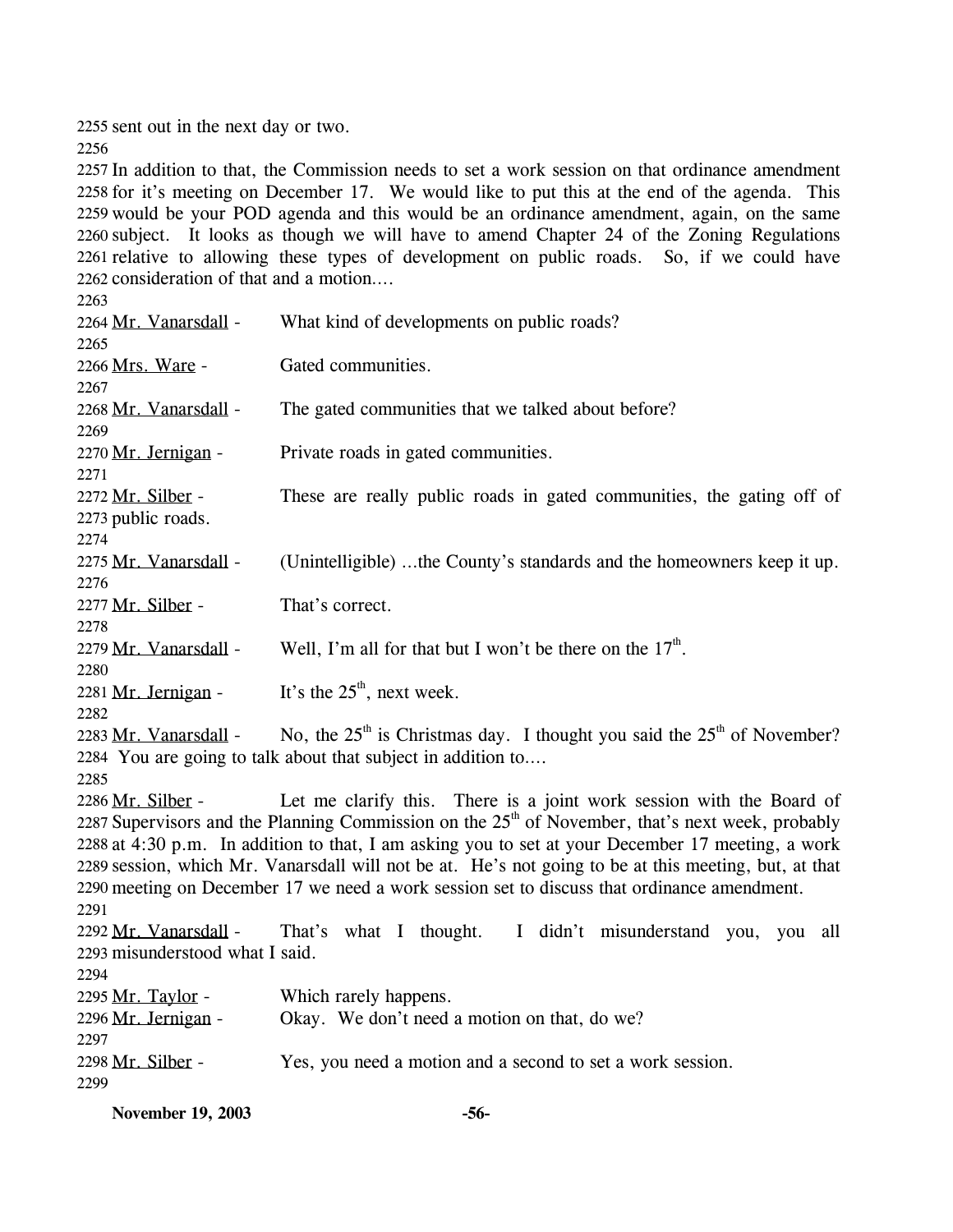2300 Mr. Jernigan - Okay. 2301 I move that we move to set the date of December 17 for the second work 2303 session for ordinance amendment for gated community. 2302 Mr. Taylor -2304 2305 Mr. Archer - That means that we would have met every week this month. 2306 Second. We have a motion by Mr. Taylor and a second by Mr. 2308 Jernigan. All in favor say aye...all opposed say nay. The ayes have it. The motion is passed. 2307 Mr. Jernigan -2309 2310 The Planning Commission approve to have a work session on Gated Communities on Public 2311 Road at the end of the December 17, 2003, Planning Commission meeting. 2312 Before we adjourn the meeting, I would like to ask if the Commission 2314 think we should entertain the idea of sort of delineating recreational areas and tot lots that we 2315 have appearing in some subdivisions. We don't have any guidelines to go by and I think quite 2316 often we, if we are not careful we will get stuck with whatever piece of junk property left over 2317 after the subdivision has been developed and then they call that a recreational area. 2313 Mr. Archer -2318 2319 I think we need to be a little more specific about what we recommend and find a way to do 2320 that. 2321 2322 Mrs. Ware - Like not under power lines. 2323 2324 Mr. Archer - Not under power lines or not in the swamp. 2325 2326 Mrs. Ware - Next to BMPs. 2327 2328 Mr. Jernigan - Next to a snake pit. 2329 I mean, I can speak from experience. When I bought my house there 2331 was to be a recreation area. I've been there 15 years and I haven't seen it yet. But, it was sold 2332 that way. All the people who bought there were told that there would be a recreational area in 2333 the middle of the subdivision. 2330 Mr. Archer -2334 2335 Mrs. Ware - How would we go about doing that? 2336 2337 Mr. Jernigan - Do you want to have a meeting on it? 2338 I don't know. I just want you all to think about it and think whether or 2340 not we could come up with some specific plans or some guidelines as to how big they should 2341 be, or maybe according to the size of the subdivision and where they should be, so we just 2342 don't get stuck with whatever is left, if anything. 2339 Mr. Archer -2343 2344 Mr. Vanarsdall - Wouldn't that come under a proffer? **November 19, 2003 -57-**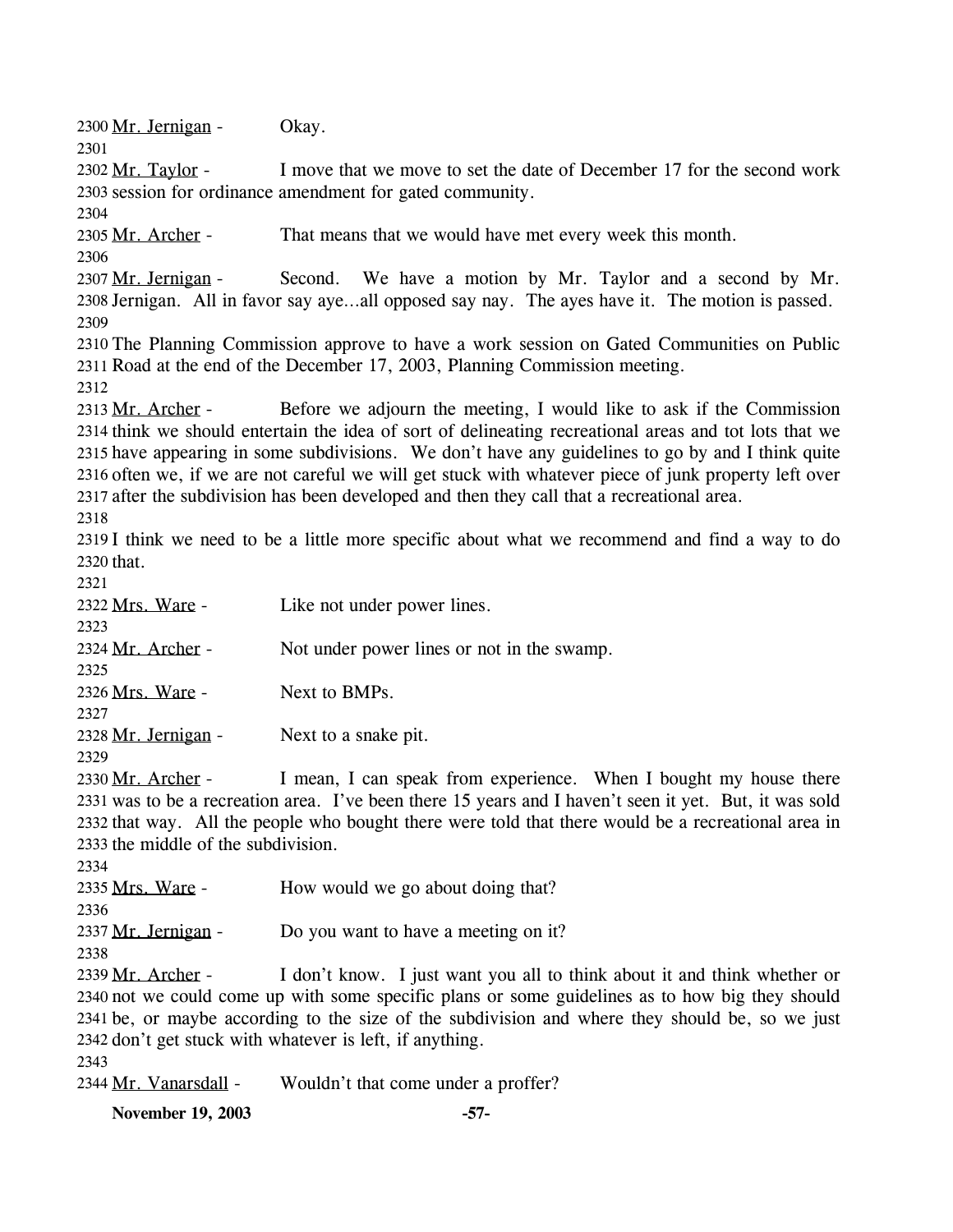2345

Yes. I think the time to address it, the best we could, would be the time 2347 of rezoning. 2346 Mr. Silber -

2348

And I agree with you. I think it is but I think if we had some set of 2350 standards that we could go by that it would make it easier doing that process to make a 2351 recommendation. We could proffer it in but maybe have.... 2349 Mr. Archer -

2352

Maybe standards on a size that might have relationship to the overall 2354 development size and then preferred locations or places where they shouldn't be located. We 2355 can work something up. 2353 Mr. Silber -

2356

Okay. And I don't want to make a big issue out of it but I just think... 2358 and Ms. Goggin and I were just talking about it because of one of the cases that came up here 2359 today. She had to do some last minute shifting to get it where it ought to be. I don't know if 2360 the development community is all that interested in using what they would consider good land 2361 for a recreational area but you can certainly mess up a nice subdivision if you don't plan the 2362 recreational for it properly. I think we are being disingenuous to people who buy houses when 2363 you tell them it's going to be a recreational area and the last house gets built and there is none. 2357 Mr. Archer -2364

2365 Mr. Vanarsdall - I agree.

2367 Mrs. Ware - Or, it's on what's left over.

2368 2369 Mr. Archer - I just thought I would throw it out there.

2370

2366

I think we can work with the Recreation  $&$  Parks Department to come up 2372 with some guidelines, Mr. Archer. 2371 Mr. O'Kelly -

2373

Four hundred houses and two picnic tables. That's pretty good isn't it? 2375 But, anyway I just thought I'd throw that out. 2374 Mr. Archer -

2376 2377 Mr. Jernigan - Okay. The meeting is adjourned at 11:07 a.m.

2378

2379 Mr. Vanarsdall - Second.

2380

2381 On a motion by Mr. Jernigan and a second by Mr. Vanarsdall, the Planning Commission 2382 adjourn its meeting at 11:07 a.m.

2383 2384

- 2385
- 2386
- 2387
- 2388

2389

E. Ray Jernigan, C.P.C. (Chairman)

**November 19, 2003 -58-**